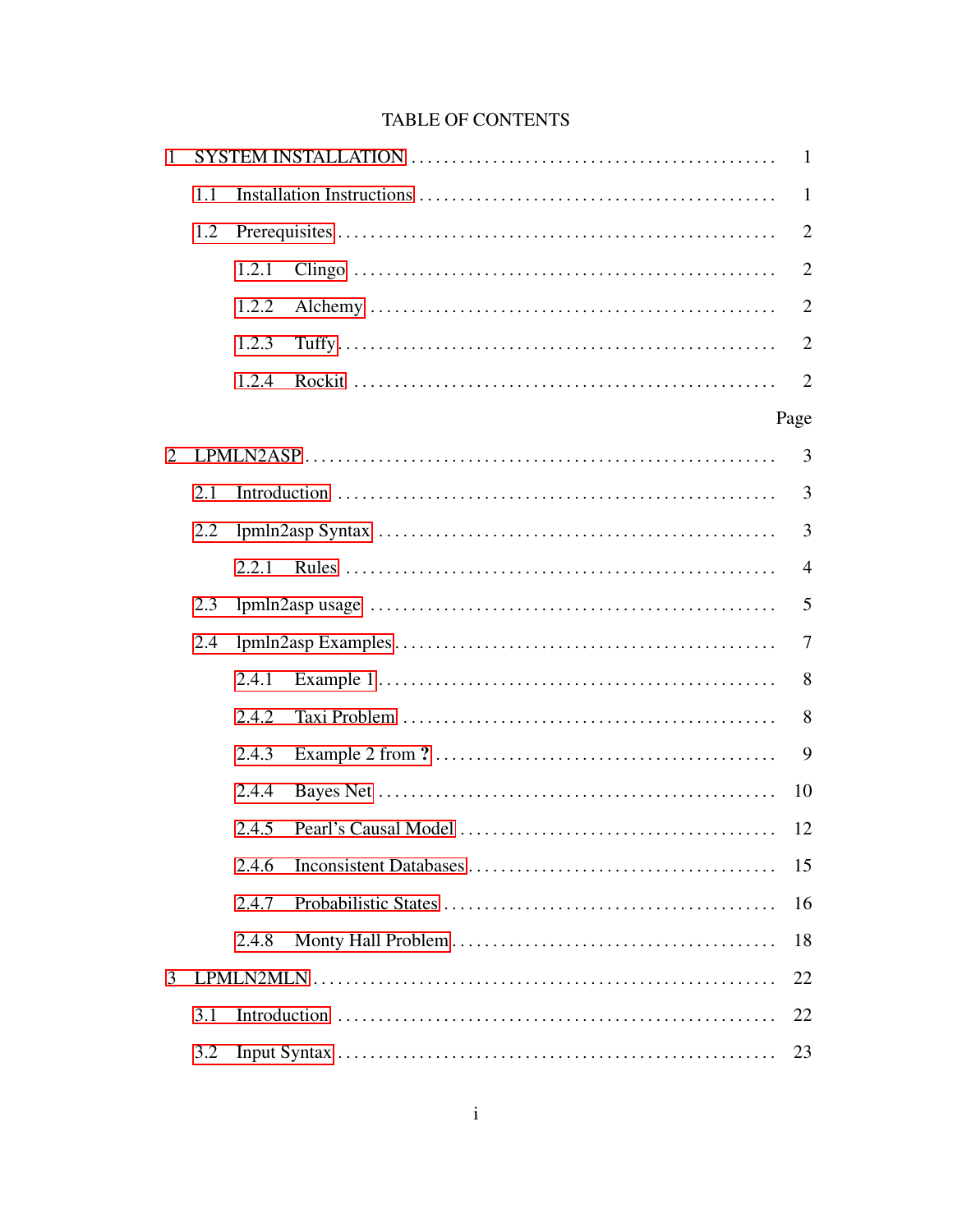| 3.3 | 27    |  |    |  |  |  |
|-----|-------|--|----|--|--|--|
| 3.4 | 29    |  |    |  |  |  |
|     | 3.4.1 |  | 29 |  |  |  |
|     | 3.4.2 |  | 29 |  |  |  |
|     | 3.4.3 |  | 31 |  |  |  |
| 3.5 |       |  | 32 |  |  |  |
|     | 3.5.1 |  | 32 |  |  |  |
|     | 3.5.2 |  | 34 |  |  |  |
|     | 3.5.3 |  | 35 |  |  |  |
|     | 3.5.4 |  | 37 |  |  |  |
|     | 3.5.5 |  | 42 |  |  |  |
|     | 3.5.6 |  | 47 |  |  |  |
|     | 3.5.7 |  | 51 |  |  |  |
|     | 3.5.8 |  | 57 |  |  |  |
| 3.6 |       |  | 67 |  |  |  |
|     |       |  | 69 |  |  |  |

# Page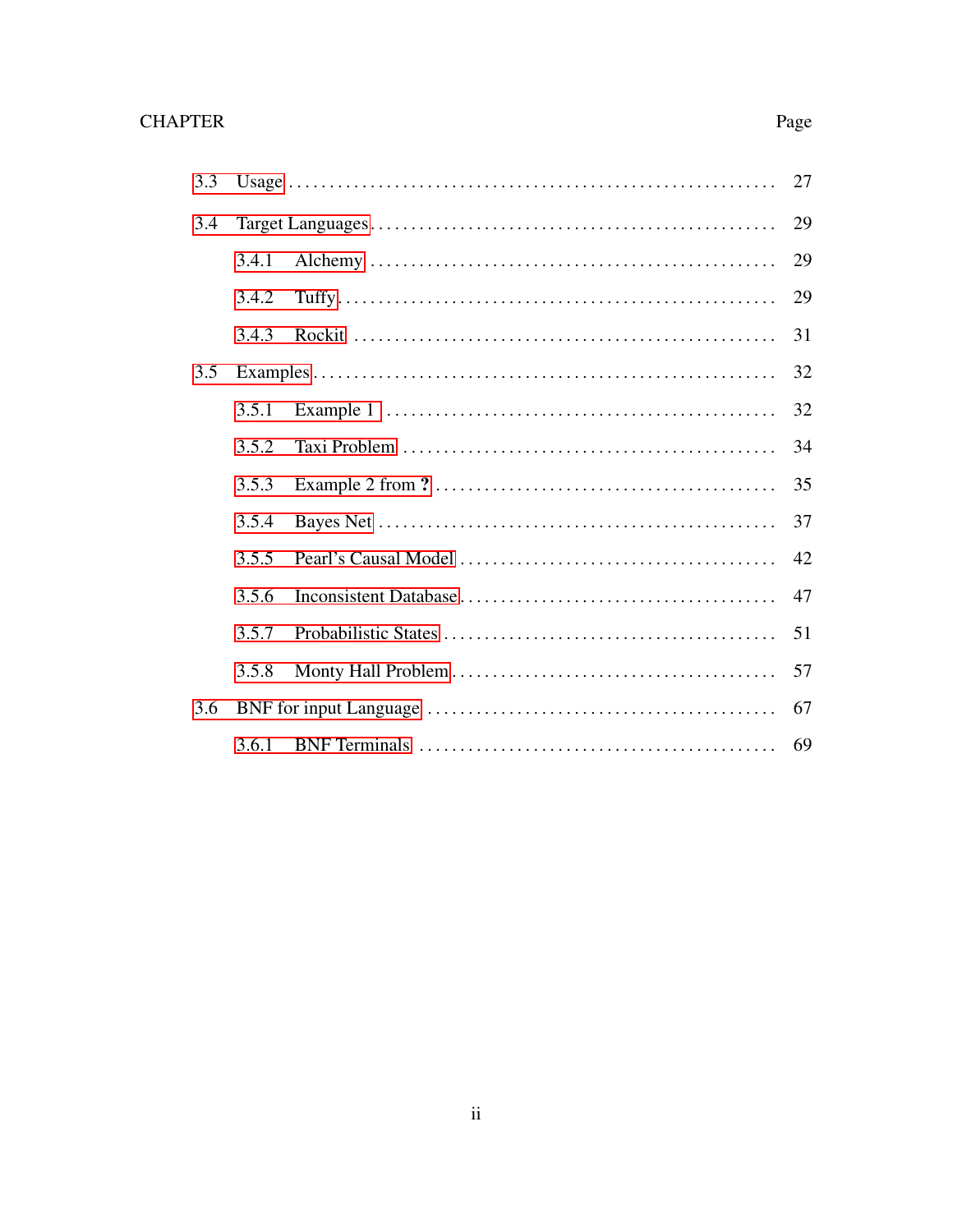#### Chapter 1

# SYSTEM INSTALLATION

#### 1.1 Installation Instructions

<span id="page-2-1"></span><span id="page-2-0"></span>The following installation instructions are for a Debian based Linux distribution. First install the following software that are required to build this software

```
sudo apt-get install git
sudo apt-get install uuid-dev
sudo apt-get install autotools-dev
```
After verifying that git is installed, also verify that you have GNU auto tools installed for your system. Download the lpmln repository

```
git clone https://github.com/samidhtalsania/lpmln
cd lpmln
git checkout LPNMR-draft
```
This will create a repository in the existing directory. Use the following sequence of commands to compile and install the software.

```
aclocal
autoconf
automake --add-missing
./configure
make
sudo make install
```
This will install two binaries in the system. lpmln2mln and lpmln2asp.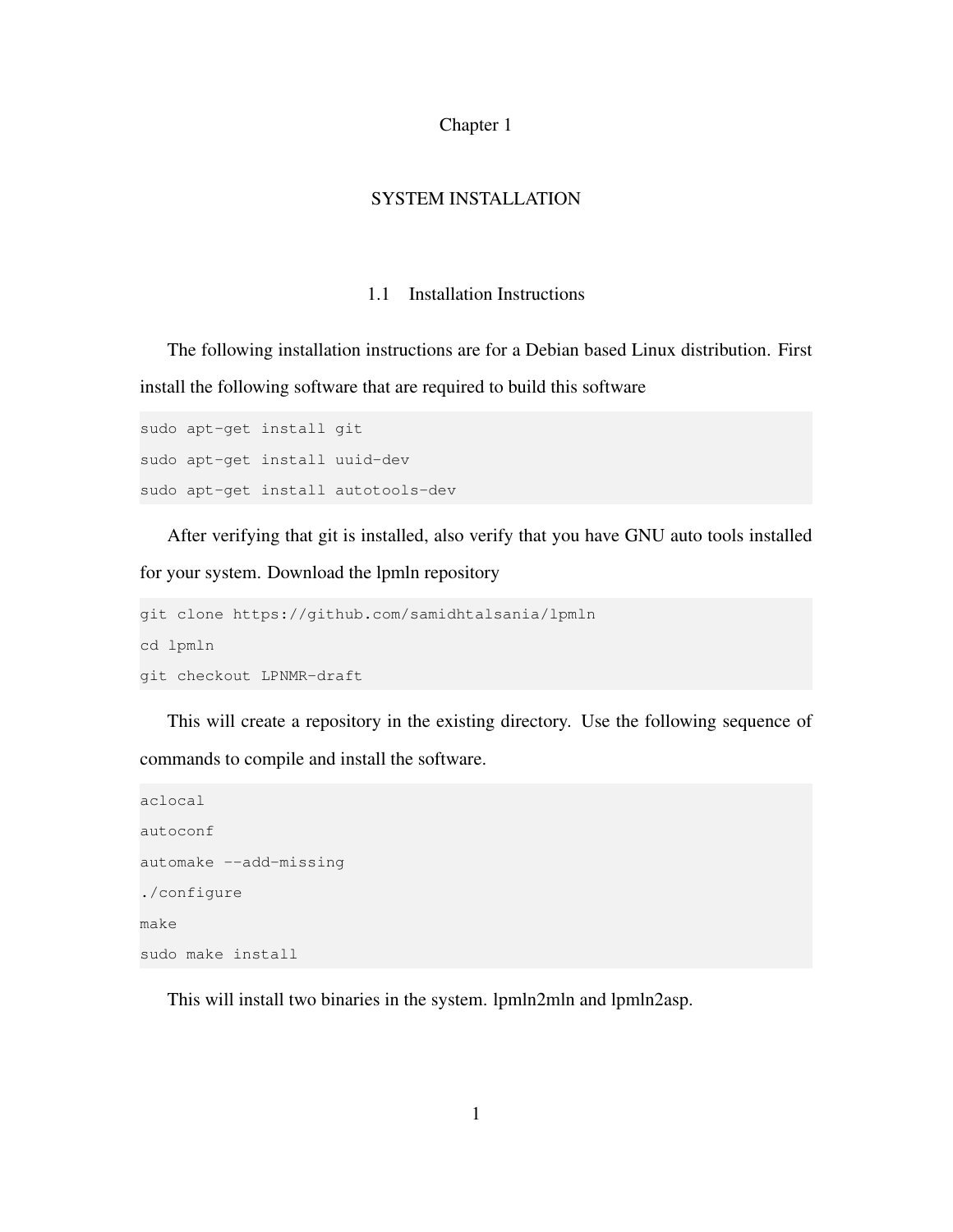#### 1.2 Prerequisites

<span id="page-3-0"></span>Since the system uses existing tools to compute lpmln programs like clingo, Alchemy, Tuffy and Rockit, these systems need to be installed by the users and also their respective prerequisites.

#### 1.2.1 Clingo

<span id="page-3-1"></span>Clingo is available from https://sourceforge.net/projects/potassco/files/clingo/. The system uses clingo v4.5.4. Note that clingo needs to be built with its python module. The python module is used for marginal computation.

#### 1.2.2 Alchemy

<span id="page-3-3"></span><span id="page-3-2"></span>Alchemy is available from https://code.google.com/archive/p/alchemy-2/. The system uses Alchemy version 2.0.

#### 1.2.3 Tuffy

Tuffy is available from http://i.stanford.edu/hazy/tuffy/download/. The system uses Tuffy version 0.4. Tuffy requires postgres to be installed and configured correctly for its usage. More details can be found on the tuffy website.

# 1.2.4 Rockit

<span id="page-3-4"></span>Rockit is available from https://github.com/jnoessner/rockIt. The system uses Rockit version 0.5.227. Rockit requires MySql and Gurobi to be installed and configured correctly for its use. Gurobi is a commercial software for which a free academic license can be acquired.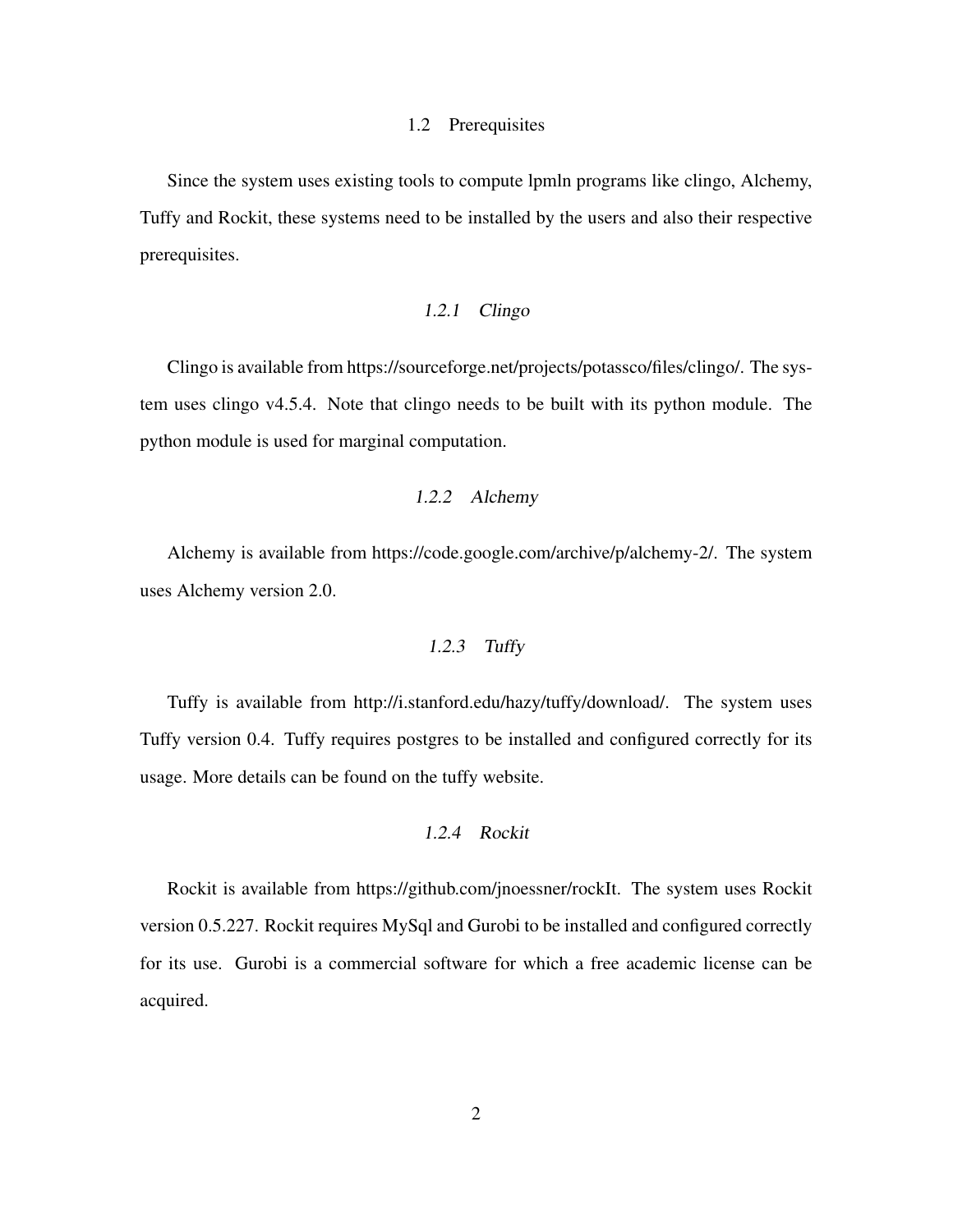#### Chapter 2

#### LPMLN2ASP

<span id="page-4-0"></span>

## 2.1 Introduction

<span id="page-4-1"></span>lpmln2asp is the package to compute MAP inference, marginal probability and conditional probability using ASP solvers.

The module is useful for converting legacy clingo code to weighted program with LPMLN semantics. Traditionally a clingo program comprises of a set of rules (referred to as hard rules from here onwards). A hard rule can be converted to a soft rule by appending a decimal value before the rule.

## 2.2 lpmln2asp Syntax

<span id="page-4-2"></span>The system lpmln2asp is an elaborate macro processor which takes in soft clingo rules. Any valid clingo file that can be compiled by clingo(safe programs) can be used as input for lpmln2asp. Do note that in certain cases a safe program can also cause lpmln2asp to fail. A detailed example is described later.

The lpmln semantics allow rules of the form

w: head :- body.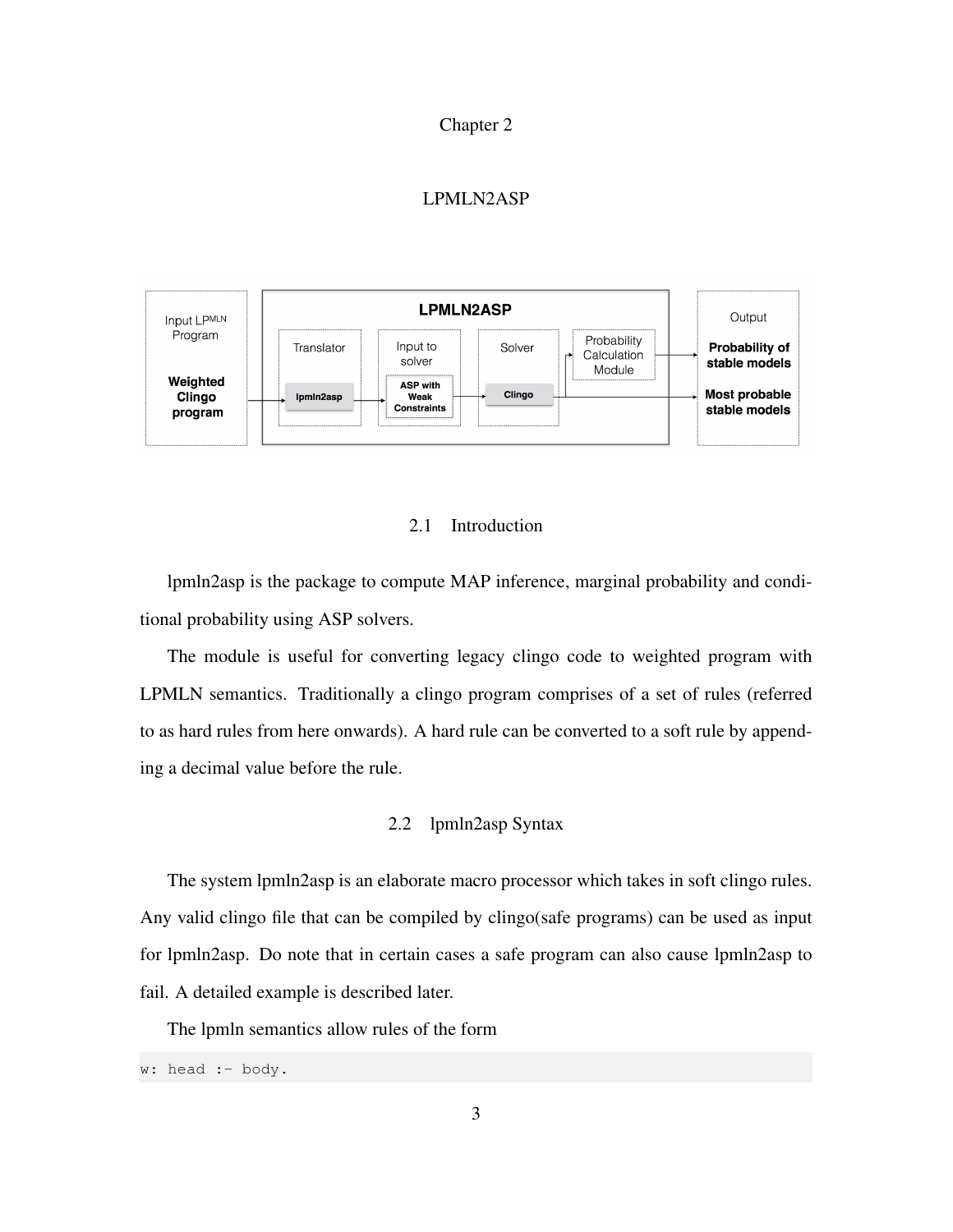where W is the weight given to the rules. The weight can be any decimal value or infinity(denoted by  $\alpha$ ). To denote infinite weight (hard rule) W is not written.

Here are a few examples,

```
10 a(X) :- b(Y). \frac{6}{5} soft rule
a(X) :- b(X). % hard rule - infinite weight
10.01 a(X) :- b(X). % Decimals are allowed
a(jo). % hard rule with body top
-10 a(jo). % soft rule with body top.
%Negative weights are allowed
:- b(X). % hard constraint
10 : - b(X). \frac{1}{6} soft constraint
```
<span id="page-5-0"></span> $log(10)$  a(jo). % Inbuilt functions like  $log(x)$  can be used.

#### 2.2.1 Rules

The system accepts any rules that is also accepted by clingo. Every valid rule for clingo is also a valid rule for lpmln2asp system. This implementation was designed to easily convert rules to weak constraints and allow for MAP inference and performing probabilistic query on atoms and also calculating the probability of stable models.

For the accepted syntax of clingo, please refer to the clingo manual.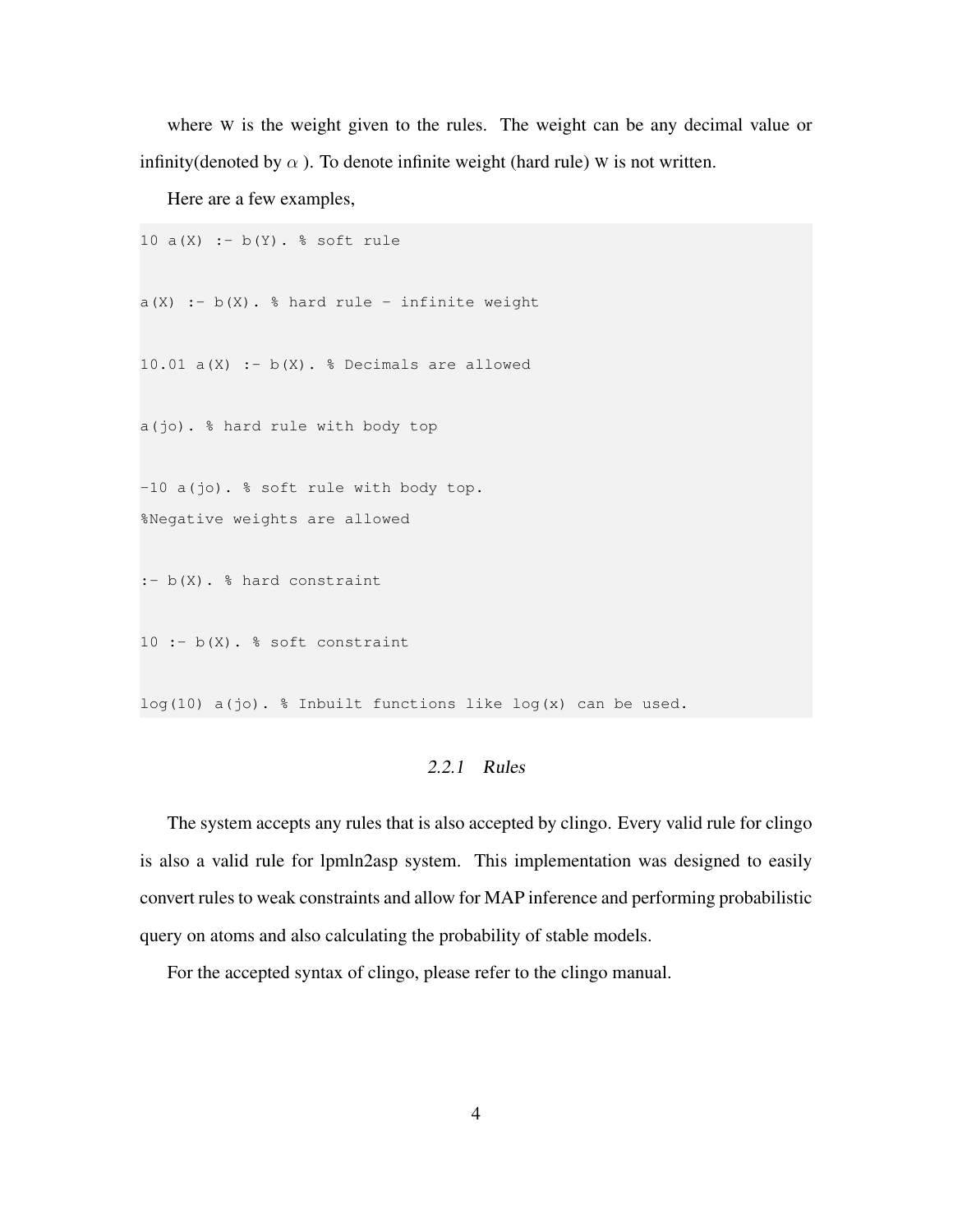#### 2.3 lpmln2asp usage

<span id="page-6-0"></span>The basic usage of lpmln2asp is

```
lpmln2asp -i <input_file> [-e <evid_file>] [-r <output_file>]
[-q <query>]
```
lpmln2asp is an encompassing system on top of lpmln2cl which provides an interface similar to MLN tools like alchemy, tuffy, rockit.

lpmln2asp can compute conditional probability, marginal probability and MAP inference depending on the arguments provided.

Command line options for lpmln2asp,

| show this help message and exit<br>$-h$ , $-\text{help}$              |  |  |  |  |  |
|-----------------------------------------------------------------------|--|--|--|--|--|
| input file. [REQUIRED]                                                |  |  |  |  |  |
| evidence file                                                         |  |  |  |  |  |
| output file. If not provided output would be to STDOUT                |  |  |  |  |  |
| query predicate constants. Multiple comma separated                   |  |  |  |  |  |
| predicate constants can be provided.                                  |  |  |  |  |  |
| -clingo CLINGO clingo options passed as it is to the solver. Pass all |  |  |  |  |  |
| clingo options in "single quotes"                                     |  |  |  |  |  |
| [FALSE] Translate hard rules                                          |  |  |  |  |  |
| [MAP] Use this option to activate probabilistic                       |  |  |  |  |  |
|                                                                       |  |  |  |  |  |
| [DEFAULT] Quiet mode for computation.                                 |  |  |  |  |  |
| Suppresses output of probability of all models.                       |  |  |  |  |  |
| [1000] Multiplying factor for weak constraints value                  |  |  |  |  |  |
| [FALSE] Debug. Print all debug information                            |  |  |  |  |  |
|                                                                       |  |  |  |  |  |

The implementation is safe to use with files containing python code and does not affect the syntax of the python code. Do note that this implementation does not check for the correctness of syntax of input and in case of syntactically incorrect input, the implementation would output the translated rules which would be syntactically wrong as well.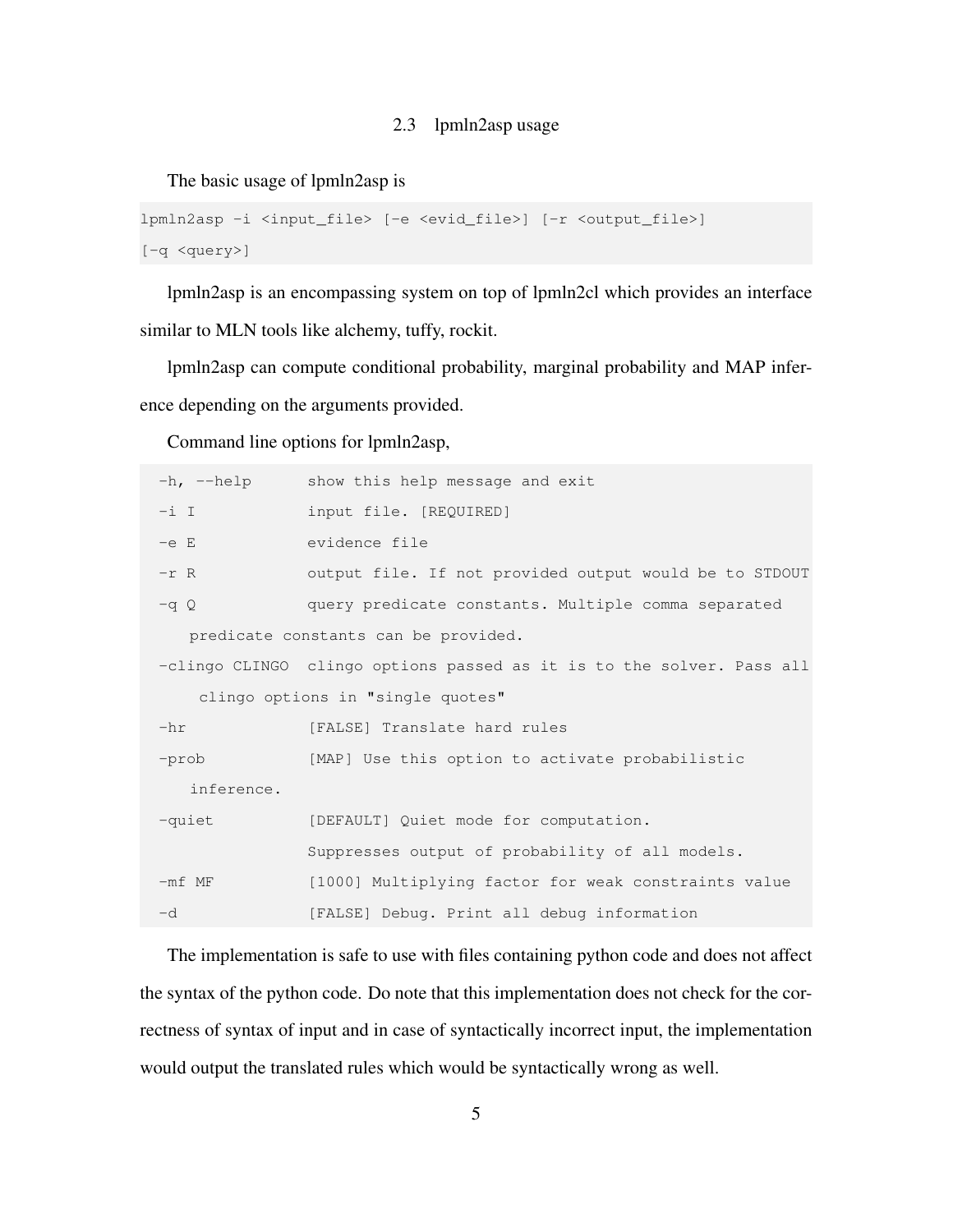query argument *-q* is best used without *-hr*. The option *-hr* translates all the hard rules as well. While this is useful for debugging, it also results in an increase of unsat atoms (one unsat atom corresponding to every rule in the encoding ) which makes the post processing with python slower. Since hard rules always need to be satisfied this option is not much useful except for debugging.

*-mf X* option is the multiplying factor and the default value is 1. Consider a rule

$$
w: a := b.
$$

where  $0 < w < 1$ . Since clingo does not allow decimals as a part of its weight scheme, the above rule would generate the weak constraint like,

# :∼ unsat(0, "w").[0@0]

All rules with weight  $0 < w < 1$  would generate an unsat atom with weight 0 which may not be desirable if performing MAP inference. Setting the value of *-mf* to X would result in,

$$
:\sim \text{unsat}(0, "w").[w * X@0]
$$

The multiplying factor multiplies the decimal weights by the factor and then uses the floor of the value as integral weights for weak constraints. This allows for more fine grained control of the weight scheme for MAP inference. For probabilistic inference the *-mf* option is ignored.

#### Usage Examples

#### MAP Inference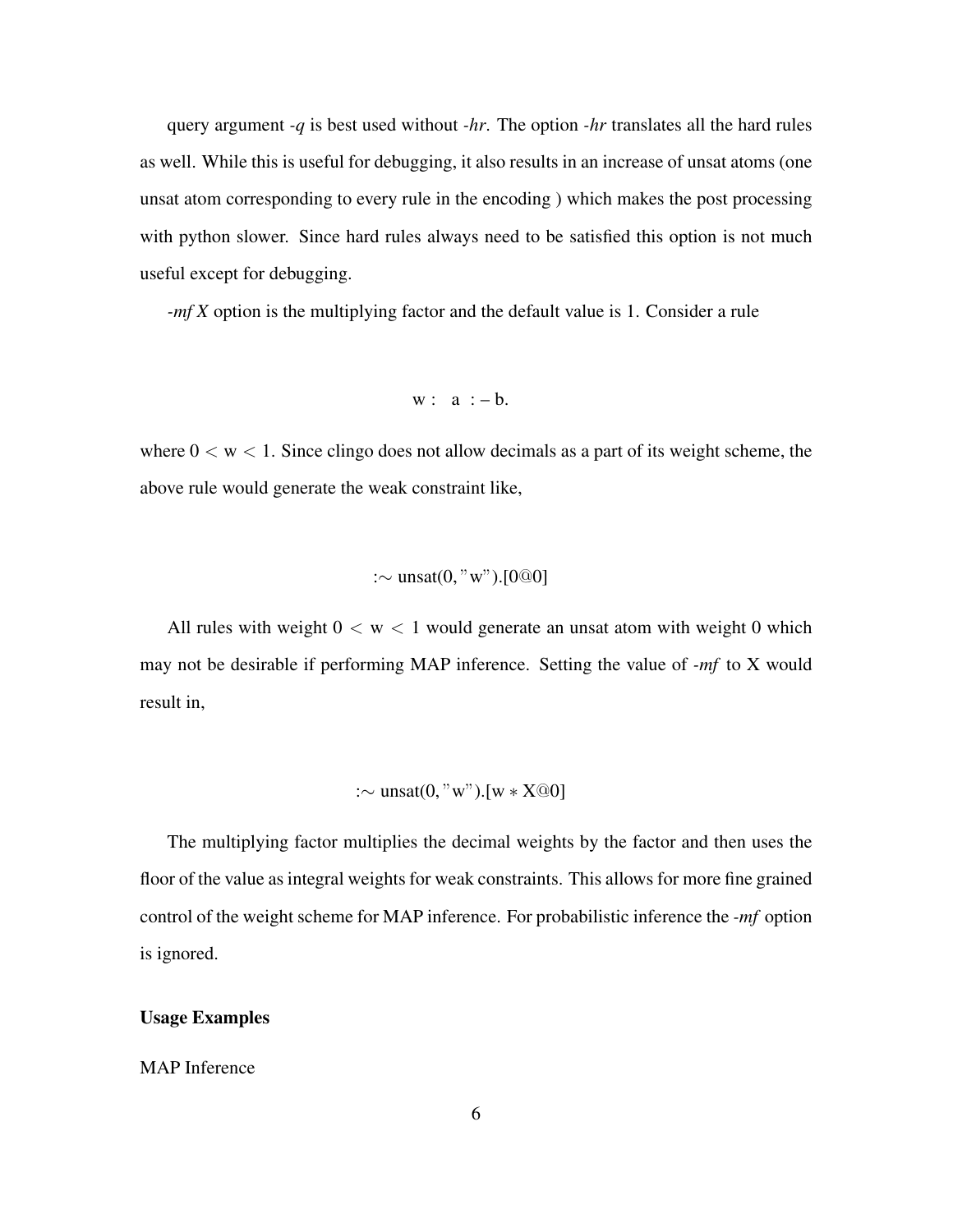lpmln2asp -i prog\_file

#### Marginal probability

lpmln2asp -i prog\_file -q predicate\_constant -prob

#### Conditional Probability

lpmln2asp -i prog\_file -q predicate\_constant -e evidence\_file -prob

Probability of stable models (Verbose mode)

lpmln2asp -i prog\_file -q predicate\_constant -e evidence\_file -prob -v

# Internal functions in lpmln2asp

lpmln2asp allows for using functions like  $log(x)$  or  $exp(x)$  in the input language. The syntax is simple in the sense, instead of using weights you can use the function. The syntax to use such functions is,

@function\_name(expression)

Examples,

```
Qexp(2) bird(X) :- migratorybird(X).
Qexp(2/10.0) :- residentbird(X), migratorybird(X).
@log(10/1.0) residentbird(bob).
\ell \log ((0.75*10)+1-(2*(3/6))) migratorybird(bob).
```
# 2.4 lpmln2asp Examples

<span id="page-8-0"></span>These are some domains on which lpmln2asp was tried. The input for the domains, the command line and thee expected output for each are mentioned in this section.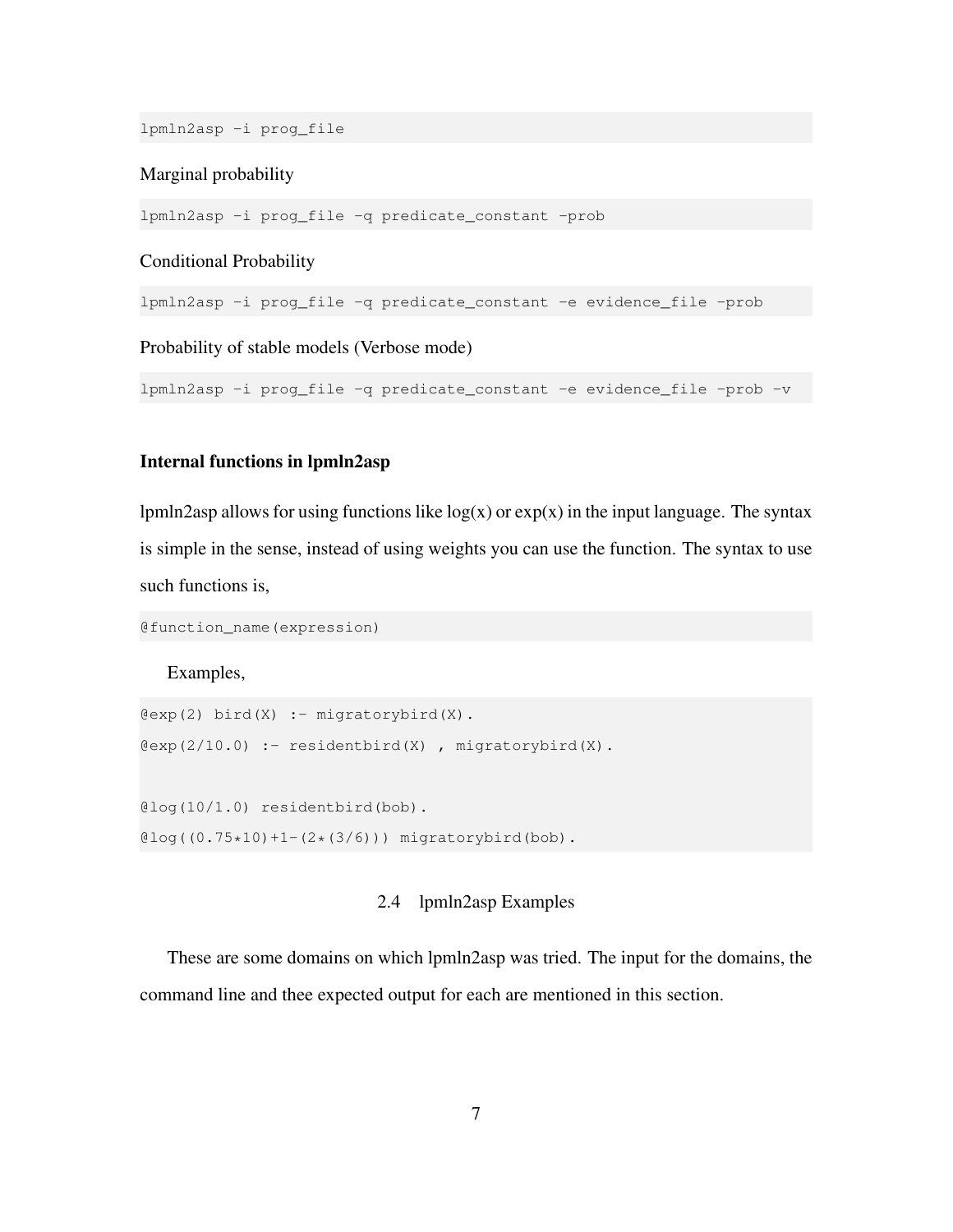# 2.4.1 Example 1

<span id="page-9-0"></span>Consider the simple LPMLN program with atoms P,Q and R

# Input

1 p :- q.  $1 q := p.$ 2 p :- not r. 3 r :- not p.

# Command Line

lpmln2asp -i ex1.lp -q p -prob

# **Output**

p 0.576042038598 OPTIMUM FOUND Models : 4 Optimum : yes Calls : 1 Time : 0.698s (Solving: 0.00s 1st Model: 0.00s Unsat: 0.00s) CPU Time : 0.560s

# 2.4.2 Taxi Problem

<span id="page-9-1"></span>Consider a program where you know that you are going to be Late if you don't get a Taxi.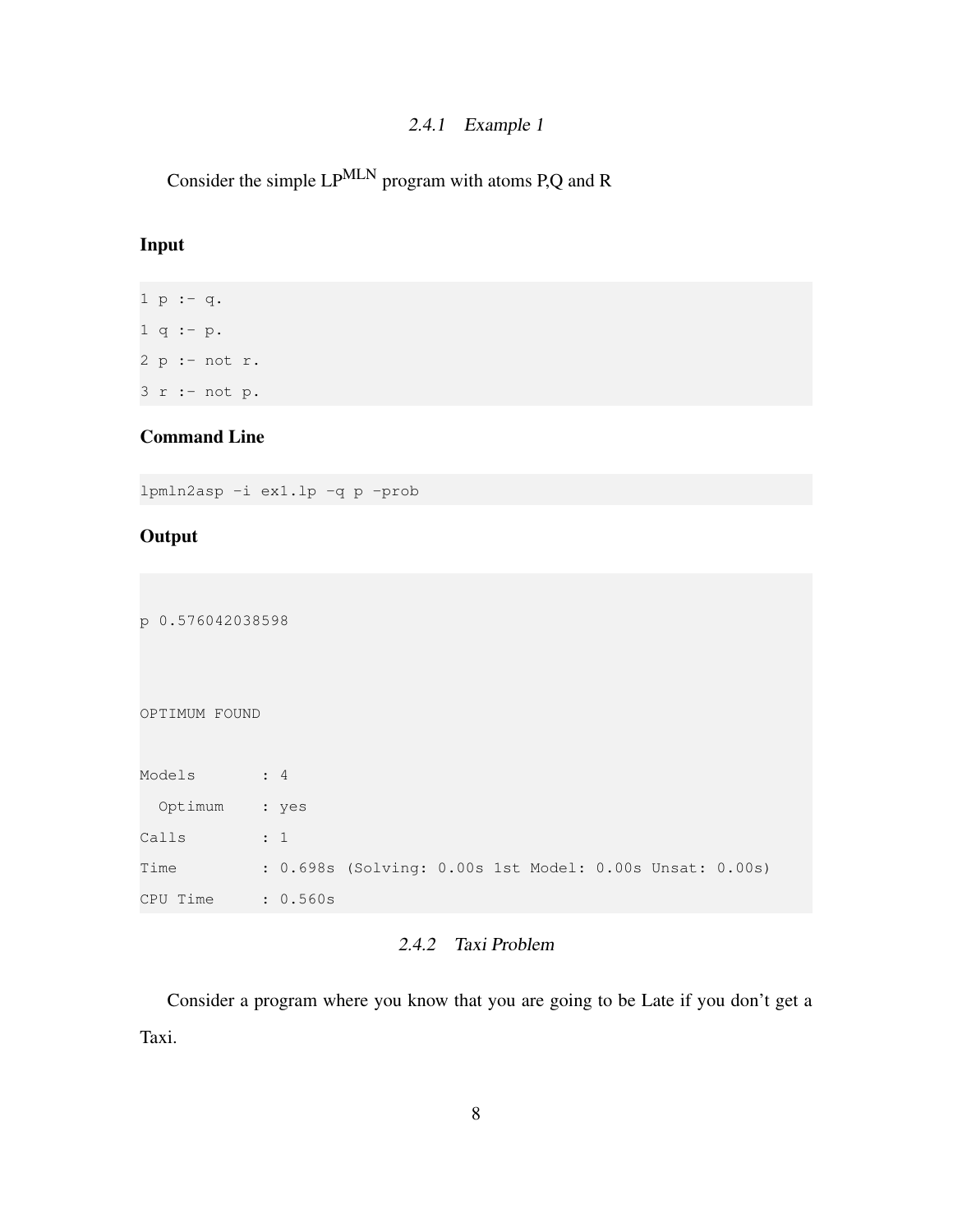#### Input

1 late :- notaxi. 2 notaxi. :- late.

# Comamnd Line

lpmln2asp -i taxi.lp -q notaxi -prob

# **Output**

```
Solving...
notaxi 0.73105857863
OPTIMUM FOUND
Models : 2
 Optimum : yes
Calls : 1
Time : 3.269s (Solving: 0.00s 1st Model: 0.00s Unsat: 0.00s)
CPU Time : 0.620s
```
# 2.4.3 Example 2 from ?

<span id="page-10-0"></span>Consider an instance where we are certain that we booked a concert and that we have a long drive ahead of us unless the concert is cancelled. However, there is a 20% chance that the concert maybe cancelled. This can be encoded as,

# Input

concertbooked.

longdrive :- concertbooked, not cancelled.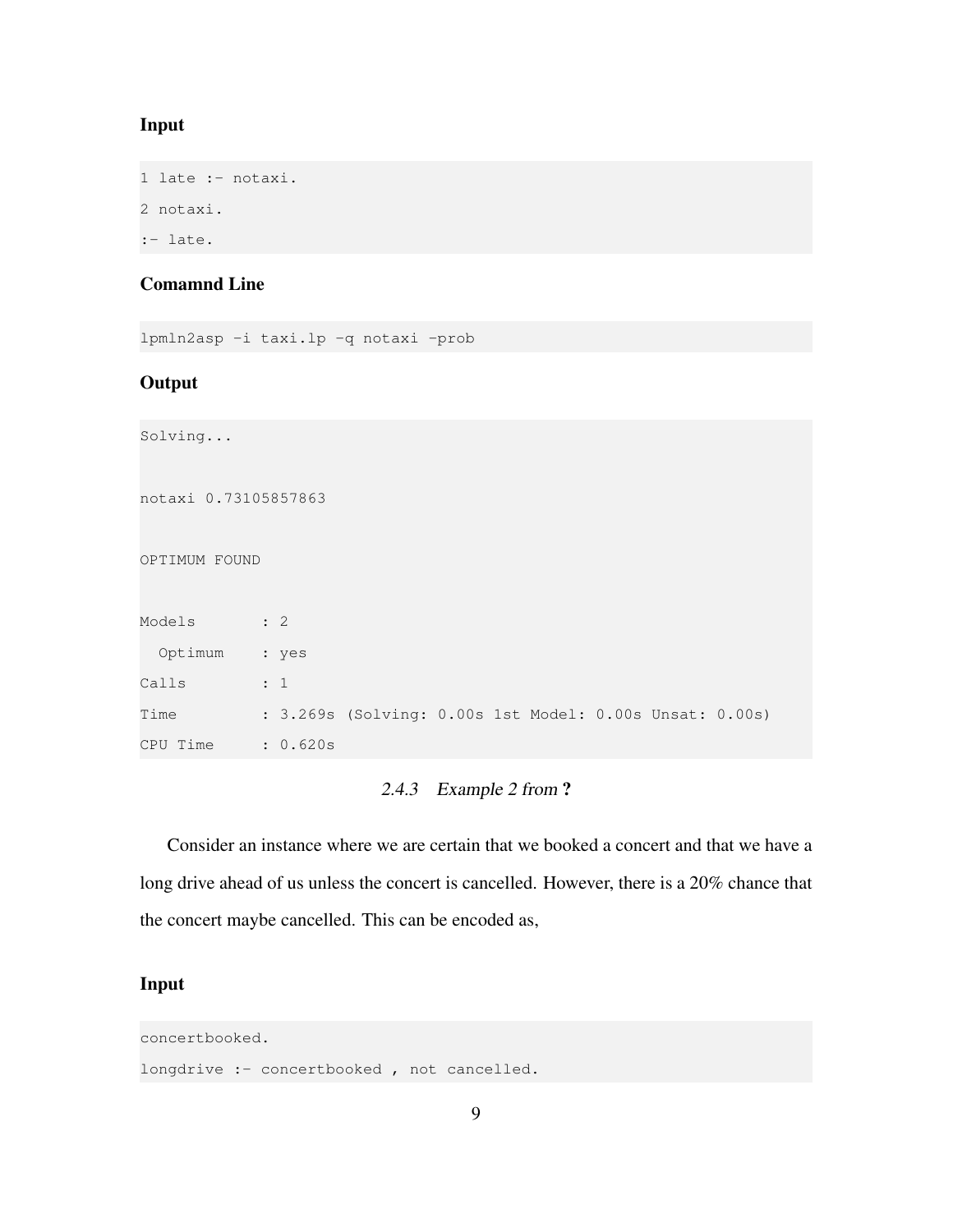```
-1609 cancelled.
-2231 :- cancelled.
```
#### Command Line

```
lpmln2asp -i ex2.lp -q concertbooked -prob
```
#### **Output**

Solving... concertbooked 1.0 OPTIMUM FOUND Models : 5 Optimum : yes Calls : 1 Time : 2.944s (Solving: 0.00s 1st Model: 0.00s Unsat: 0.00s) CPU Time : 0.600s

# 2.4.4 Bayes Net

<span id="page-11-0"></span>Bayes net can be easily encoded in the language of LPMLN. We will consider the classic example of Burglary, Earthquake, Alarm, John Calls and Mary Calls. The problem statement is,

#### include graphic for bayes net example

I'm at work, neighbor John calls to say my alarm is ringing, but neighbor Mary doesn't call.Sometimes it's set on by minor earthquakes.Is there a burglar? We want to find the probability of p(Burglar|JohnCalls, –MaryCalls)

## Input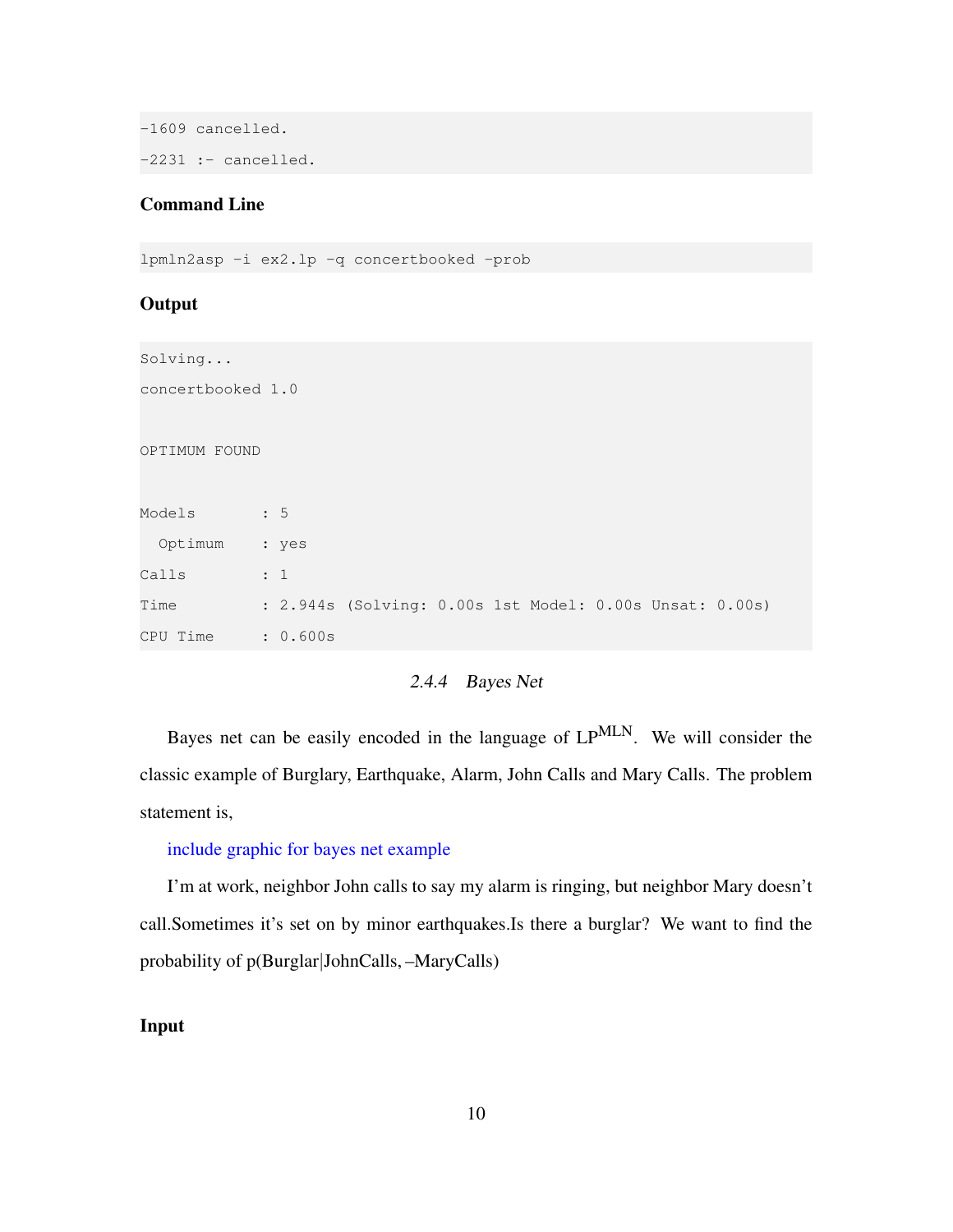```
ab := pf(b).
ae : - pf(e).
aa :- ab ,ae , pf(a00).
aa :- ab ,not ae , pf(a01).
aa :- not ab, ae, pf(a10).
aa :- not ab ,not ae , pf(a11).
aj :- aa ,pf(j0).
aj :- not aa ,pf(j1).
am :- aa ,pf(m0).
am :- aa ,pf(m1).
-6.9077 pf(b).
-6.2146 pf(e).
2.9444 pf(a00).
2.7515 pf(a01).
-0.8953 pf(a10).
-6.9067 pf(a11).
0.8472 pf(m0).
-4.5951 pf(m1).
```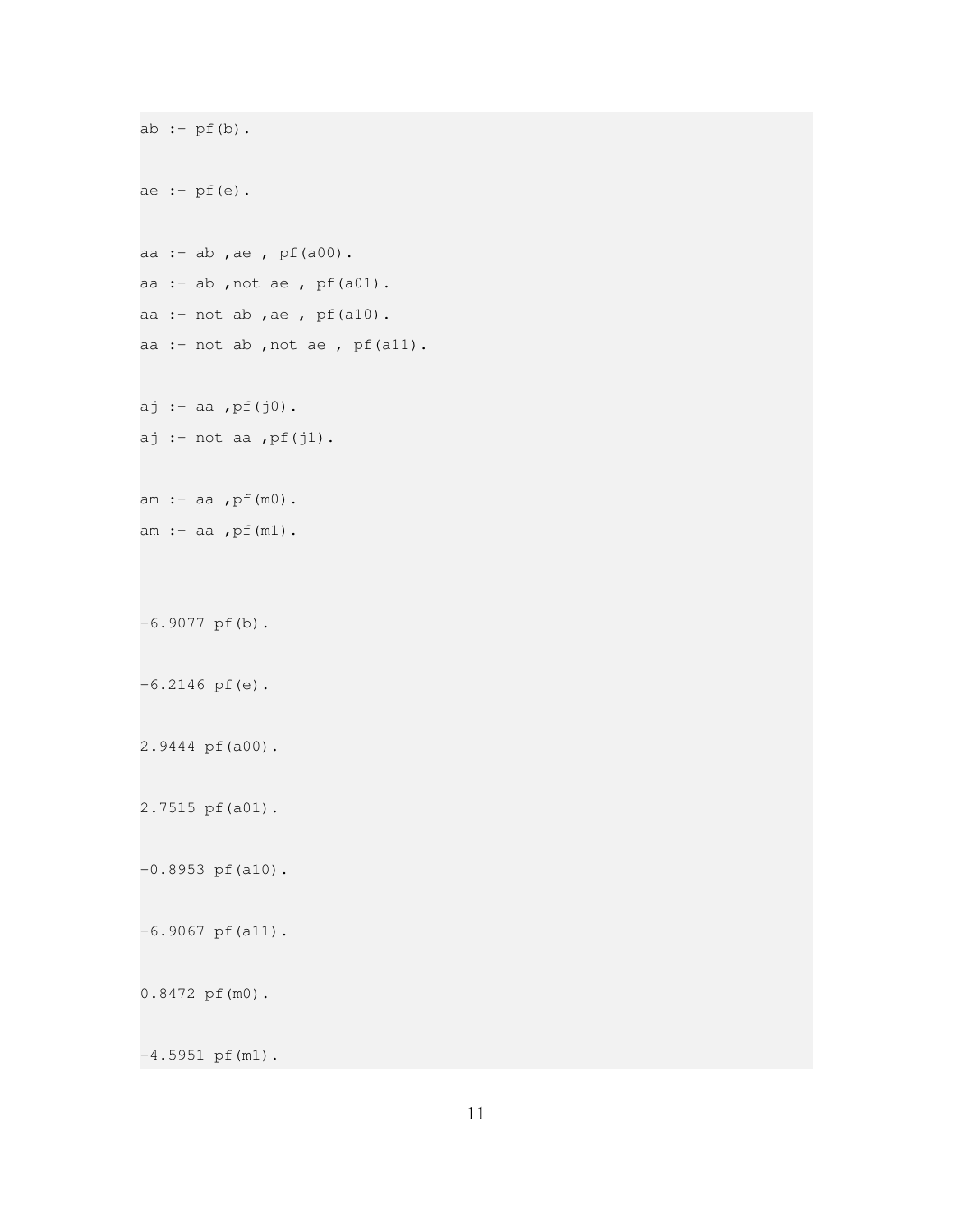2.1972 pf(j0).

 $-2.9444$  pf(j1).

# Evidence

:- not aj.

:- am.

# Command line

lpmln2asp -i bn\_draft.lp -e bn\_draft\_evid.db -q ab

#### **Output**

```
ab 0.00502573986437
OPTIMUM FOUND
Models : 320
 Optimum : yes
Calls : 1
Time : 0.222s (Solving: 0.01s 1st Model: 0.00s Unsat: 0.00s)
CPU Time : 0.220s
```
# 2.4.5 Pearl's Causal Model

<span id="page-13-0"></span>The Firing Squad example is a well-known example that illustrates the idea of probabilistic causal model[Pearce et al.2000], proposed by Judea Pearl. The probabilistic causal model for this domain can be encoded in this domain.

include graphic for pearls causal model

In the figure we see the firing squad scenario expressed as a causal model. U and W are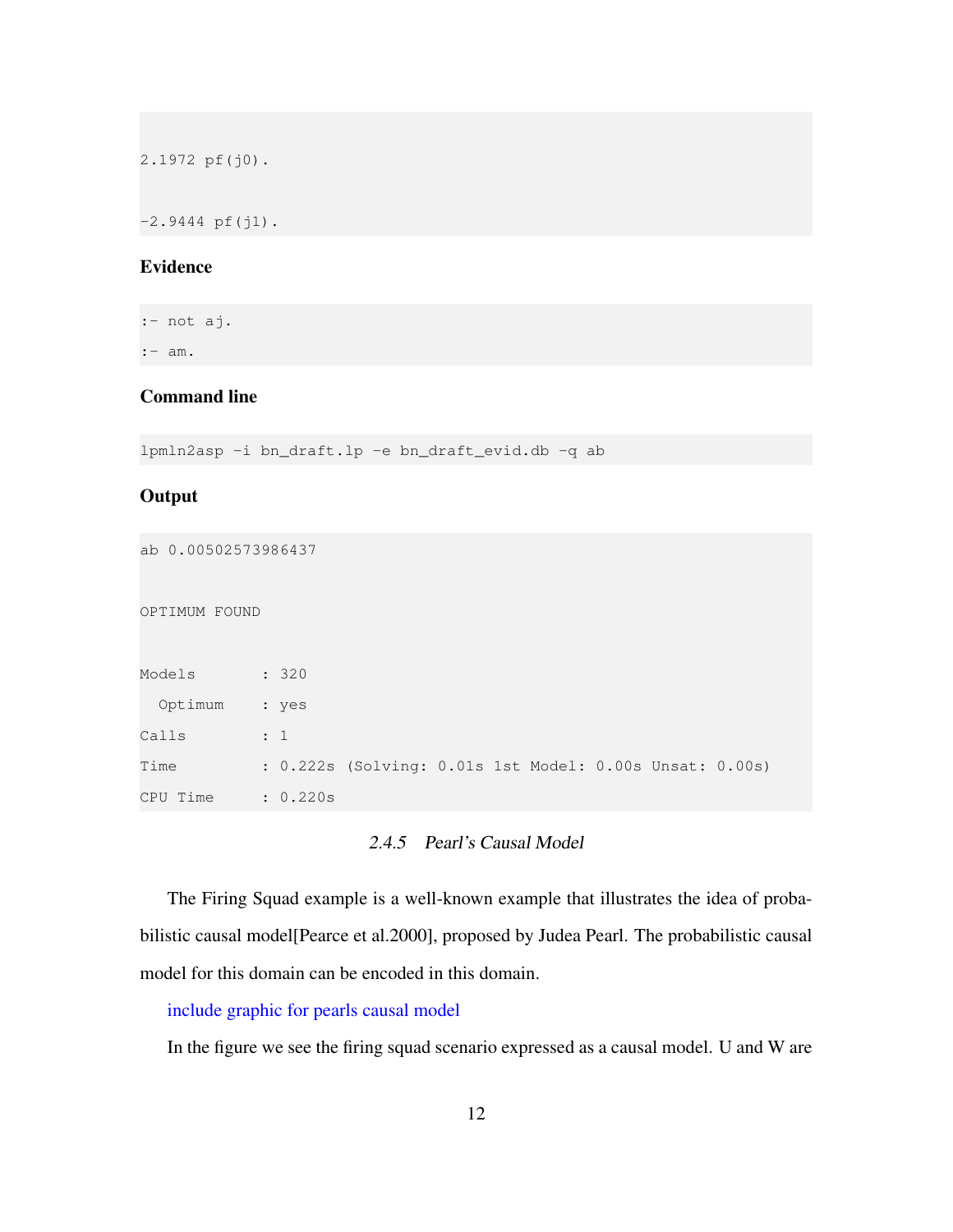exogenous variables as in their value does not depend on any external factors. C,A,B and D are endogenous variables as their values are determined by other variables.

Through such a model we can answer queries such as:

- Given that the court has not ordered the execution, what is the probability that the prisoner is dead?
- Given that the prisoner is dead, what is the probability that the court has ordered the execution?
- Given that Rifleman A shot, what is the probability that Rifleman B shot as well?
- Given that the captain has not given the signal and Rifleman A decided to shoot, what is the probability that the prisoner is dead? What is the probability that Rifleman B shot?
- Given that the prisoner is dead, what is the probability that the prisoner were not dead if Rifleman A had not shoot?

Through the encoding shown below we will try to answer the the first query.

# Input

```
@log(0.2) u.
@log(0.7) w.
c :- u.
a := c.a : - w.
b := c.
d := a.
d :- b.
```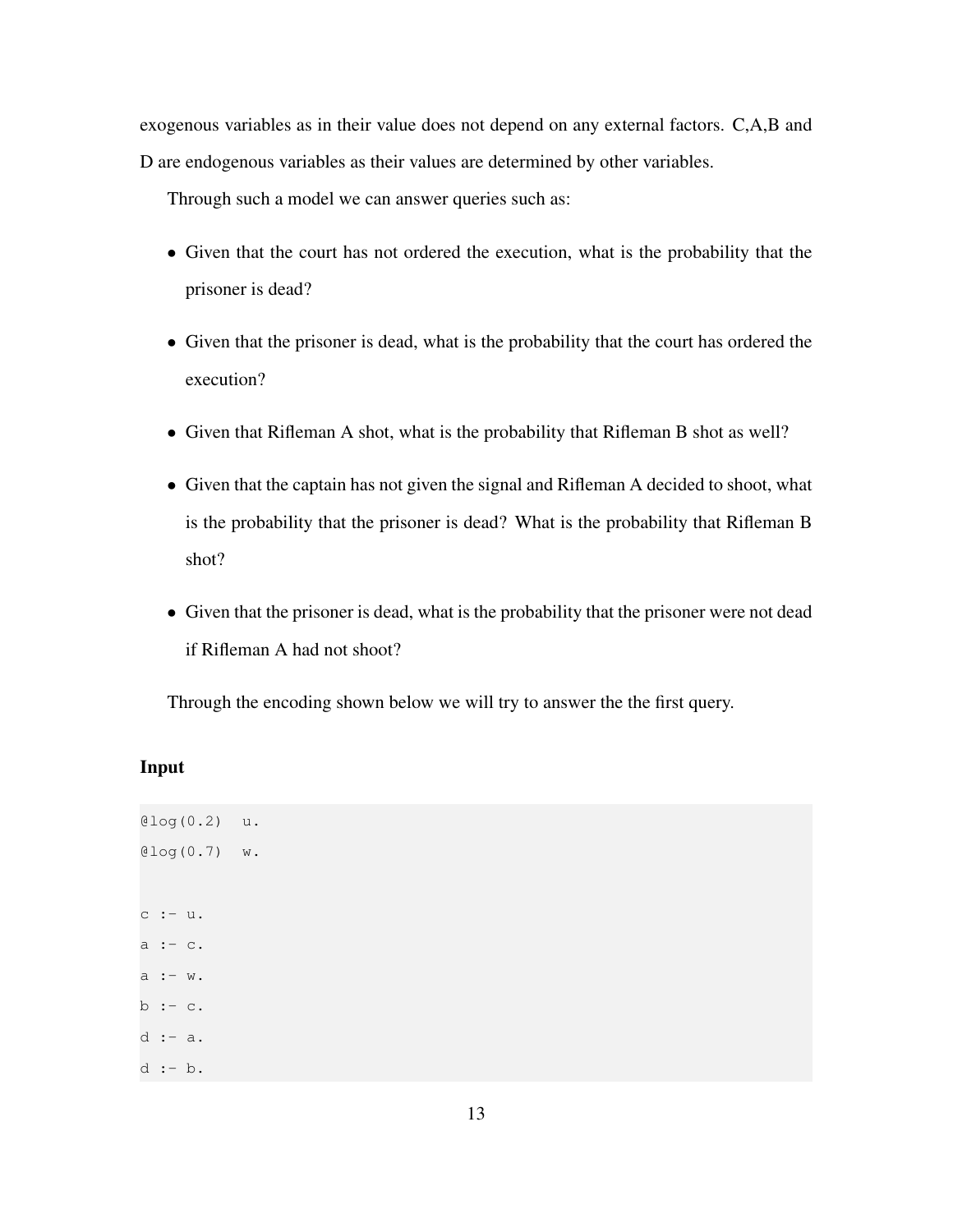```
cs :- u, not do(c1), not do(c0).
as : cs, not do(a1), not do(a0).
as :- w, not do(a1), not do(a0).bs :- cs, not do(b1), not do(b0).
ds :- as, not do(d1), not do(d0).
ds :- bs, not do(d1), not do(d0).
```
 $cs := do(cl)$ . as  $:-$  do(a1).  $bs$  :- do(b1). ds  $:-$  do(d1).

# Evidence

do(a0). :- not d.

# Command Line

lpmln2asp -i pcm1.lp -e evid.db -prob -q ds

## **Output**

ds 0.326921718908

OPTIMUM FOUND

| Models        | $\therefore$ 3 |                                                         |  |  |  |
|---------------|----------------|---------------------------------------------------------|--|--|--|
| Optimum : yes |                |                                                         |  |  |  |
| Calls         | $\cdot$ 1      |                                                         |  |  |  |
| Time          |                | : 0.217s (Solving: 0.00s 1st Model: 0.00s Unsat: 0.00s) |  |  |  |
| CPU Time      | : 0.200s       |                                                         |  |  |  |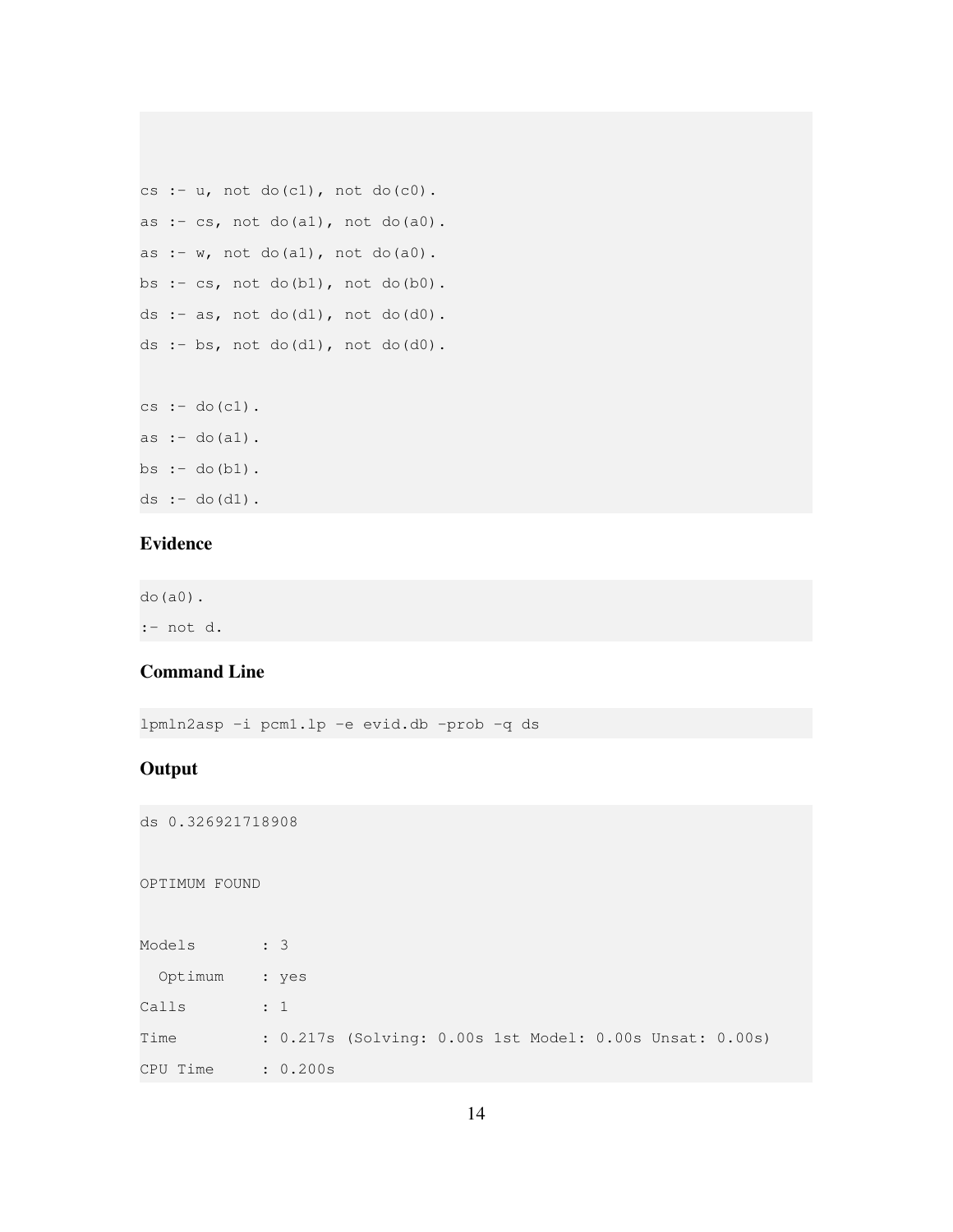#### 2.4.6 Inconsistent Databases

<span id="page-16-0"></span>Consider an instance where you have conflicting information from different data sources. One data source may mention that an entity Jo is a resident bird however some other data source may say that Jo is a migratory bird. Although we cannot say with certainty that Jo is a migratory bird or a resident bird but we can say with certainty that Jo is a Bird. Suppose we want to find out what is the probability of Jo being a Bird given that one KB says it is ResidentBird and other says it is a MigratoryBird. Such a domain can be easily encoded in this language.

#### Input

```
bird(X) :- residentbird(X).
bird(X) :- migratorybird(X).
:- residentbird(X) , migratorybird(X).
2 residentbird(jo).
1 migratorybird(jo).
```
## Command Line

lpmln2asp -i bird.lpmln -q bird, residentbird, migratorybird -prob

## **Output**

```
migratorybird(jo) 0.244728471055
residentbird(jo) 0.665240955775
bird(jo) 0.90996942683
```
OPTIMUM FOUND

Models : 7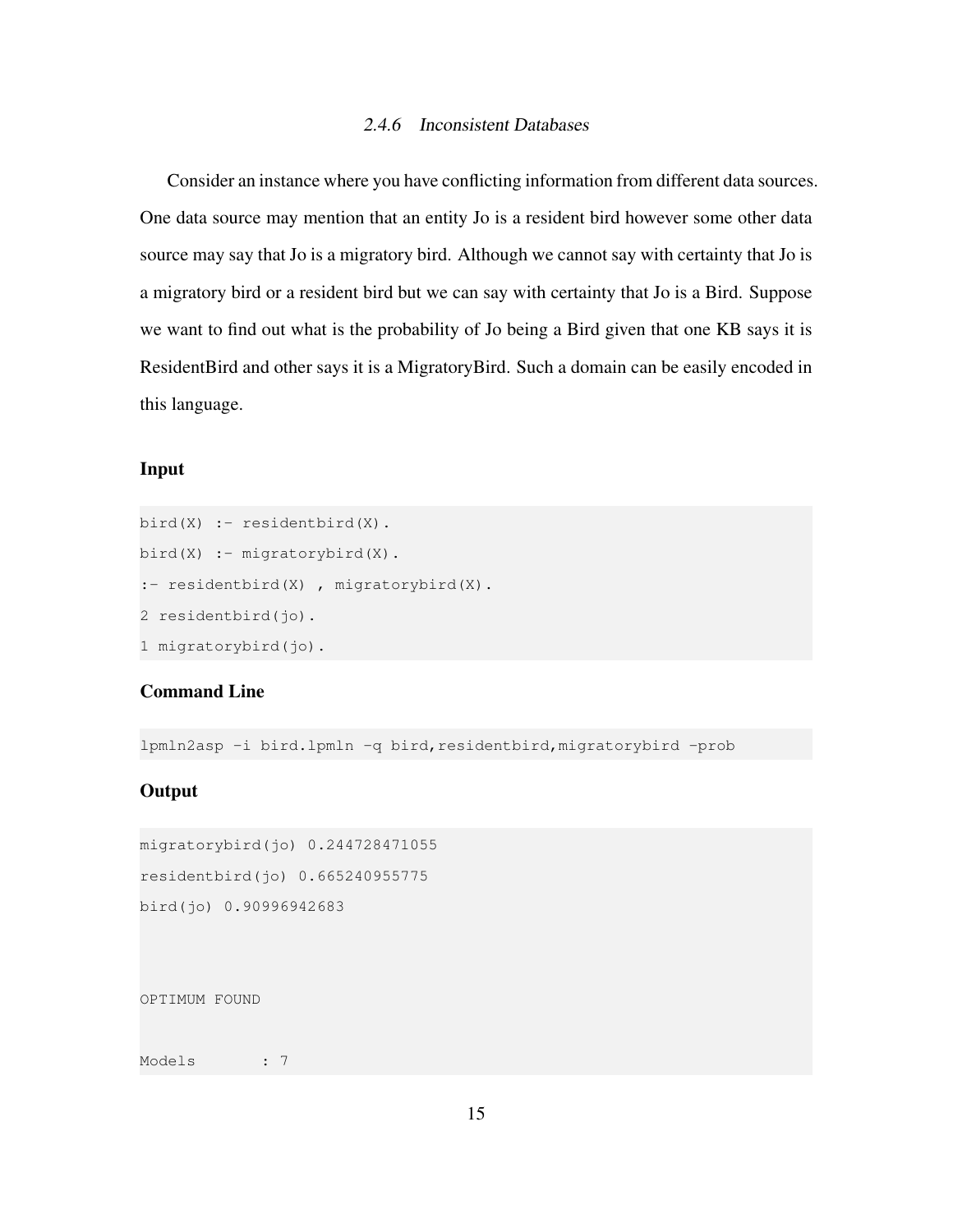| Optimum : yes |                                                         |
|---------------|---------------------------------------------------------|
| Calls         | $\overline{\phantom{a}}$ : 1 $\overline{\phantom{a}}$   |
| Time          | : 0.956s (Solving: 0.00s 1st Model: 0.00s Unsat: 0.00s) |
| CPU Time      | $\therefore$ 0.610s                                     |

## 2.4.7 Probabilistic States

<span id="page-17-0"></span>Consider an example where there are two states  $S_1$  and  $S_2$  and action  $A_1$ . The initial state is  $S_1$ . A<sub>1</sub> can be true or false. A<sub>1</sub> switches state from  $S_1$  to  $S_2$  if true or stays in the same state.  $A_1$  does not affect  $S_2$  and the state does not change thereafter.  $A_1$  has certain probability of being true. The question is to find the probability of a model in which state is  $S_2$ .

#### Input

```
step(0).
step(1).
boolean(t).
boolean(f).
next(0,1).
-0.6931 pf(0).
-0.6931 pf(1).
p(t, T1) :- a(t, T) , next(T,T1) , pf(t, T) , p(f, T).
p(t, T1) :- a(f, T), next(T, T1), p(t, T).
p(f, T1) :- a(f, T) , next(T, T1) , p(f, T).
```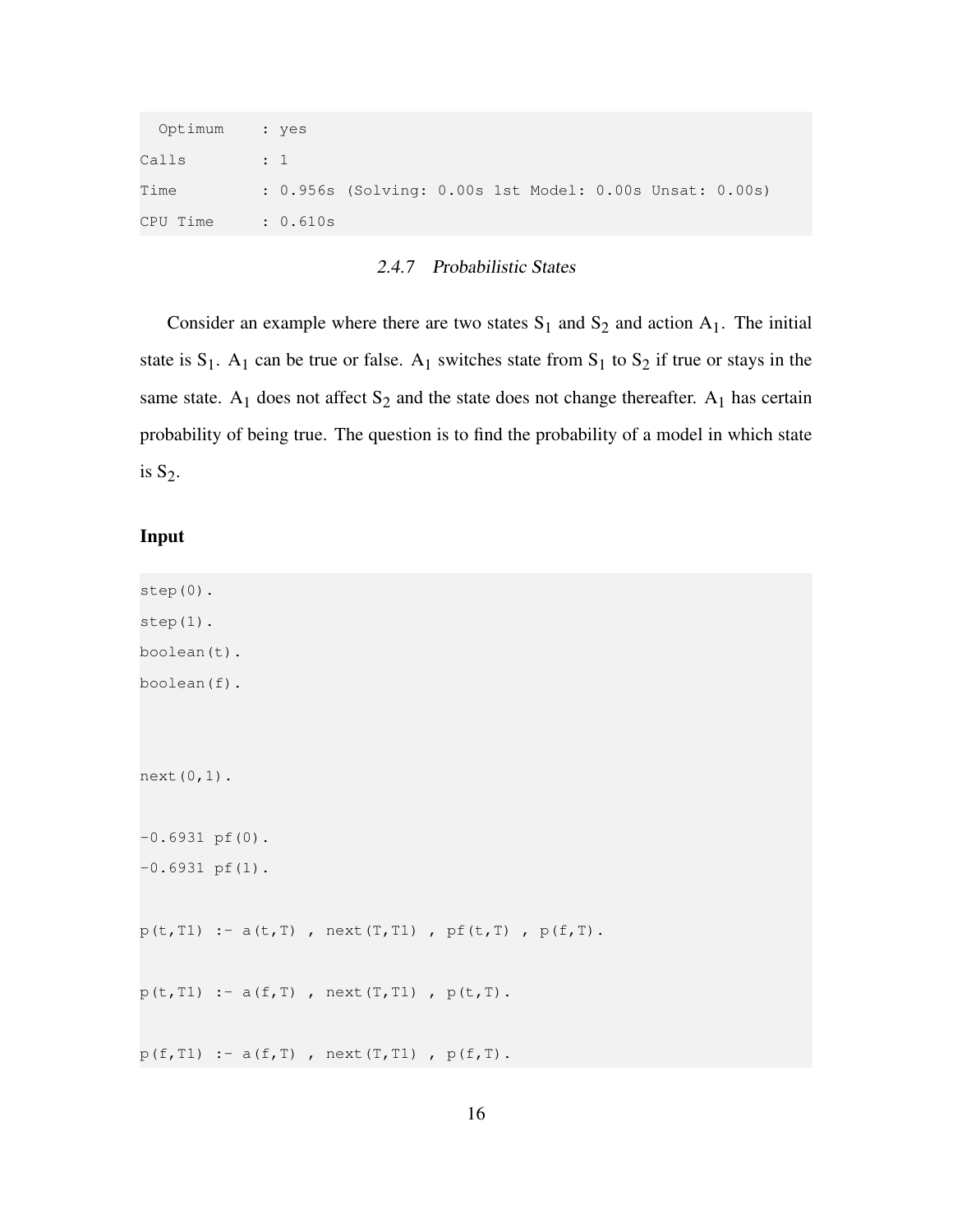```
p(B, 0) := p(B, 0).a(B,T) : - a(B,T).
p(t, T) :- not p(f, T), step(T).
p(f,T) :- not p(t,T), step(T).
:- p(t, T), p(f, T).
a(t, T) :- not a(f, T), step(T).
a(f,T) :- not a(t,T), step(T).
:- a(t, T), a(f, T).
p(B, T) := p(B, T1), p(B, T), next(T1, T).
p(f, 0).
a(t,0).
```
# Command Line

lpmln2asp -i bc.lp -prob -q p

# Clingo Output

p(f, 0) 1.0  $p(t, 1) 0.5$ p(f, 1) 0.5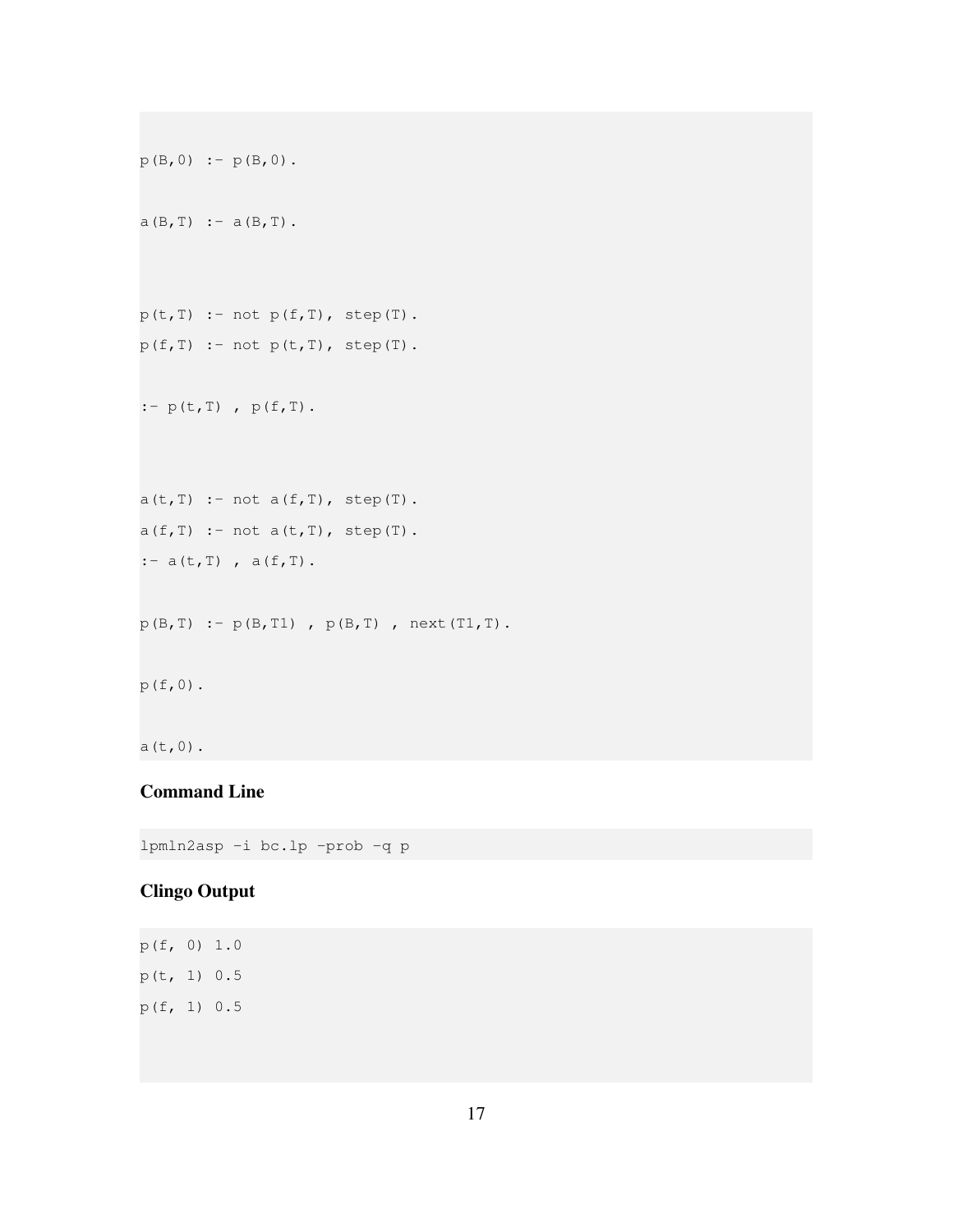OPTIMUM FOUND

| Models   | : 16                                                    |
|----------|---------------------------------------------------------|
| Optimum  | : yes                                                   |
| Calls    | $\div$ 1                                                |
| Time     | : 0.210s (Solving: 0.00s 1st Model: 0.00s Unsat: 0.00s) |
| CPU Time | : 0.200s                                                |

### 2.4.8 Monty Hall Problem

<span id="page-19-0"></span>This is an example of a complicated bigger domain that this framework can solve. A player is given an opportunity to select one of the three closed doors, behind one of which there is a prize. Behind the other two doors are empty rooms. Once the player has chosen Monty opens one of the remaining closed doors which does not contain the prize. The player is then asked to switch his selection to other unopened door. We query the probability of the player winning if he switches.

# Input

```
door(d1;d2;d3).
constant(prize; selected; open).
number(2;3).
boolean(t;f).
canopen(D,f) :- selected(D), door(D).
canopen(D, f) :- prize(D), door(D).
canopen(D,t) :- not canopen(D,f),door(D),door(D).
%//constrints
 :- canopen(D,t), canopen(D,f).
```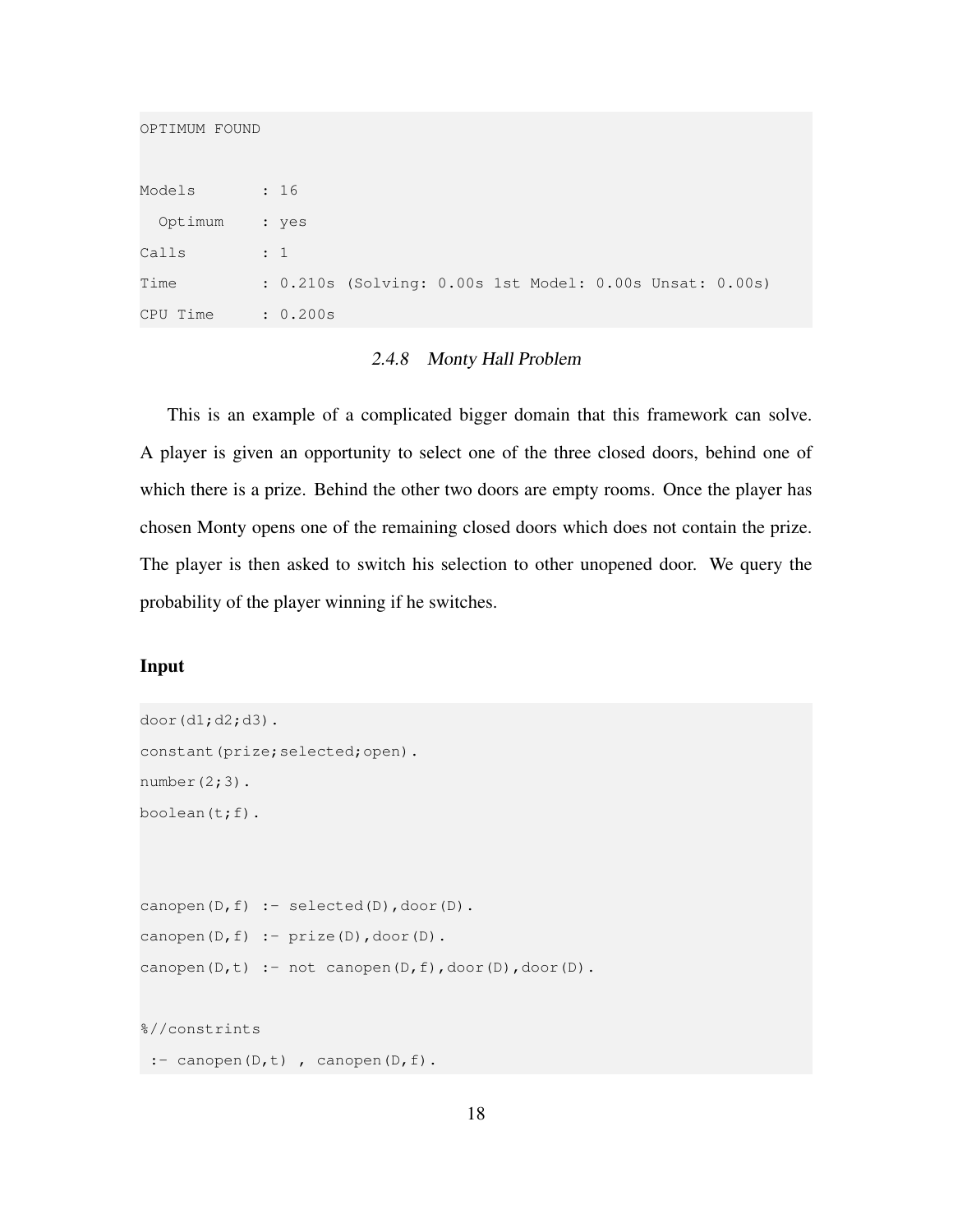```
:- prize(D1) , prize(D2) , D1!=D2.
 :- selected(D1) , selected(D2) , D1!=D2.
 :- open(D1), open(D2), DI!=D2.
%// **** RandomSelection ****
prize(d1) :- not intervene(prize), not prize(d2), not prize(d3).
prize(d2) :- not intervene(prize), not prize(d1), not prize(d3).
prize(d3) :- not intervene(prize), not prize(d2), not prize(d1).
selected(d1) :- not selected(d2) , not selected(d3) , not intervene(
   selected).
selected(d2) :- not selected(d3) , not selected(d1) , not intervene(
   selected).
selected(d3) :- not selected(d2) , not selected(d1) , not intervene(
   selected).
open(d3) :- not open(d1), not open(d2), not intervene(open).
open(d2) :- not open(d1) , not open(d3) , not intervene(open).
open(d1) :- not open(d3) , not open(d2) , not intervene(open).
 :- open(D), not canopen(D,t), not intervene(open).
posswithdefprob(selected,D) :- not posswithassprob(selected,D) , not
   intervene(selected),door(D),door(D).
posswithdefprob(prize,D) :- not posswithassprob(prize,D) , not intervene
   (prize),door(D),door(D).
posswithdefprob(open, D) :- not posswithassprob(open, D) , canopen(D,t) ,
   not intervene(open),door(D) , door(D),door(D).
numdefprob(prize,X) :- X= #count{D:posswithdefprob(prize,D)} , prize(Y)
   , posswithdefprob(prize,Y),number(X).
numdefprob(selected, X) :- X= #count(D:posswitchdefprob(selfD)),
   selected(Y), posswithdefprob(selected, Y), number(X).
```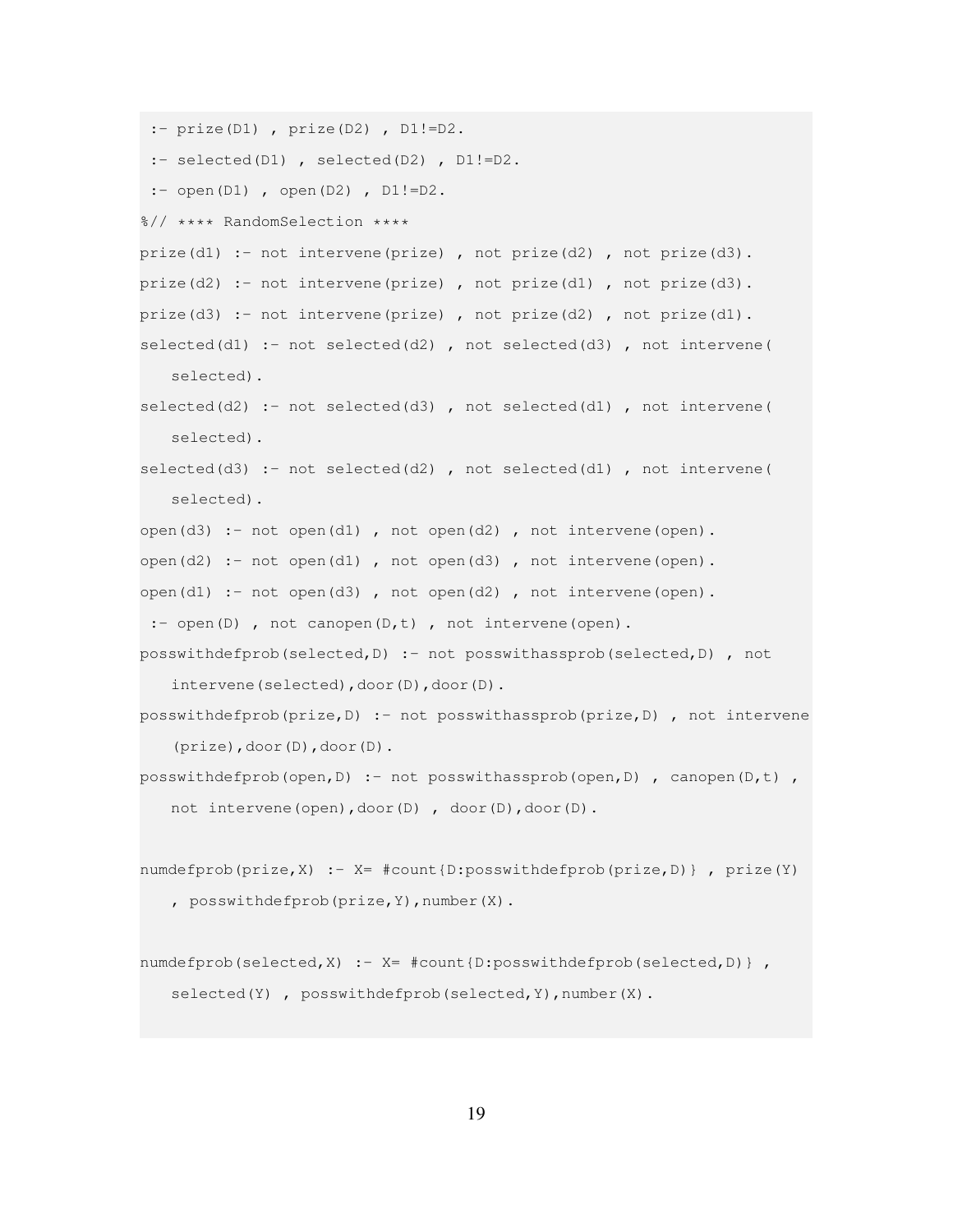```
numdefprob(open, X) :- X= #count{D:posswithdefprob(open, D) }, open(Y),
   posswithdefprob(open, Y), number(X).
%// **** Do ****
do(selected,d1).
selected(d1) :- do(Selected, d1).intervene(selected) :- do(selected,d1).
%// **** Obs ****
obs(open,d2).
 :- obs(open,d2), not open(d2).
% The only soft rules in the program
-0.6931 :- not numdefprob(C,2), constant(C).
-0.4054 :- not numdefprob(C,3), constant(C).
```
# Command line

lpmln2asp -i input.lp -prob -q prize

# Clingo Output

prize(d1) 0.333343817985 prize(d3) 0.666656182015

#### OPTIMUM FOUND

| Models  | : 2 |       |
|---------|-----|-------|
| Optimum |     | : yes |
| Calls   |     |       |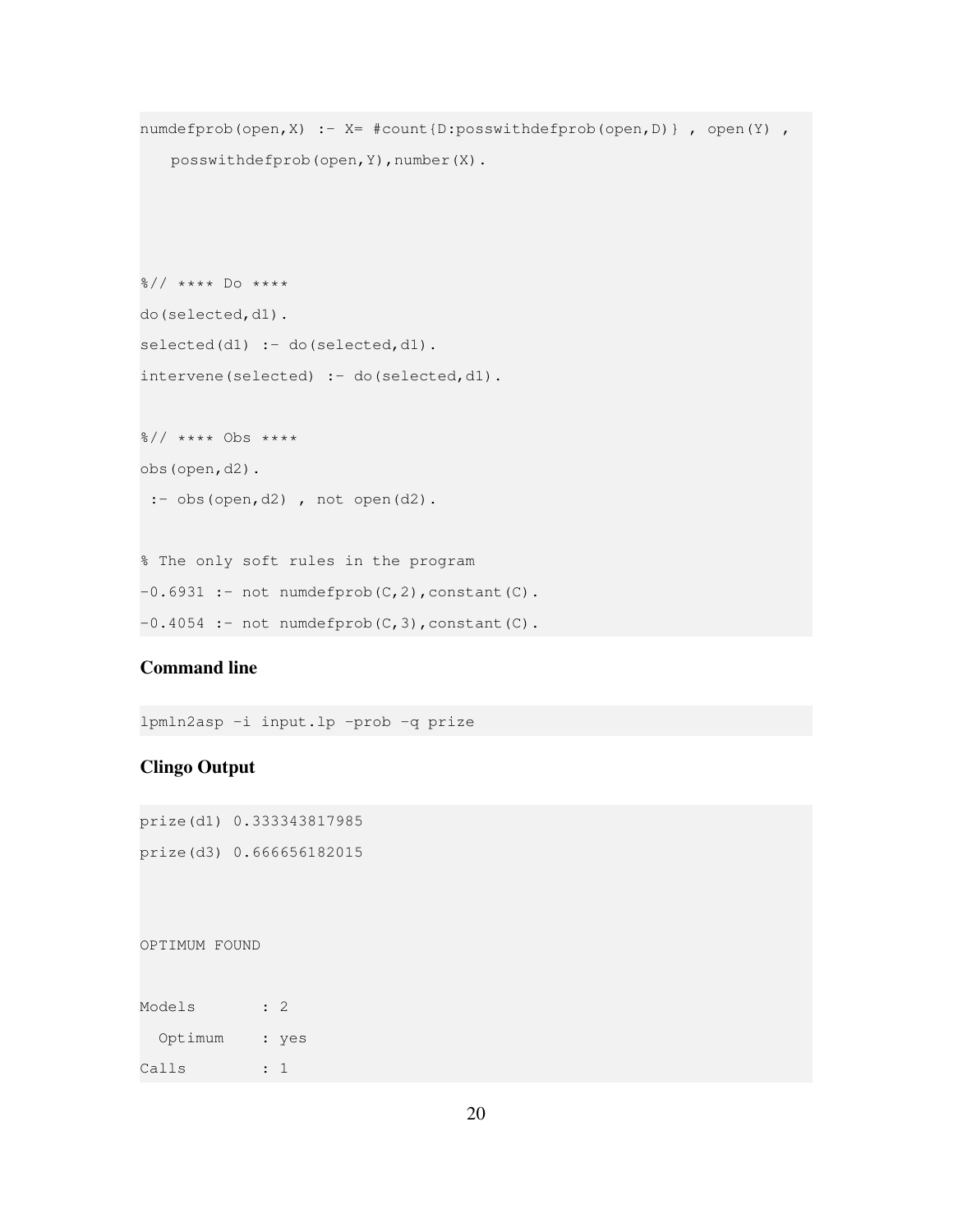Time : 0.210s (Solving: 0.00s 1st Model: 0.00s Unsat: 0.00s) CPU Time : 0.200s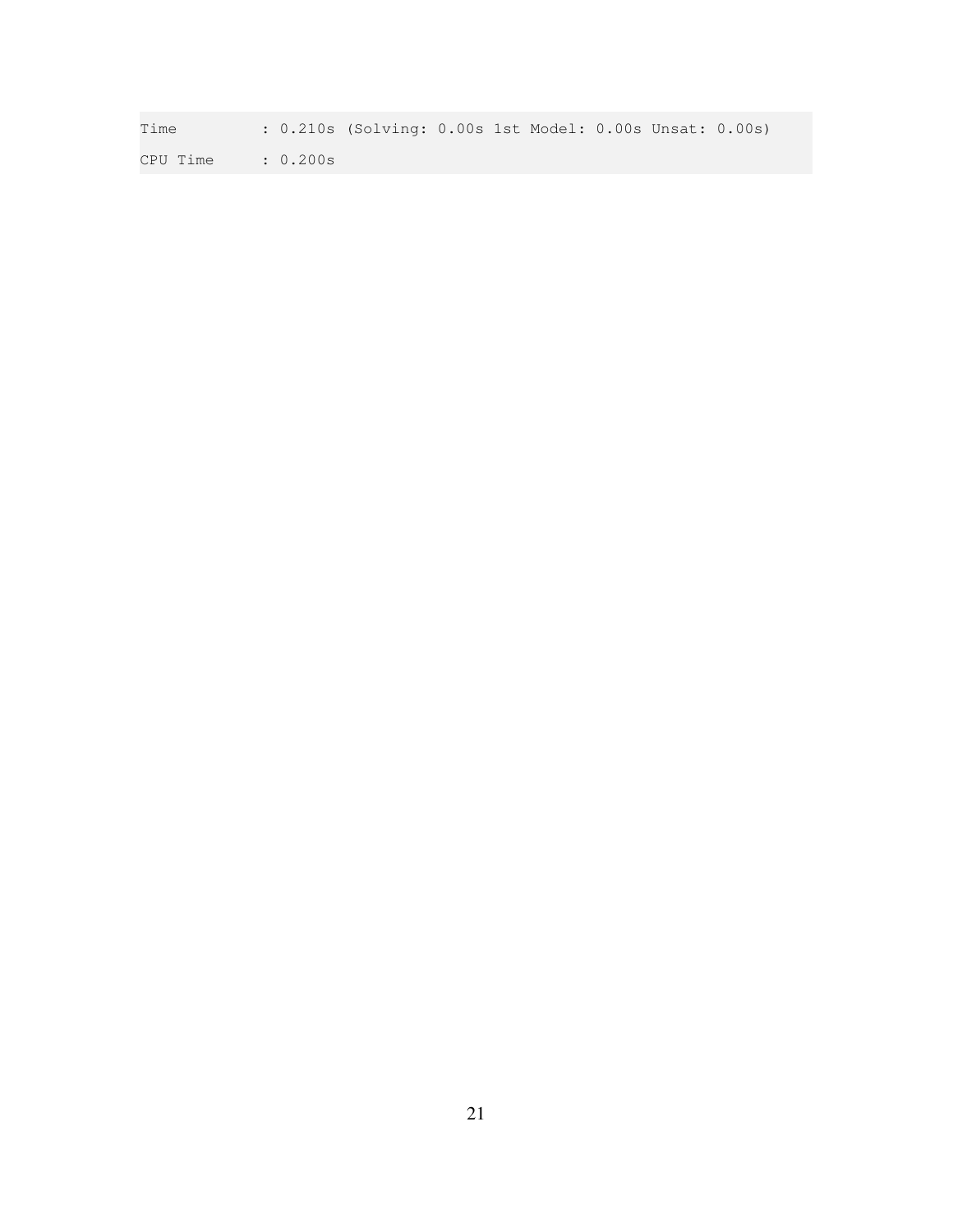#### Chapter 3

# LPMLN2MLN

<span id="page-23-0"></span>

#### 3.1 Introduction

<span id="page-23-1"></span>LP<sup>MLN</sup> is an extension of answer set programs by adopting the concept of weights, whose weight scheme is adopted from Markov Logic Network. This document describes an implementation of  $LP^{MLN}$ , which compiles the language of  $LP^{MLN}$  into the input language of ALCHEMY, TUFFY or ROCKIT.

This chapter explains the syntax for the input language of lpmln2mln, the completion algorithm implemented, tseytin's transformation usage in completion and the usage of the system. The chapter also has a section explaining the differences among the underlying solvers and their respective weaknesses and capabilities. Currently this implementation of lpmln language is restricted to tight programs only.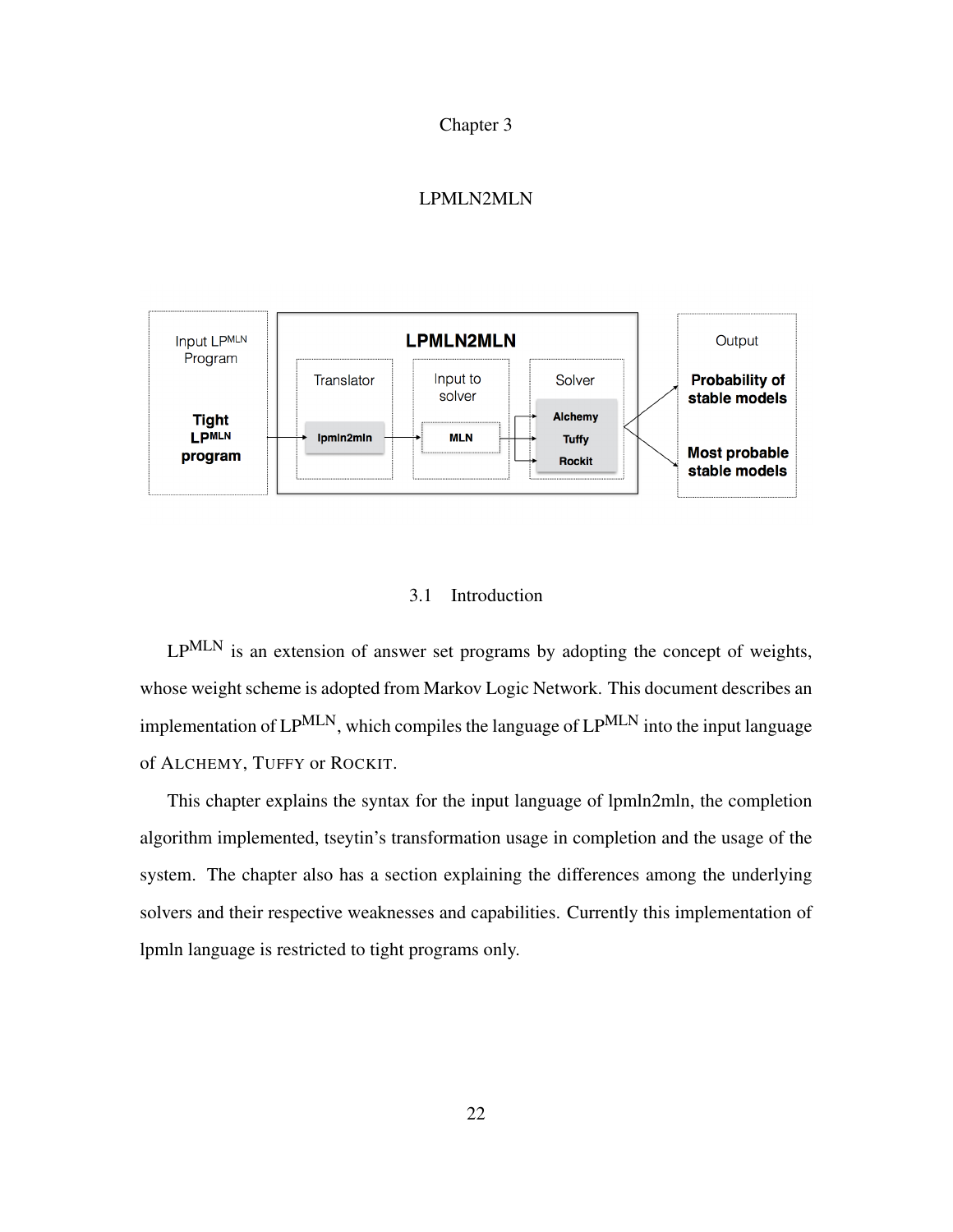### 3.2 Input Syntax

# <span id="page-24-0"></span>**Identifiers**

A legal identifier is a sequence of letters and digits that begin with a letter. Identifier for objects should begin with an uppercase letter.

#### Variables

All variables begin with lowercase letters. All constants begin with uppercase letter (Do not confuse between constant values mentioned here and constants section explained in the next section).

A variable is

- An identifier.
- Has not been declared as either a sort, object constant or predicate constant. The type of variable is determined by the position p in which it appears in the predicate Pr. It's type is the same as the sort present in location p in the predicate declaration of Pr.

## **Declarations**

Declarations are similar to Alchemy syntax.

A sort is a collection of objects. Each sort  $s_i$  is a collection of objects  $o_1, ..., o_n$ . Each sort is declared as,

$$
s = \{o_1, ..., o_n\}
$$

A predicate is declared using a predicate constant P with terms  $t_1, ..., t_n$ . Each predicate is declared as,

$$
P(t_1,\allowbreak ...,\allowbreak t_n)
$$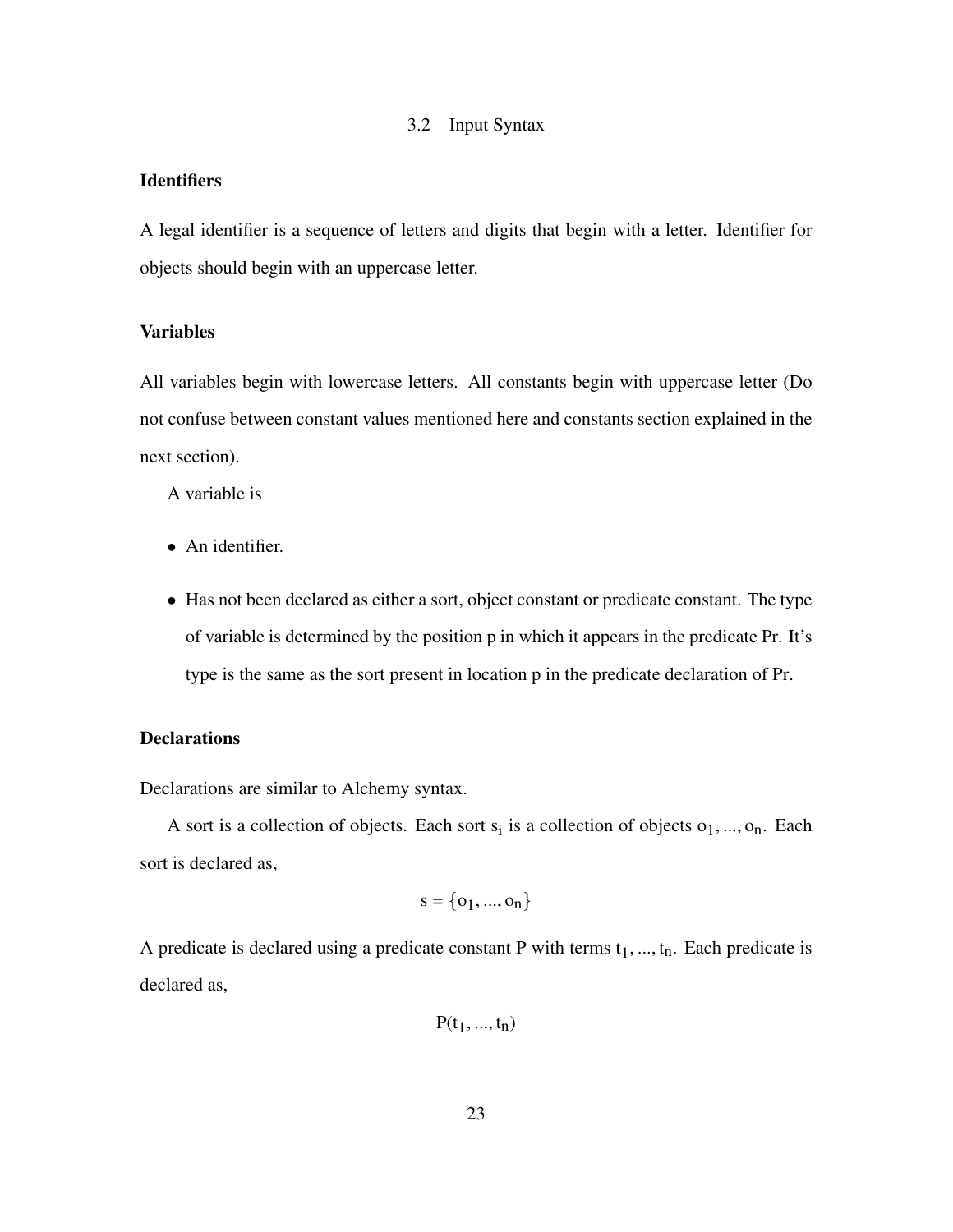where each  $t_i$  is a sort. A predicate with 0 terms can be declared. All the predicates and sorts that are used in the input program have to be declared before its usage in the program. A sort with no objects cannot be declared.

#### **Literal**

A literal is a predicate constant which may or may not be followed by terms. Literals are used in rules. Each literal may be prefixed by double or single negation. Literal used in head of a rule (defined later) cannot have any negation. Literal without negation are called positive literals. A literal is used in the input as,

[not | not not]  $P(t_1, ..., t_n)$ 

where  $t_i$  can be a variable or an object constant and  $i \geq 0$ .

Examples of Literals:

```
male(a,b,c)
not male(a,b,c)
not not male(a,b,c)
```
#### or of type,

male

where a,b,c are variables but can also be a *object constant*.

#### Negation

Negation can be single negation denoted by not or double negation denoted by not not. Negation can be used throughout the program in front of any literals in the body part of any rule.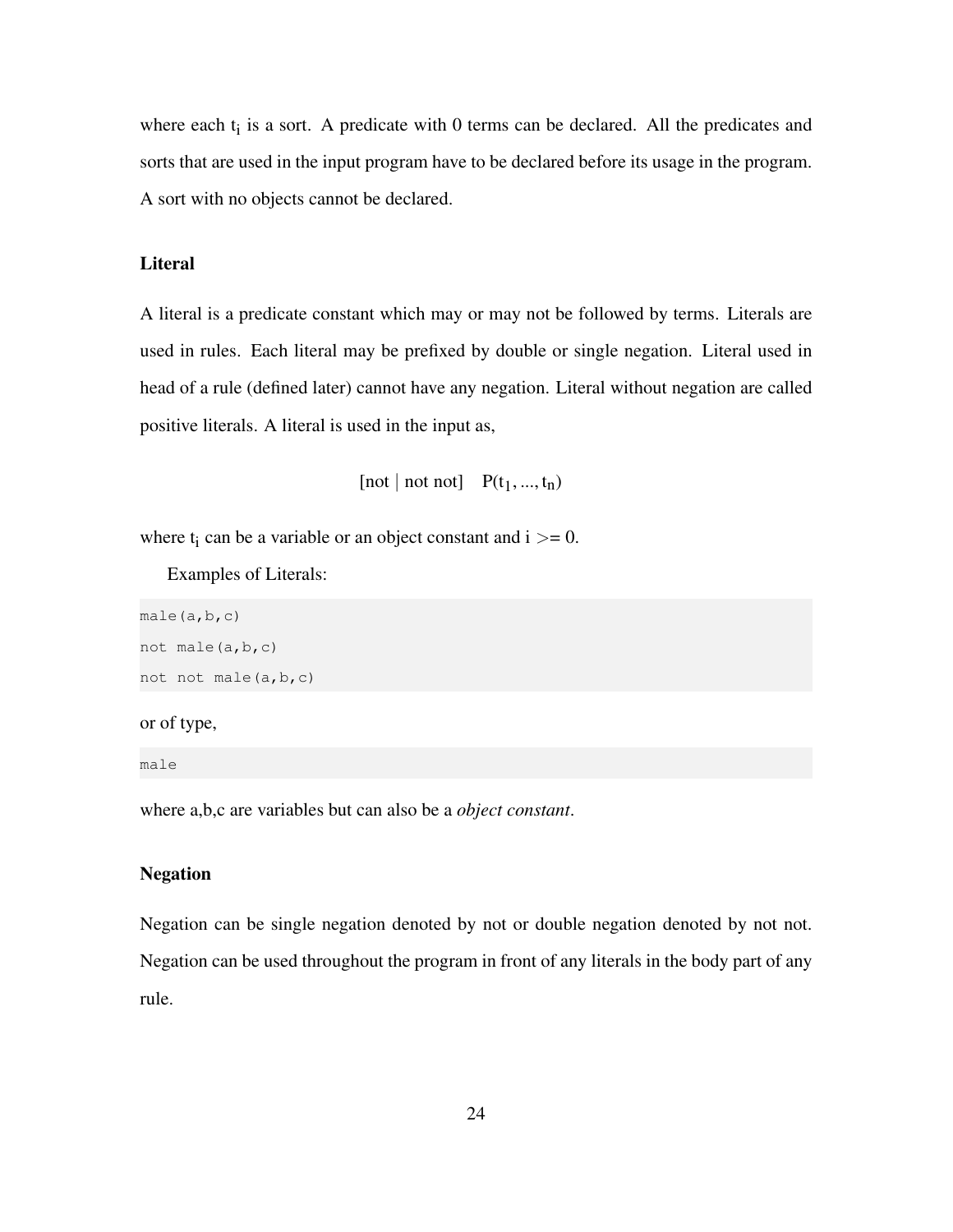#### Comparison operators

Comparison operators  $\{ = , := \}$  are allowed only between variables of the same type or between a variable and an object constant whose sort is the same as that represented by the variable. Comparison operators can only be used in body of the rules.

#### Weights

The weight can be positive or negative decimal.

## Head of a formula

Head is a disjunction of literals or empty $(\perp)$ . Head only allows positive literals.

$$
A_1 \quad v \quad A_2 \quad v \quad \dots \quad v \quad A_N \tag{3.1}
$$

where  $A_i$  is any positive literal(a literal without negation) and  $i \geq 0$ . Choice rules can also be expressed in head as,

$$
\{A_i\} \tag{3.2}
$$

where  $A_i$  is any positive literal. Comparison operators cannot be used in head.

#### Body of a formula

Body is a conjunction of literals or empty  $(T)$ .

$$
A_1 \wedge ... \wedge A_N \tag{3.3}
$$

where  $A_i$  is any literal or a comparison literal and  $i >= 0$ . In addition comparison operators can be used in the body of a rule as,

$$
j = k
$$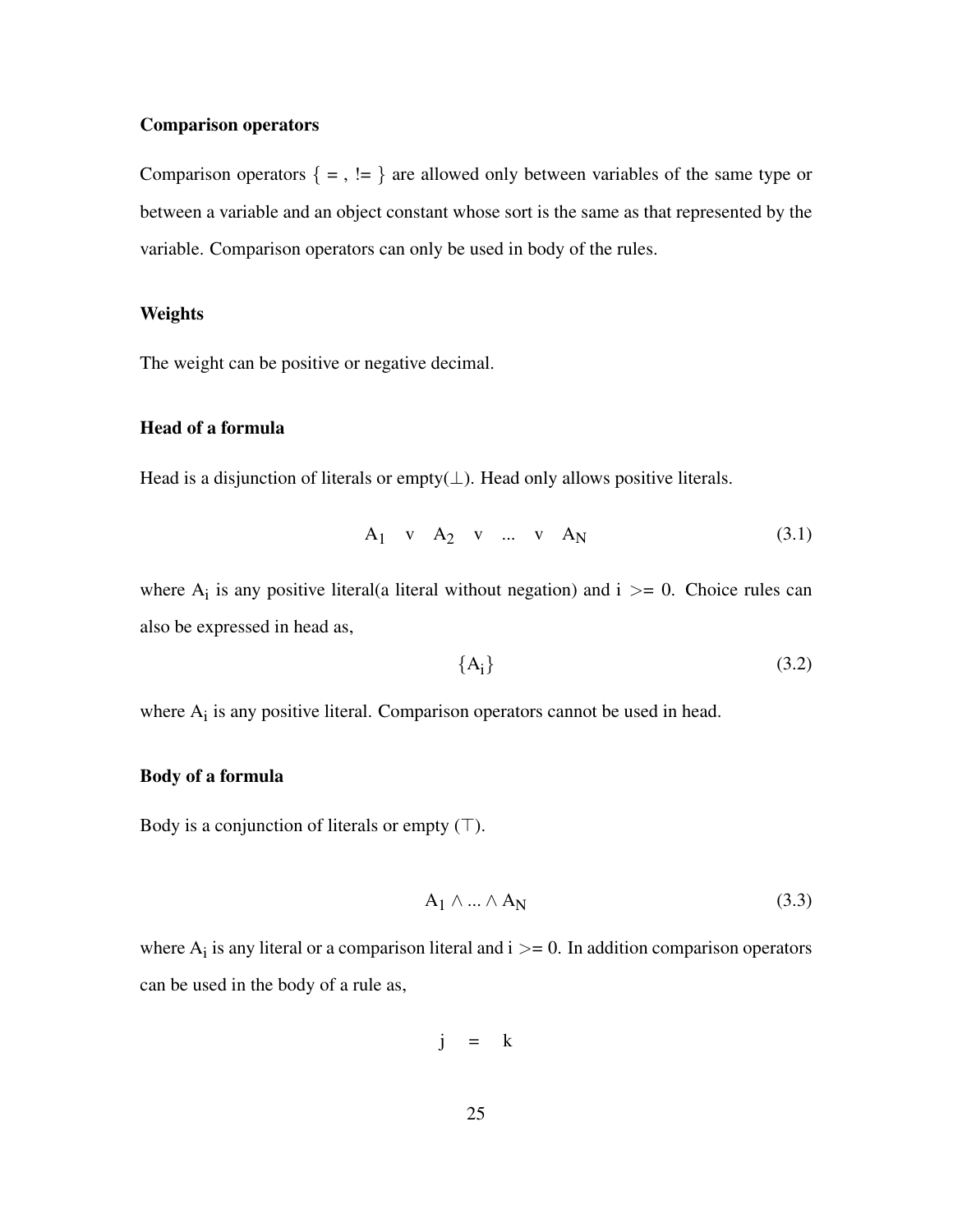$$
j \quad != \quad k \tag{3.4}
$$

where *j* is a variable and *k* can be a variables and or an object constant. The variables getting compared need to be of the same type. The object constant getting compared to a variable has to be one of the object constants of the sort represented by the variable.

# Rules

Rules are of two types, soft rules and hard rules. A soft rule is written as,

$$
w \quad \text{head} \leq \text{body} \tag{3.5}
$$

where head is the head of the rule, body is the body of the rule and w is the weight of the rule. A hard rule is written as,

$$
head <= body. \tag{3.6}
$$

Notice the period at end.

## Rule examples

Each of the rules below is a *Hard rule* (notice the period at the end). Each of these hard rules can be written as a soft rule by removing the period and adding a weight at the starting of the rule.

• Simple formula:

```
male(T) <= not intervene(Male).
```
• Disjunction in Head:

 $male(T)$  v male(F)  $\leq$  not intervene(Male).

• Conjunction in Body (note that b are variables):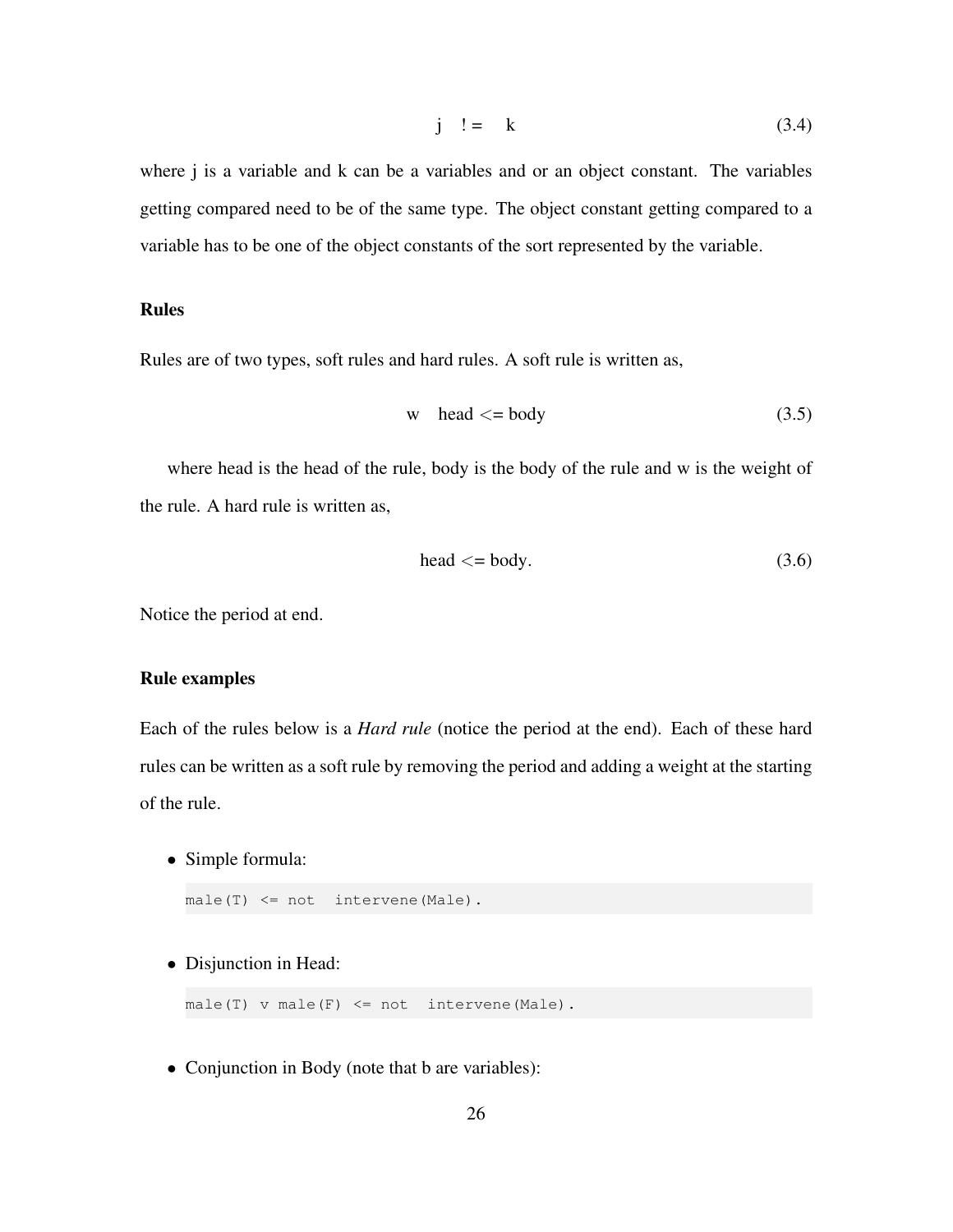human(Male, C2)  $\leq$  male(b)  $\hat{ }$  human(Male, b).

• Constraint:

 $\leq$  male(a)  $\hat{ }$  male(b).

# • Double negation:

 $\leq$  not male(T).

#### • Comparison Operators:

female(a)  $\leq$  male(a)  $\hat{ }$  male(b)  $\hat{ }$  a!=b.

female(a)  $\leq$  male(a)  $\hat{ }$  male(b)  $\hat{ }$  a=b.

• Choice Rules:

 ${load(a, b)} < = step(a, b)$ .

#### which is equivalent to

load(a, b) v not load(a, b) <= step(a, b).

which is a case of disjunction in head.

## **Comments**

<span id="page-28-0"></span>All comments start with // and start on a new line.

# 3.3 Usage

Running lpmln2mln is very much like running traditional MLN solvers.

Usage: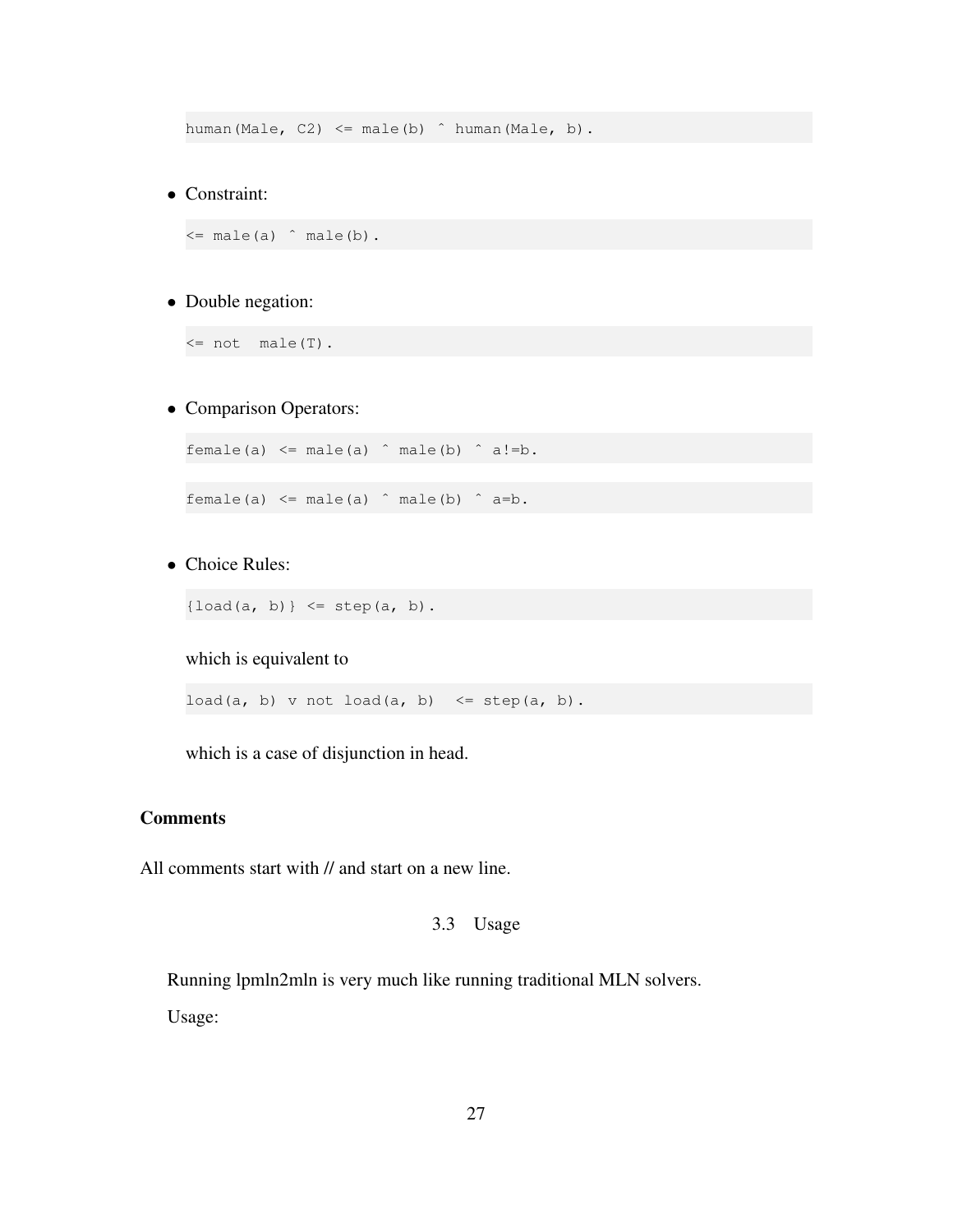```
lpmln2mln [-alchemy | -tuffy | -rockit] -i <input_file> -e <
  evidence_file> -r <output_file> -mln <solver specific options in
  quotes> -q <query>
-alchemy Compile to Alchemy version 2.0 syntax [DEFAULT]
-tuffy Compile to Tuffy version 0.3 syntax.
-rockit Compile to rockit version 0.5.227 syntax.
-i Input file. [REQUIRED]
-r Output file. [REQUIRED]
-e Evidence file. [REQUIRED for Rockit]
-mln Arguments passed to the respective solvers selected by
  first argument.
-q Query.[REQUIRED]
Alchemy Options:
Call infer -h from command prompt to view alchemy options.
Tuffy Options:
Call java -jar tuffy.jar
Rockit Options:
Call java -jar rockit.jar
```
Internally lpmln2mln calls the compiler LPMLNCOMPILER which is another binary distributed with the package.

There are a lot of options for lpmlncompiler which can be used for fine grain control over the process of compilation. One such option is the optimization flag. There are three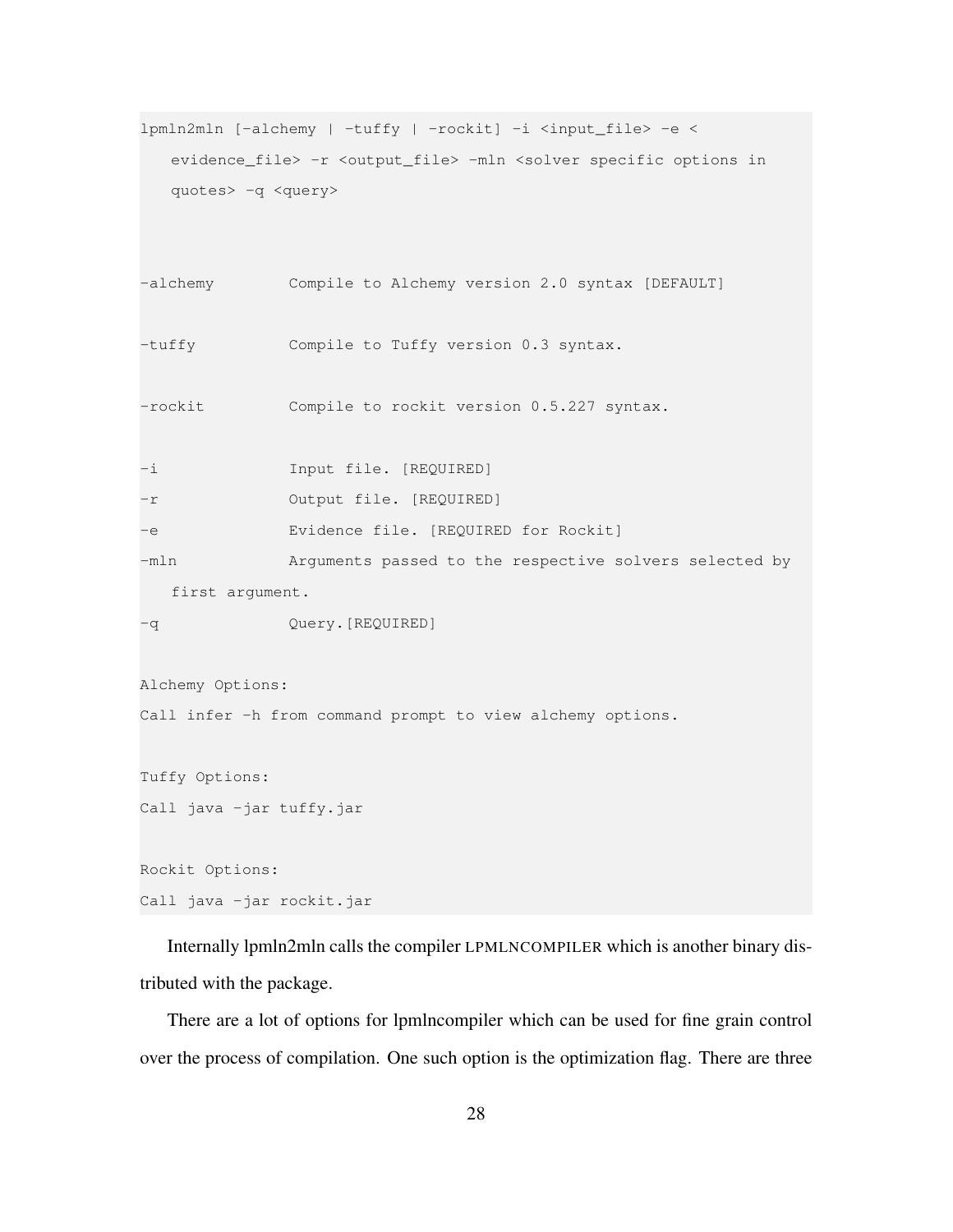levels of optimization available o0, o1, o2. The optimization that this does is with respect to the completion of literals when the input program is compiled for either of the solvers. While completion, the conjunction of clauses are distributed over disjunction. The optimization process replaces the conjunctive clauses with a single literal which effectively translates conjunction over disjunction to a formula in disjunctive normal form. The first level of optimization o1 translates conjunctive clauses with "EXIST" keyword and the second level of optimization o2 translates all conjunctive clauses. Internally o1 is the default optimization. o2 is not required for most use cases and o0 should be used with caution because in some cases alchemy would not be able to compute lpmln inputs compiled with o0 due to memory constraints.

#### 3.4 Target Languages

<span id="page-30-0"></span>The system translates the input program into weighted First order logic programs, which can be run on Alchemy, Tuffy and Rockit. The following section describes the respective systems and there limitations.

#### 3.4.1 Alchemy

<span id="page-30-1"></span>Alchemy syntax subsumes the First-Order Logic. Any FOL rule can be written in Alchemy. Unlike, Rockit and Tuffy, Alchemy does not use a database system anytime during computation and performs all computation in memory. This limits the usage of alchemy to smaller domains which can be computed in memory. Larger domains most likely will lead to a segment fault with this system.

#### 3.4.2 Tuffy

<span id="page-30-2"></span>Tuffy syntax is not as expressive as alchemy syntax and a bit different then alchemy therefore the translated code from lpmln2mln cannot be directly used with tuffy. However,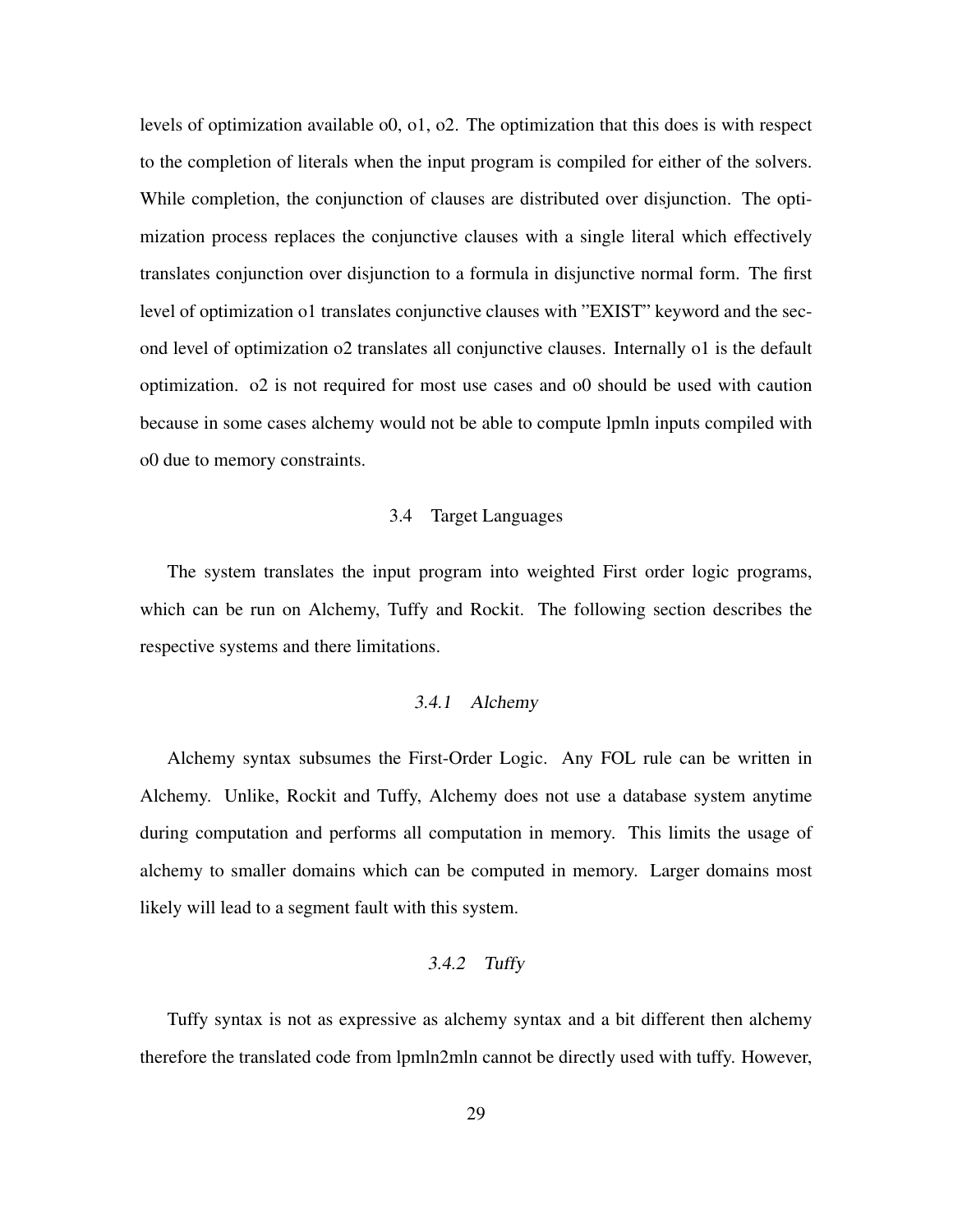tuffy uses databases for grounding and inference and therefore it is much more scalable then alchemy and an LP<sup>MLN</sup> to tuffy translation is desirable.

#### Tuffy Limitations

Here is a list of differences between Alchemy and Tuffy,

• Tuffy does not support bi-implication  $\leq$  > which is supported by alchemy. lpmln2mln handles it by translating a rule with bi-implication

```
a \iff b.
to
 a \Rightarrow b.
 b \Rightarrow a.
```
• Tuffy uses different syntax when comparing variables or variables with constants.

 $[x_i = y_i \text{ AND } x_i = Y_i]$  $[x_i = y_i \text{ OR } x_i = Y_i]$ 

where  $x_i$ ,  $y_i$  is a variable and  $Y_i$  is an object constant of the same type as  $x_i$ .

- Declaration of predicates in Tuffy has to be at the very beginning of the file. In Alchemy the predicate can be declared anywhere before it is used.
- Commas for conjunction.
- Exist clauses are used differently in Tuffy. A rule like,

 $p(x) \Rightarrow$  Exist y q(x, y) v Exist z  $r(x, z)$ 

is written in Tuffy as

Exist  $y, z \in p(x) \implies q(x, y) \text{ or } r(x, z)$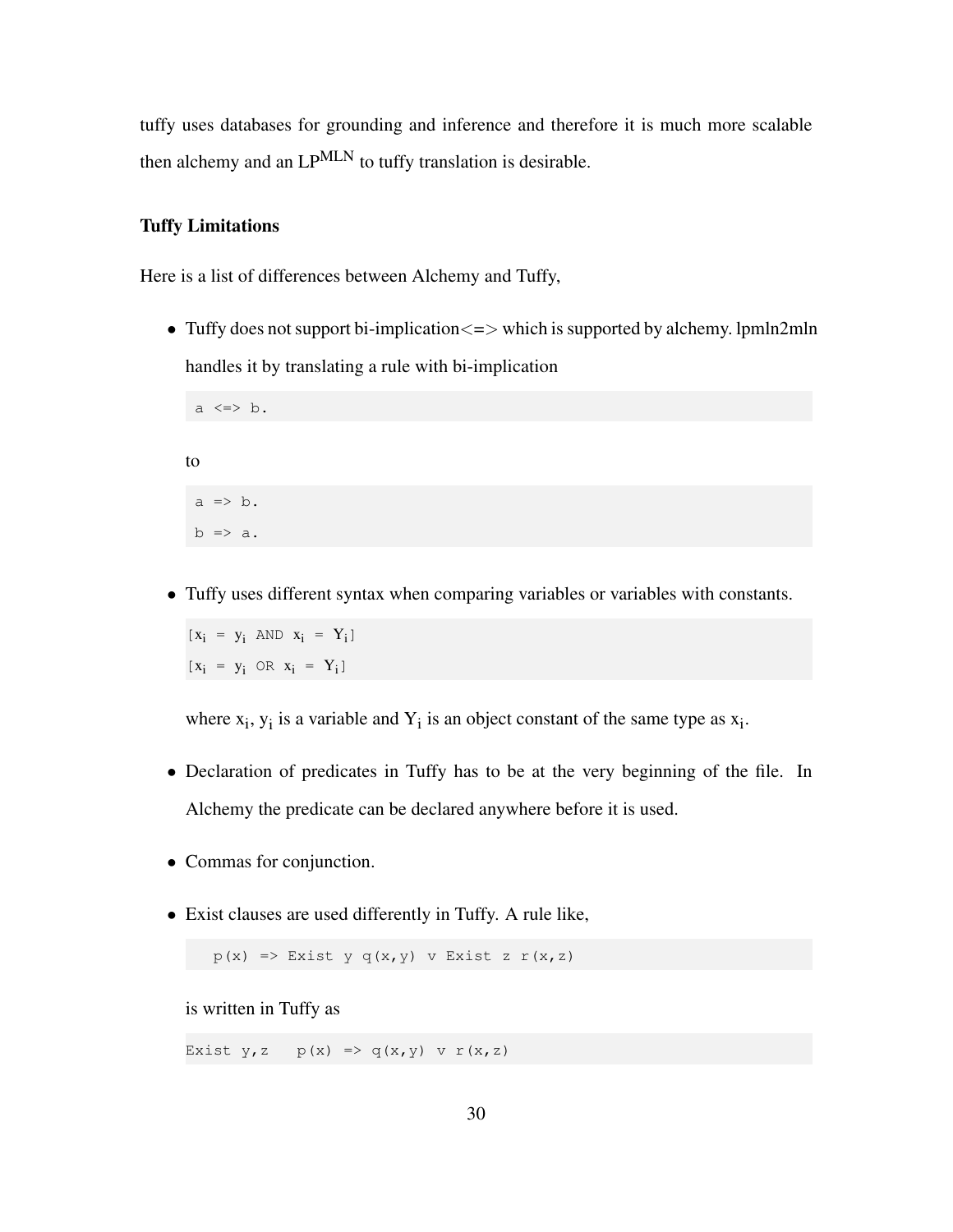• Tuffy does not accept predicates without any arguments.

```
P
\mathbf QP \Rightarrow Q
```
The above rules will not be accepted by Tuffy. Although the input language of lpmln2mln allows predicates without any terms, the user needs to make sure that the output program generated is runnable in tuffy by adding a dummy argument to all predicates with arity 0.

#### 3.4.3 Rockit

<span id="page-32-0"></span>Rockit has a more limited syntax then tuffy. This section lists down some of these limitations of Rockit syntax. The current implementation is limited in supporting rockit syntax.

One hard limitation while using Rockit as solver is to not use comparison operators in the input language and using rules with empty body in evidence file only.

# Rockit limitations

- Tuffy syntax can be used for rocket after eliminating equality,  $\Rightarrow$  and  $\wedge$ .
- Exist syntax is different from tuffy, alchemy.

```
Exists y friends (x, y)
```
# Becomes

|y| friends(x,y)

• Cutting plane inference is disabled when existential formulas are used. The author warns that runtimes might be long and models might require large amount of RAM in presence of existential rules.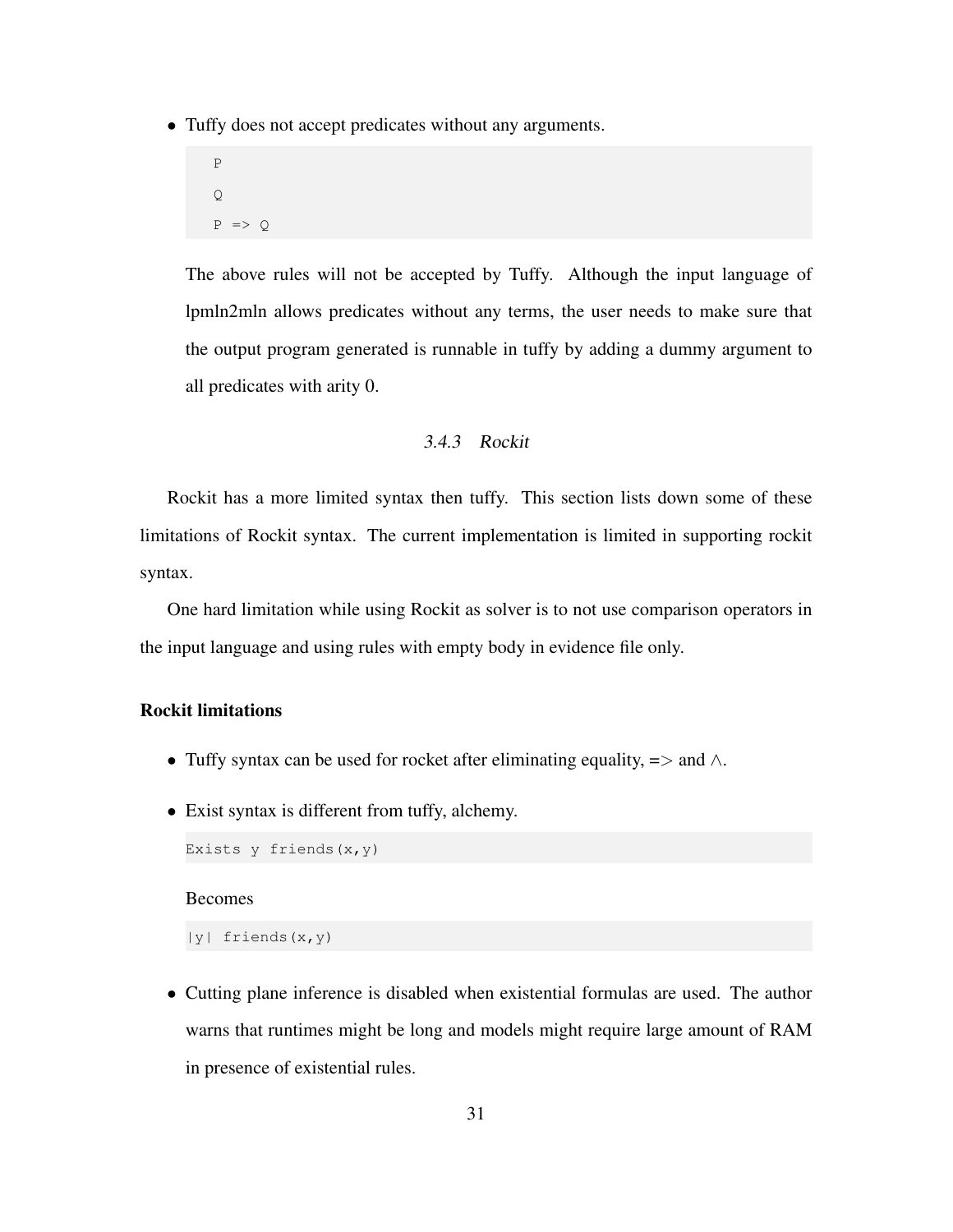- All constants should be within " " . Rest all are considered variables in a formula.
- Gurobi is the internal solver. It is a commercially available ILP solver with free academic licenses and needs to be installed separately.
- Evidence cannot be empty.
- <span id="page-33-0"></span>• All predicate not preceded by  $*$  are hidden predicates and form the query atoms.

## 3.5 Examples

This section lists all examples that were tested with the lpmln2mln system. For each of these examples Alchemy was used as the solver. However either solver can be used for these examples. This section lists the input, command line, intermediate input for Alchemy and the expected output for each of these examples.

# 3.5.1 Example 1

<span id="page-33-1"></span>Consider the simple LPMLN program with atoms P,Q and R

# LPMLN Input

P Q R  $1 P \leq Q$  $1 \circ \leftarrow P$  $2 P \leq not R$  $3 R \leq not P$ 

Usage - MLN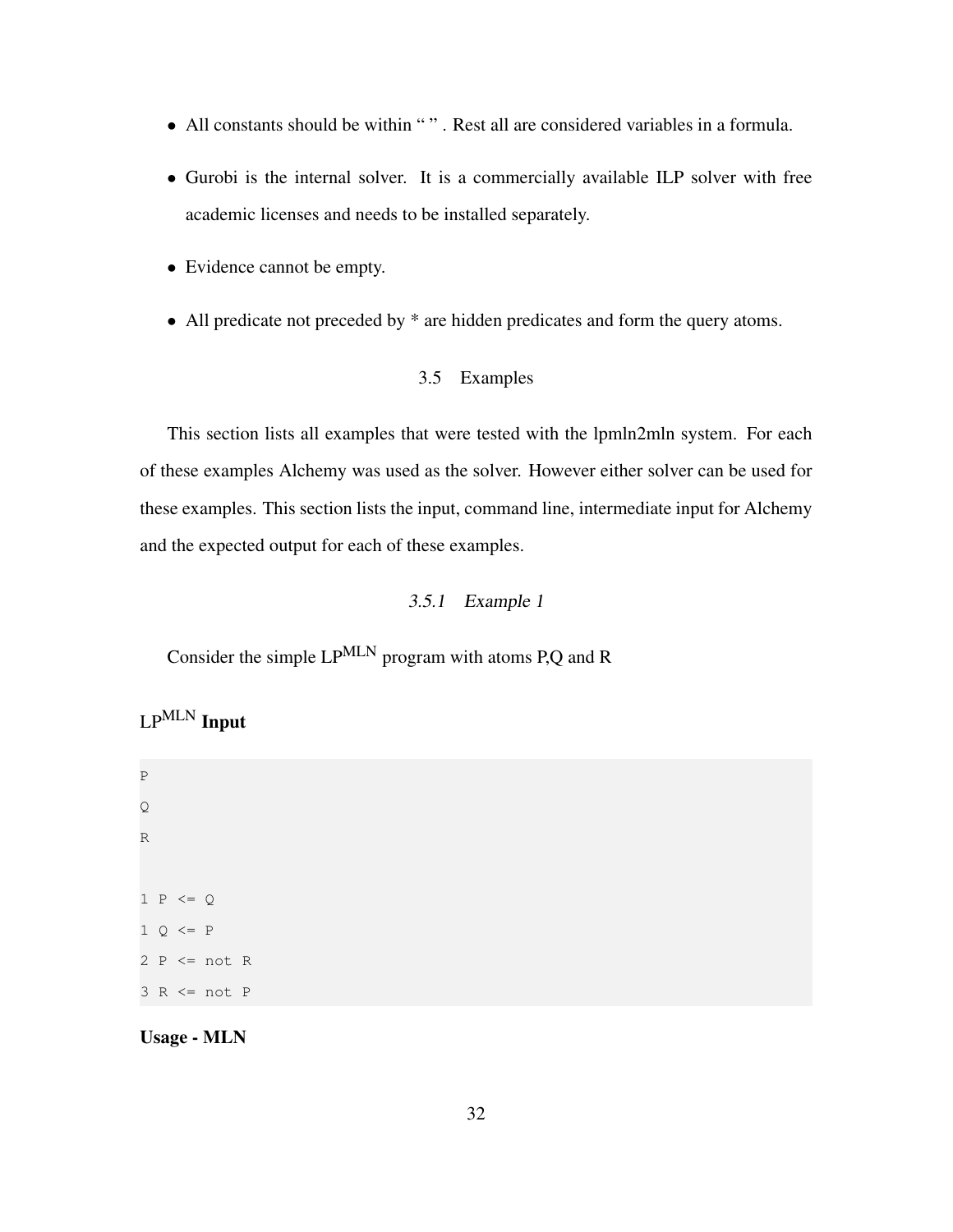lpmln2mln -i input.lpmln -q P,Q,R -r out.txt

The above usage instructs the compiler to output Alchemy compatible code and query for atom P,Q AND R. Note that if -q argument was not given then the program would terminate with an error. Alchemy needs an atom to query for otherwise it terminates and as a result lpmln2al terminates.

#### Intermediate Program - MLN

P Q R //r1  $1 Q \Rightarrow P$ //r2 1  $P \Rightarrow Q$ //r3 2  $!R$  =>  $P$ //r4 3 !P => R //parsing complete!  $P \implies (Q) \text{ v } (!R).$  $Q \Rightarrow (P)$ .  $R \Rightarrow (!P)$ .

#### Output - MLN

Models with interpretation P,Q and R have the highest probability. The marginal probabilities(which is what the software outputs) can thus be calculated from this table. P's probability would be the summation of the values from [2,3] and [5,3] which comes down to 0.57 and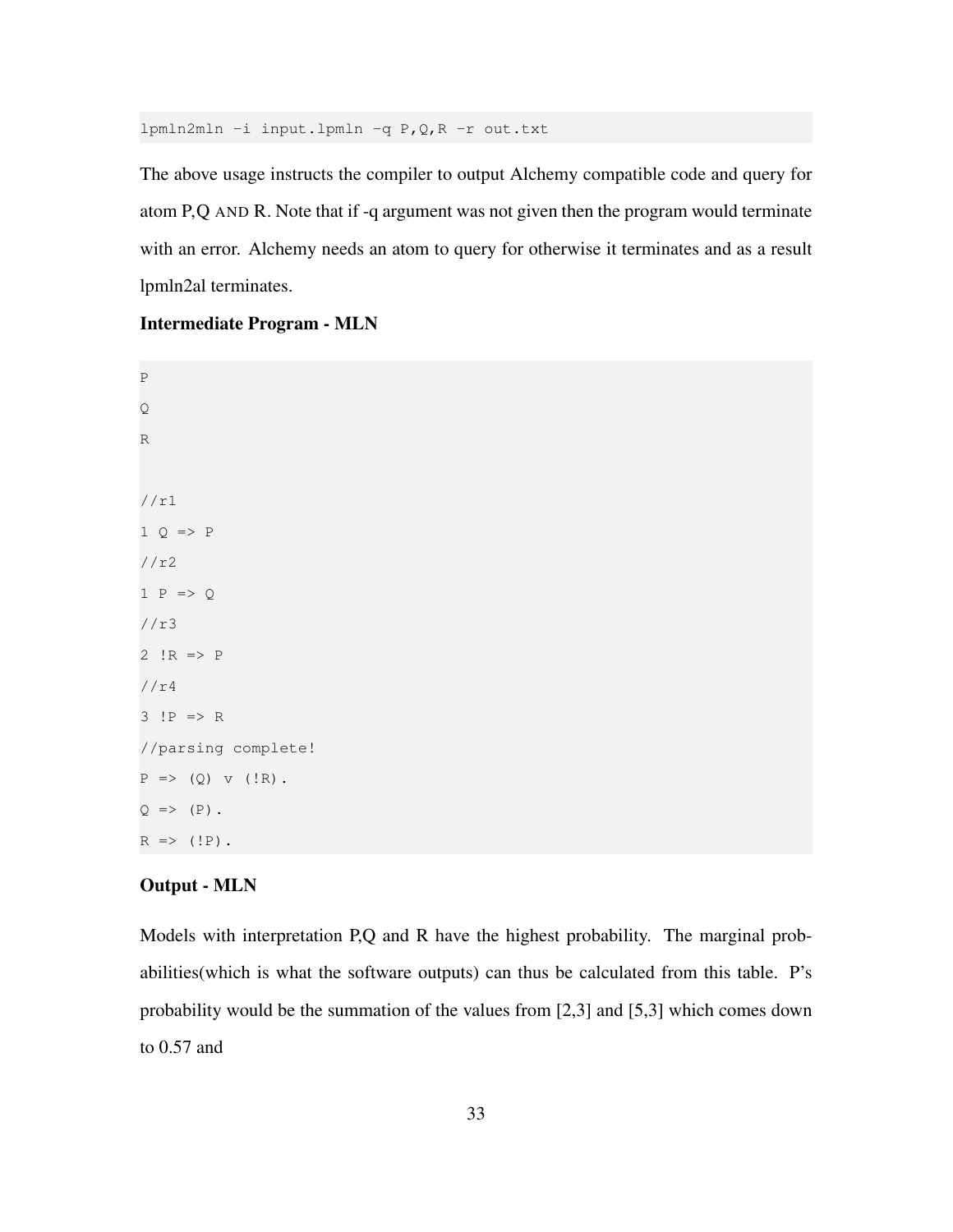P 0.568993 Q 0.410009 R 0.424008

#### 3.5.2 Taxi Problem

<span id="page-35-0"></span>Consider a program where you know that you are going to be Late if you don't get a Taxi.

LPMLN Input

NoTaxi

Late

//You are going to be late if you don't get a taxi //Our belief in this rule is denoted by the weight at the start 1 Late <= NoTaxi

//There is a chance for a taxi to be not available 2 NoTaxi

//But you certainly cannot be late no matter what situation //Hence this constraint is encoded as a hard rule <= Late.

# Usage - MLN

lpmln2mln -i input.lpmln -q Late,NoTaxi -r out.txt

# Intermediate Program - MLN

NoTaxi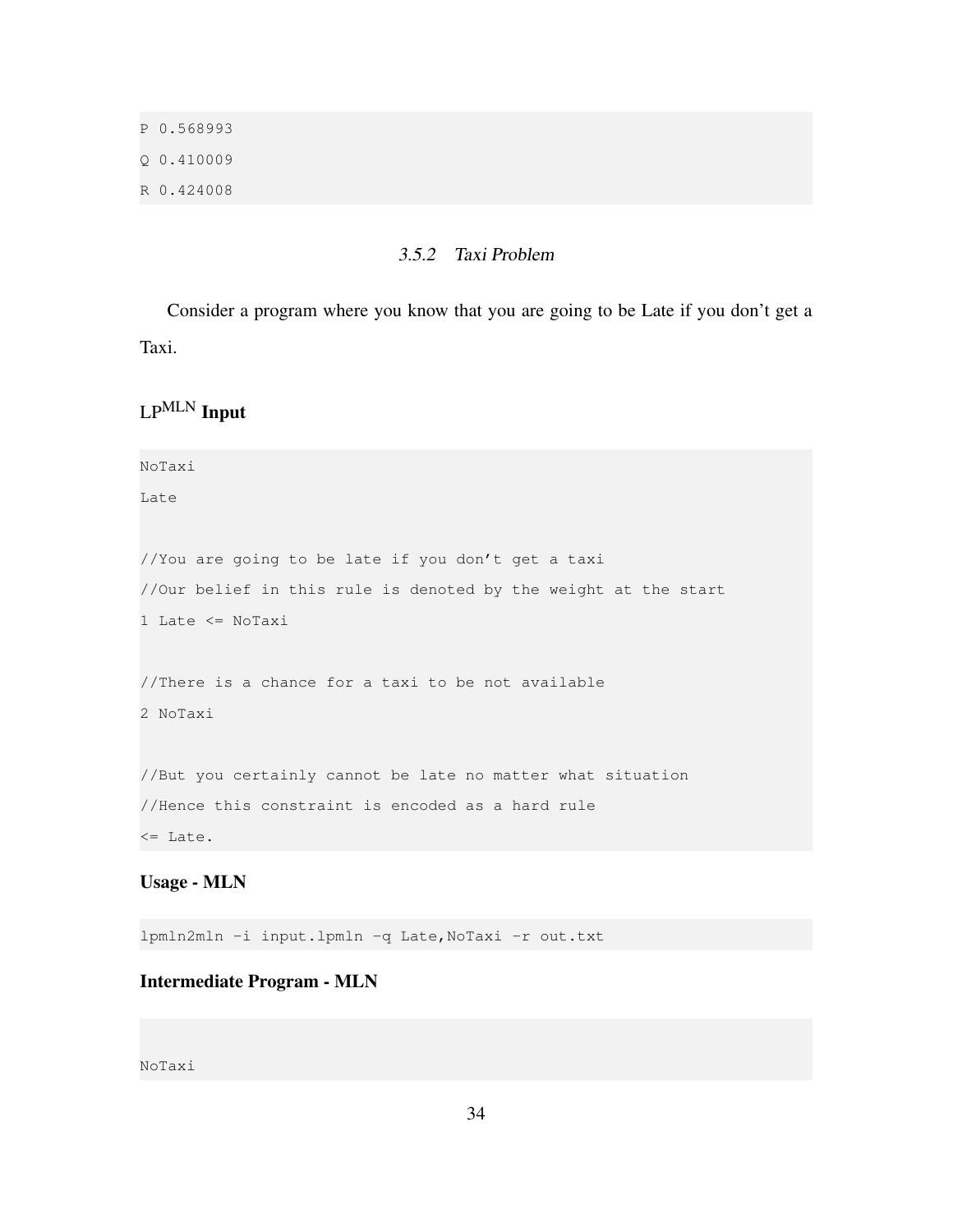```
//You are going to be late if you don't get a taxi
//Our belief in this rule is denoted by the weight at the start
1 NoTaxi => Late
//There is a chance for a taxi to be not available
2 NoTaxi
//But you certainly cannot be late no matter what situation
//Hence this constraint is encoded as a hard rule
(!Late).
//parsing complete!
Late \Rightarrow (NoTaxi).
```
#### Output - MLN

Late

Since we have put a hard constraint that we cannot be late the probability of being Late is going to be 0. The probability of there being a NoTaxi comes out to be  $71\%$ . NoTaxi = T, Late = F satisfies the second soft rule and the hard constraint. Hence the probability for this model comes out to be  $e^2/(e^2 + e^1)$  which comes out to be 73%

Late 4.9995e-05 NoTaxi 0.711979

#### 3.5.3 Example 2 from ?

<span id="page-36-0"></span>Consider an instance where we are certain that we booked a concert and that we have a long drive ahead of us unless the concert is cancelled. However, there is a 20% chance that the concert maybe cancelled. This can be encoded as,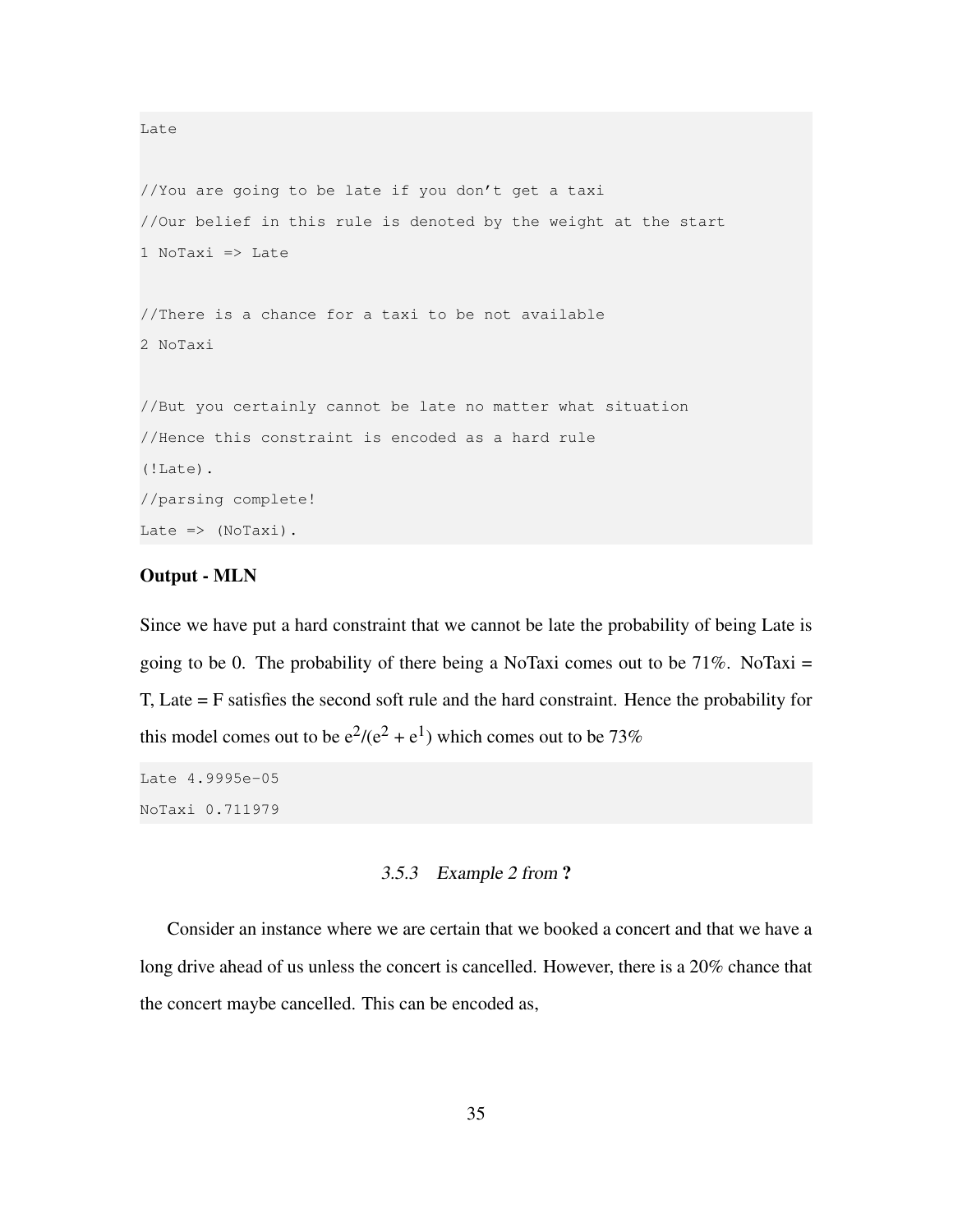# LPMLN Input

ConcertBooked

LongDrive Cancelled

//We know that the concert is booked ConcertBooked.

//We know that if the concert is booked and not cancelled, //there is going to be a long drive LongDrive <= ConcertBooked ^ not Cancelled.

//Our belief in concert getting cancelled - 50% -1.6094 Cancelled

//Our belief in concert not getting cancelled - 80%  $-0.2231 \leq$  Cancelled

Usage - MLN

lpmln2mln -i input.lpmln -q LongDrive,ConcertBooked,Cancelled -r out.txt

#### Intermediate Program - MLN

ConcertBooked LongDrive Cancelled //We know that the concert is booked //We know that if the concert is booked and not cancelled, //there is going to be a long drive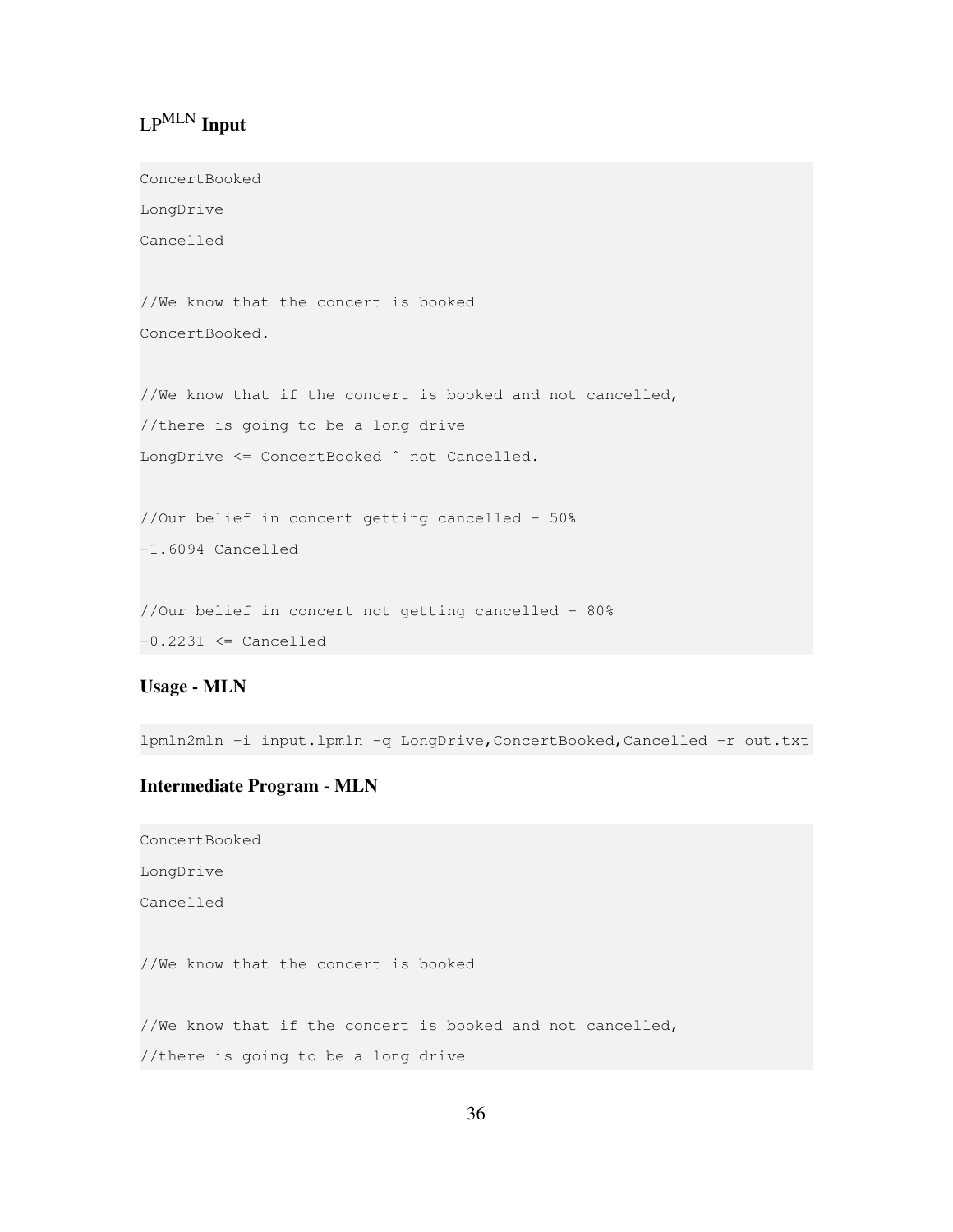```
ConcertBooked ˆ !Cancelled => LongDrive.
//Our belief in concert getting cancelled - 50%
-1.6094 Cancelled
//Our belief in concert not getting cancelled - 80%
-0.2231 (!Cancelled)
//parsing complete!
LongDrive => (ConcertBooked ^ !Cancelled).
```
#### Output - MLN

This output clearly shows that there is an 80% chance of a LongDrive if the chances for show getting cancelled are close to 20%. These are not exact values since alchemy does not do exact inference.

ConcertBooked 0.99995 Cancelled 0.188031 LongDrive 0.811969

# 3.5.4 Bayes Net

<span id="page-38-0"></span>Bayes net can be easily encoded in the language of LPMLN. We will consider the classic example of Burglary, Earthquake, Alarm, John Calls and Mary Calls. The problem statement is,

#### include graphic for bayes net example

I'm at work,neighbor John calls to say my alarm is ringing,but neighbor Mary doesn't call.Sometimes it's set on by minor earthquakes.Is there a burglar?

LPMLN Input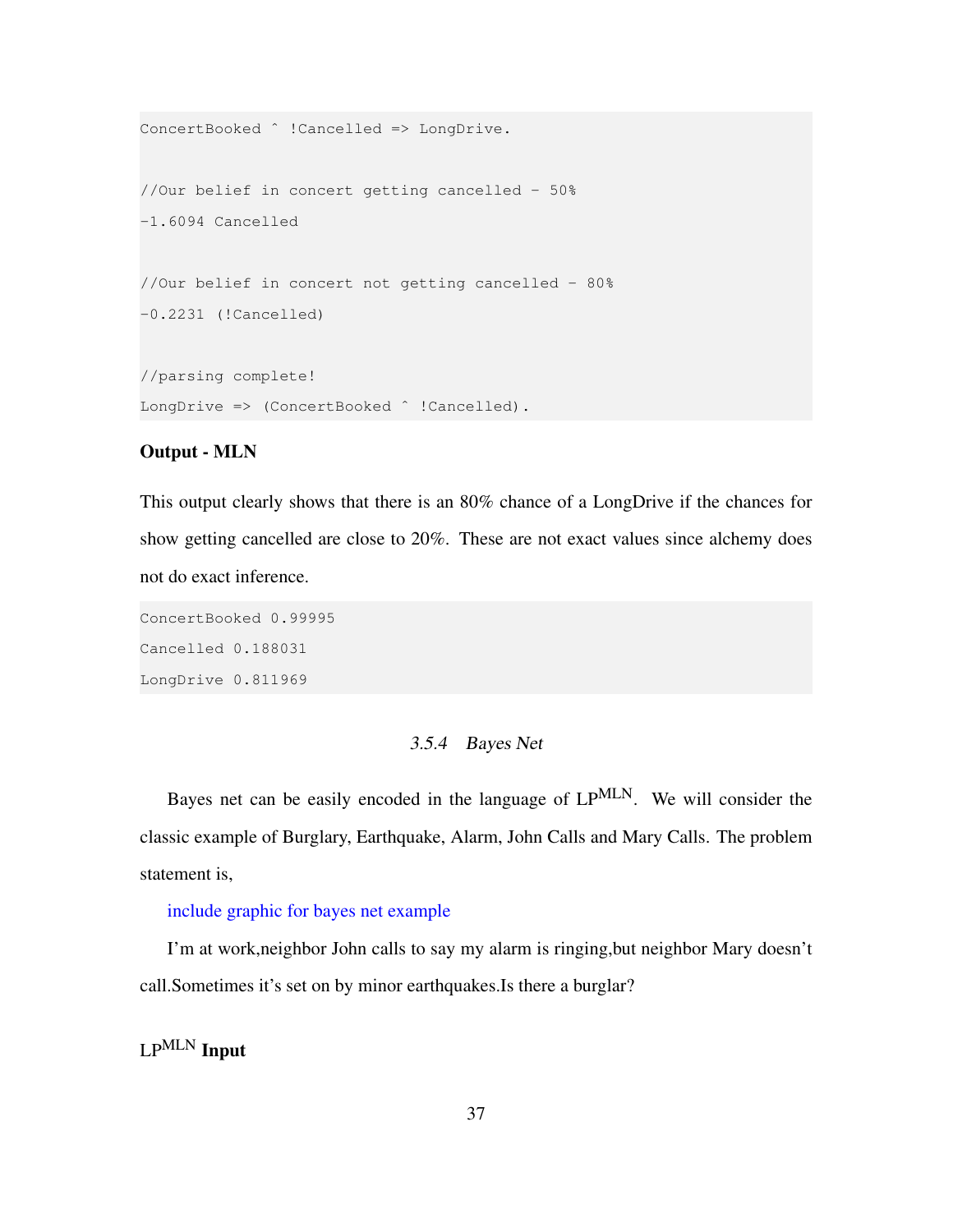```
entity(B, E, A00, A01, A10, A11, J0, J1, M0, M1)
AB
AE
AA
AJ
AM
PF(entity)
//Here we are encoding the Conditional Probability Table
//Marginal B
//ln(0.001)
-6.9077 PF(B)
//Marginal E
//ln(0.002)
-6.2146 PF(E)
//Conditional A=1 given B=1, E=1
// ln(0.95/0.05)
2.9444 PF(A00)
//Conditional A=1hh given B=1, E=0
// ln(0.94/0.06)
2.7515 PF(A01)
//Conditional A=1 given B=0, E=1
// ln(0.29/0.71)
```

```
-0.8953 PF(A10)
```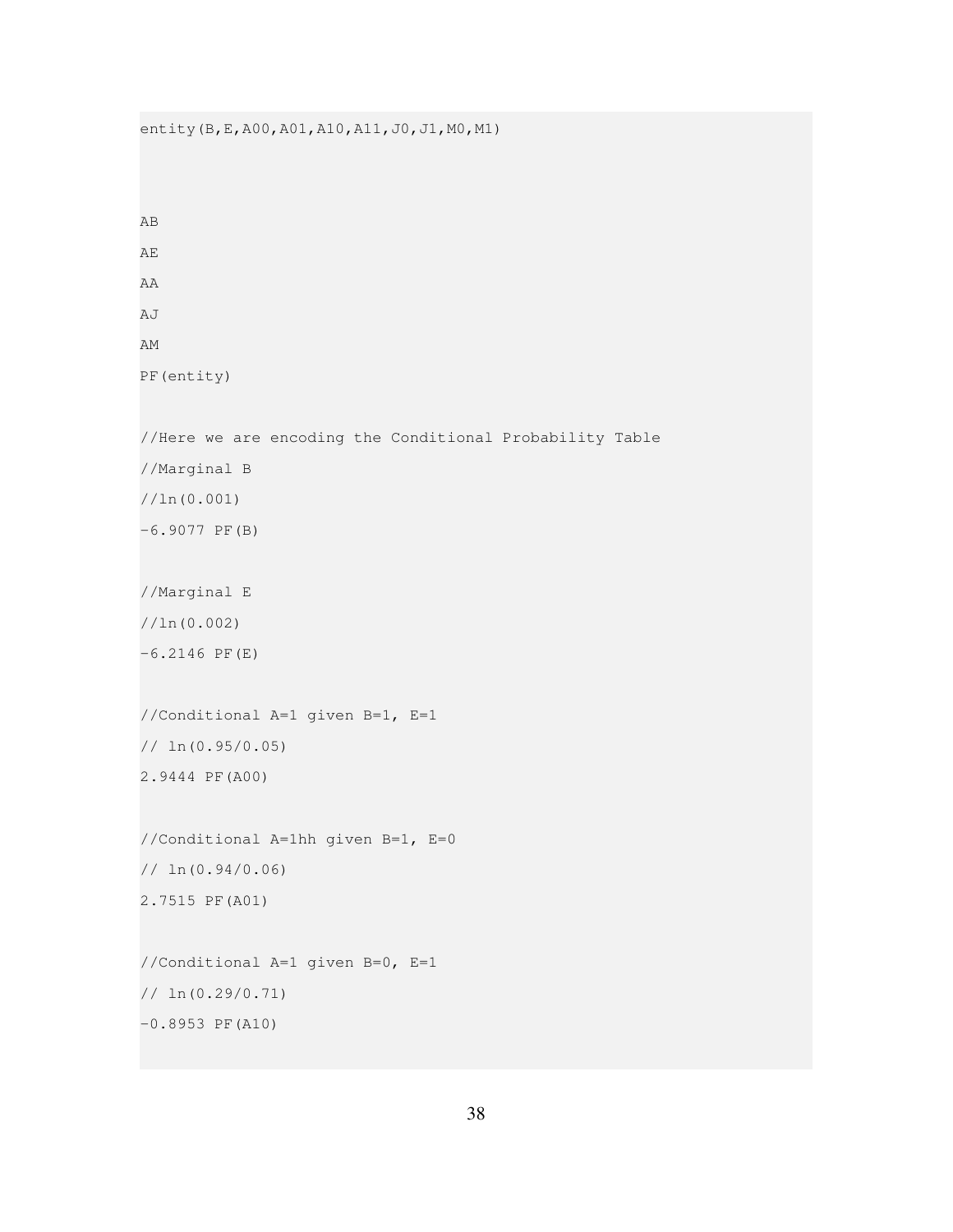```
//Conditional A=1 given B=0, E=0
// ln(0.001/0.999)
-6.9067 PF(A11)
//Conditional M=1 given A=1
// ln(0.7/0.3)
0.8472 PF(M0)
//Conditional M=1 given A=0
// ln(0.01/0.99)
-4.5951 PF(M1)
//Conditional J=1 given A=1
//ln(0.90/0.10)
2.1972 PF(J0)
//Conditional J=1 given A=0
//ln(0.05/0.95)
-2.9444 PF(J1)
```
//Here we encode the dependence relation from Bayes Net

//The Auxiliary literal PF(B) implies that Action B happened.  $AB \leq PF(B)$ .

//The Auxiliary literal PF(E) implies that Action E happened.  $AE \leq PF(E)$ .

//The encoding of the Alarm Node is done in a similar fashion //Wherever in the CPT, B=1 we use AB in Body and not AB otherwise. //For a particular assignment of values, ex.  $B=1$ ,  $A=1$  we also add to the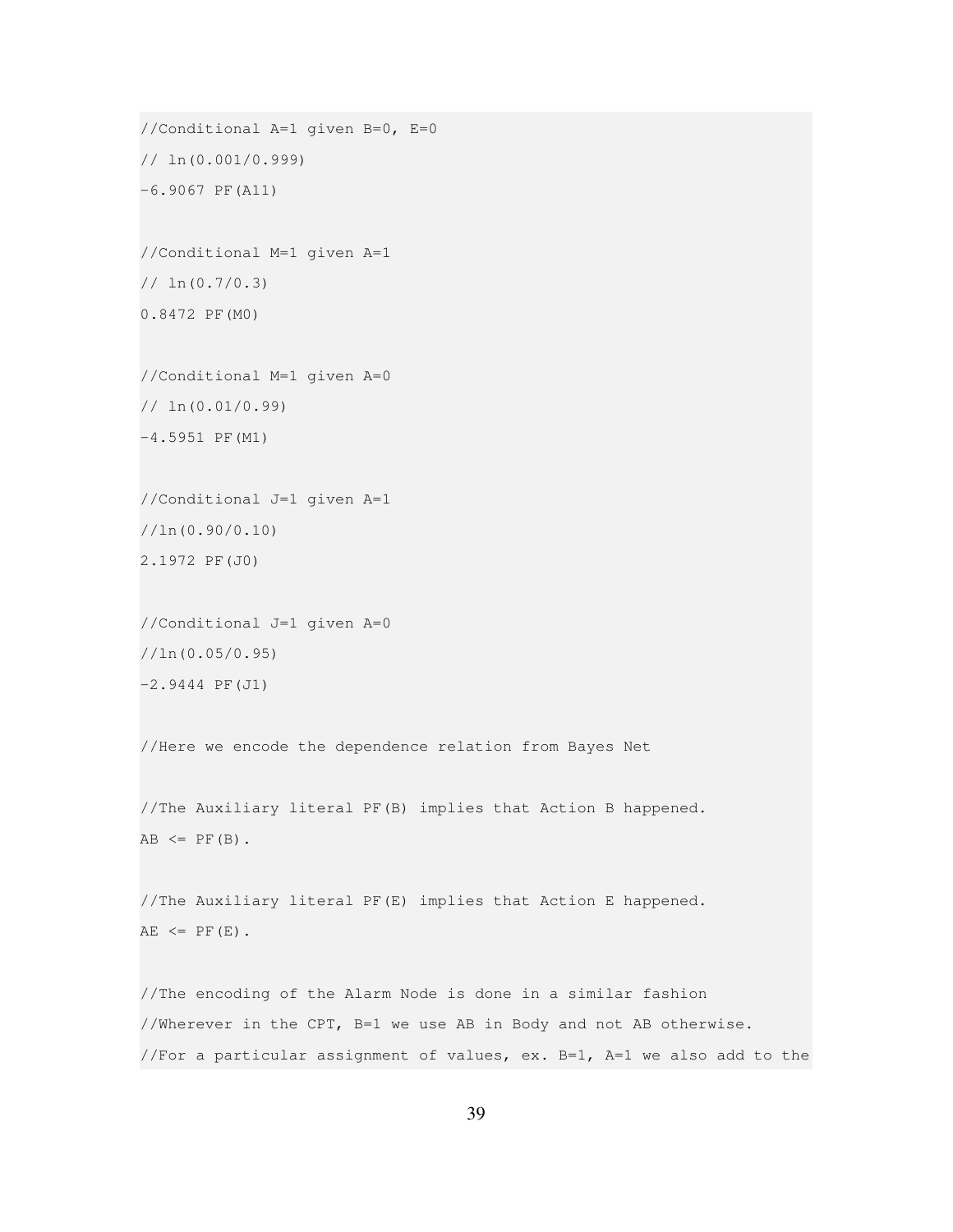```
//body the corresponding auxiliary atom which in this case is PF(A00).
AA \leq AB \triangle^{AB} \triangle^{BE} \triangle^{B} PF(A00).
AA \leq AB \cap not AE \cap PF(A01).
AA \leq not AB \hat{AB} \hat{B}AA \leq not AB \text{ at } AB \text{ at } AE \text{ at } AB.
//Encoding of John Calls Node
AJ \leq AA \cap PF(J0).
AJ \leq not AA \cap PF(J1).
//Encoding of Mary Calls Node
AM \leq AA \hat{P} PF(M0).
AM \leq AA \hat{P} PF(M1).
//Instantiation of Bayes Net
//In the Question it says that John Calls,
//So we make AJ Literals's value as True.
AJ.
```
#### Usage - MLN

The question asks to query if there was a Burglar. So we query for literal AB. This example also demonstrates how to pass options to the respective solvers.

lpmln2mln -i input.lpmln -q AB -r out.txt -alchemy " -maxSteps 10000"

#### Intermediate Program - MLN

entity={B,E,A00,A01,A10,A11,J0,J1,M0,M1}

AB

AE

AA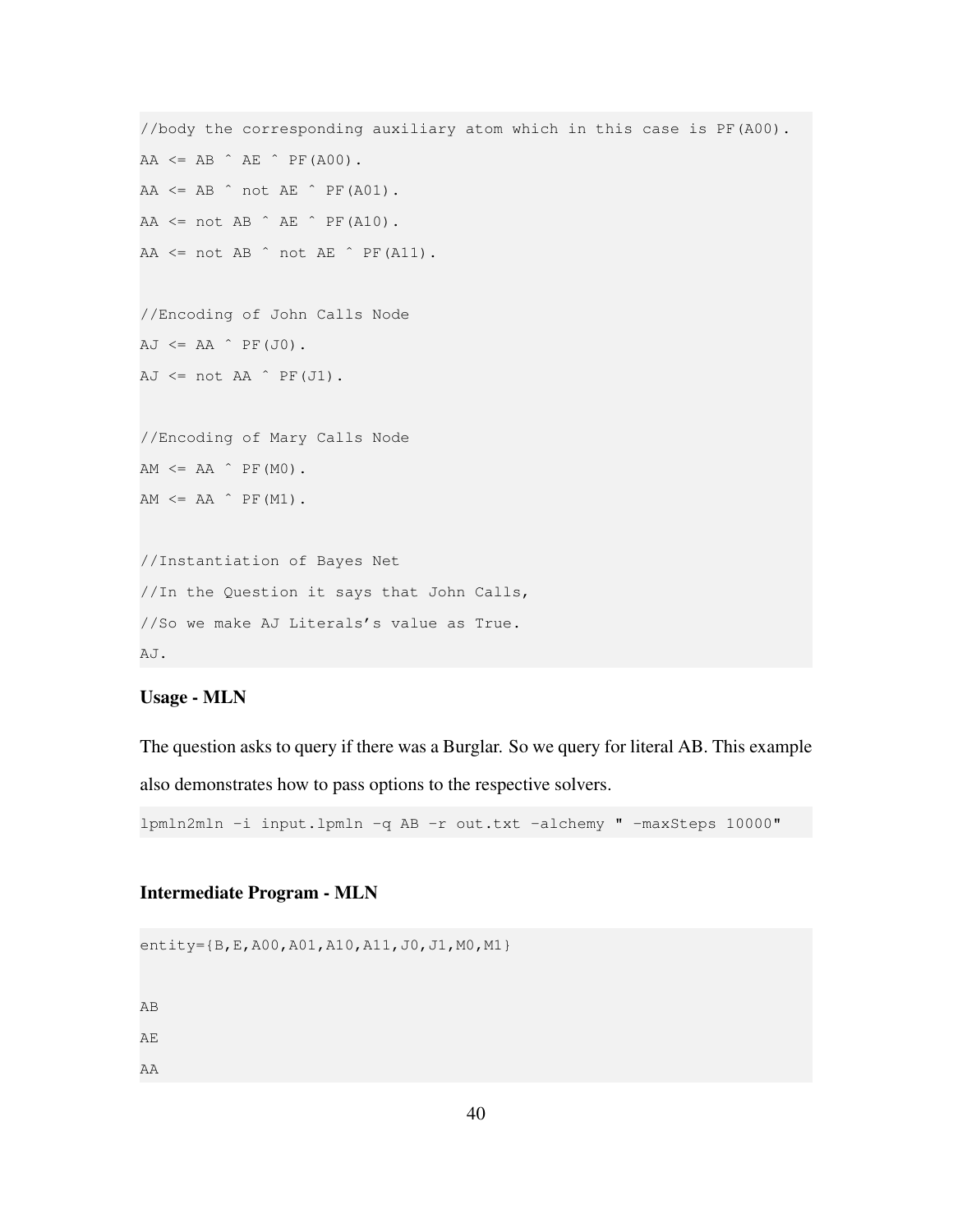AJ AM PF(entity) -6.9077 PF(B)  $-6.2146$  PF(E) // ln(0.95/0.05) 2.9444 PF(A00) // ln(0.94/0.06) 2.7515 PF(A01) // ln(0.29/0.71) -0.8953 PF(A10) // ln(0.001/0.999) -6.9067 PF(A11) // ln(0.7/0.3) 0.8472 PF(M0) // ln(0.01/0.99) -4.5951 PF(M1) //ln(0.90/0.10) 2.1972 PF(J0) //ln(0.05/0.95) -2.9444 PF(J1)  $PF(B) \Rightarrow AB.$  $PF(E) \Rightarrow AE.$ AB ˆ AE ˆ PF(A00) => AA.  $AB \tM B \tH A E \tP F (A01) \t>> AA.$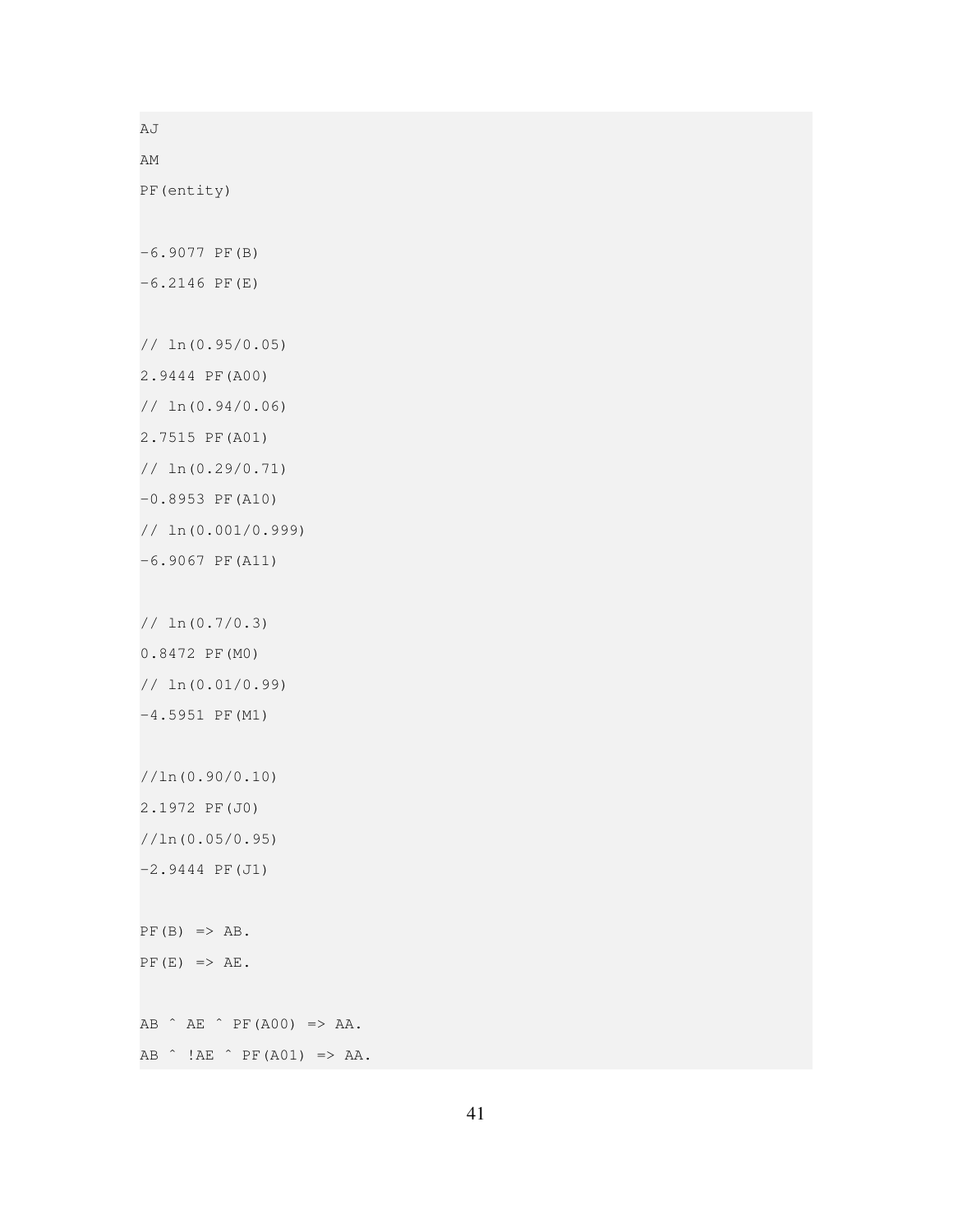```
!AB ˆ AE ˆ PF(A10) => AA.
!AB \t1AE \t1AE \tPE(A11) \Rightarrow AA.AA \nightharpoonup PF(J0) \implies AJ.!AA \hat{P}F(J1) \Rightarrow AJ.AA \cap PF(M0) \implies AM.AA \hat{P} PF(M1) => AM.
//parsing complete!
AA => (AB \hat{A} AE \hat{B} PF(A00)) v (AB \hat{A} !AE \hat{B} PF(A01)) v (!AB \hat{A} AE \hat{B} PF(A10))
    v (!AB ˆ !AE ˆ PF(A11)).
AB \Rightarrow (PF(B)).
AE => (PF(E)).
AJ => (AA \cap PF(J0)) v (IAA \cap PF(J1)).
AM => (AA \cap PF(M0)) v (AA \cap PF(M1)).
PF(_a) => (_a=B) v (_a=E) v (_a=A00) v (_a=A01) v (_a=A10) v
(\text{a=A11}) \text{ v } (\text{a=M0}) \text{ v } (\text{a=M1}) \text{ v } (\text{a=J0}) \text{ v } (\text{a=J1}).
```
#### Output - MLN

The answer shows the marginal probability of a Burglary happening if John Calls. The exact value for this inference is 0.01628. Using Alchemy we get an answer close to this. This demonstrates that LP<sup>MLN</sup> can handle Bayes Net Inference.

```
AB 0.00934907
```
<span id="page-43-0"></span>Need to replace this

#### 3.5.5 Pearl's Causal Model

The Firing Squad example is a well-known example that illustrates the idea of probabilistic causal model[Pearce et al.2000], proposed by Judea Pearl. The probabilistic causal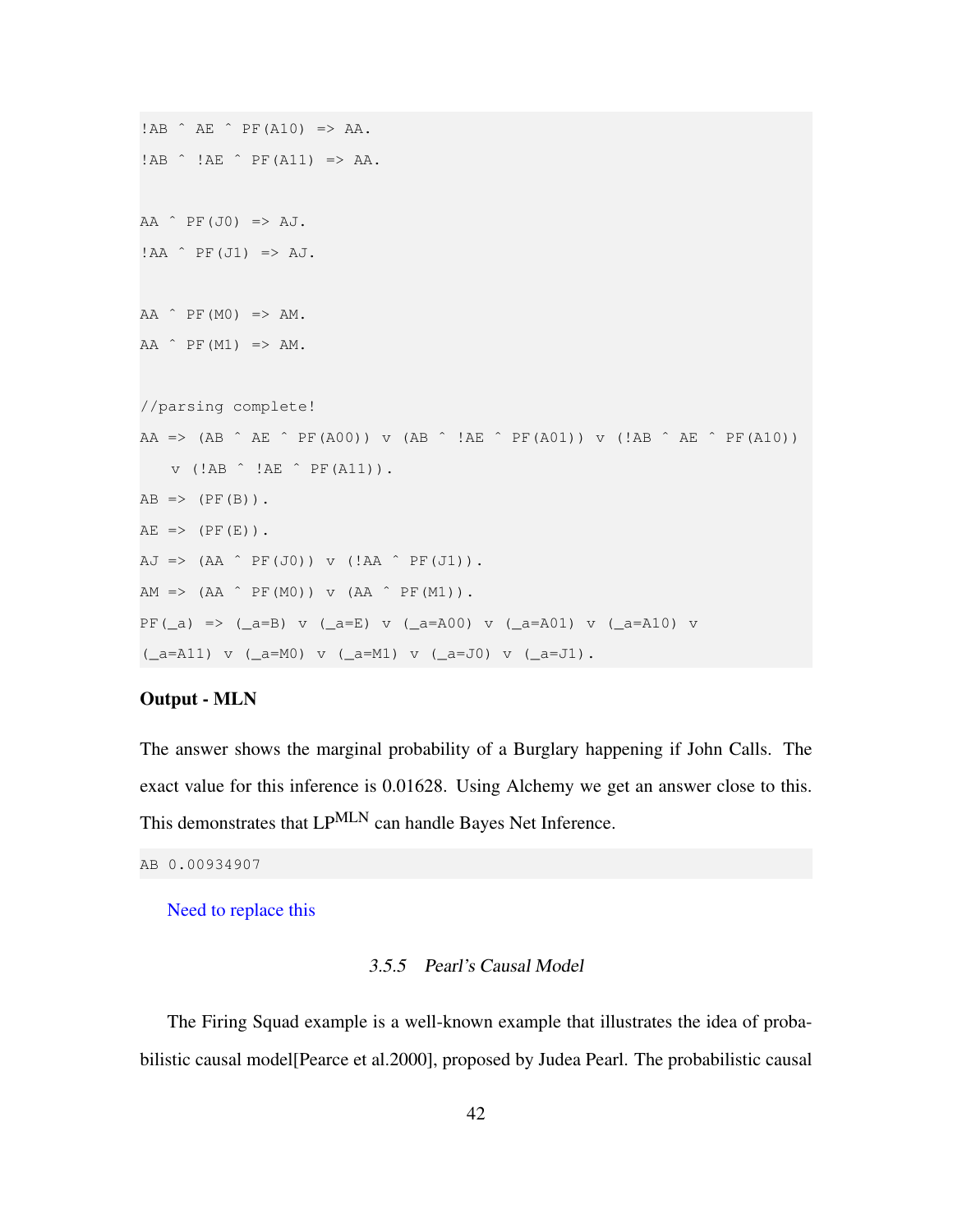model for this domain can be encoded in this domain.

include graphic for pearls causal model

In the figure we see the firing squad scenario expressed as a causal model. U and W are exogenous variables as in their value does not depend on any external factors. C,A,B and D are endogenous variables as their values are determined by other variables.

Through such a model we can answer queries such as:

- Given that the court has not ordered the execution, what is the probability that the prisoner is dead?
- Given that the prisoner is dead, what is the probability that the court has ordered the execution?
- Given that Rifleman A shot, what is the probability that Rifleman B shot as well?
- Given that the captain has not given the signal and Rifleman A decided to shoot, what is the probability that the prisoner is dead? What is the probability that Rifleman B shot?
- Given that the prisoner is dead, what is the probability that the prisoner were not dead if Rifleman A had not shoot?

Through the encoding shown below we will try to answer the the first query.

# LPMLN Input

```
word(0,1)iv(PC,PA,PB,PD,NC,NA,NB,ND)
// Court orders the execution
U
```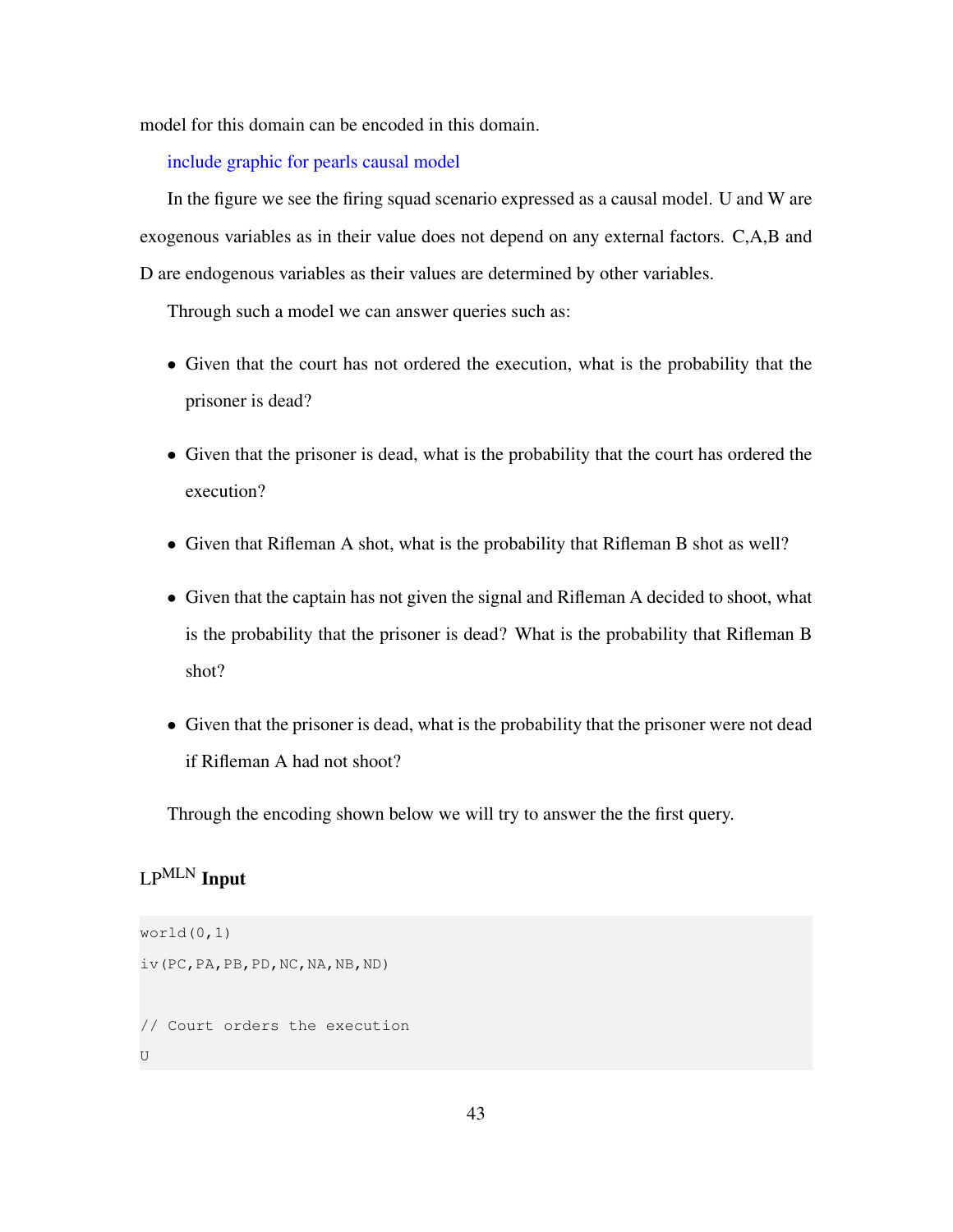```
// Captain gives a signal
C(world)
// Rifleman A shoots
A(world)
// Rifleman B shoots
B(world)
// Prisoner dies
D(world)
Do(iv, world)
// rifleman A is nervous
W
// Suppose the court has ordered the execution with probability 0.6
//ln(p/1-p)
// \ln(0.6/0.4) = 0.4054 U
0.4054 U
// Suppose rifleman A has probability 0.1 of
//pulling the trigger out of nervousness
//ln(p/1-p)
1/\ln(0.1/0.9) = -2.1972-2.1972 W
//The court has not ordered execution
\leq U.
// Model Description
//For every causal rule A causes B in the Diagram we write the rule
//B(x) \leq A(x), not Do(B, x), not Do(not B, x)
//Here B is represented by {Pc,Pa,PB,PD} and not B by {NA,NB,NC,ND}
```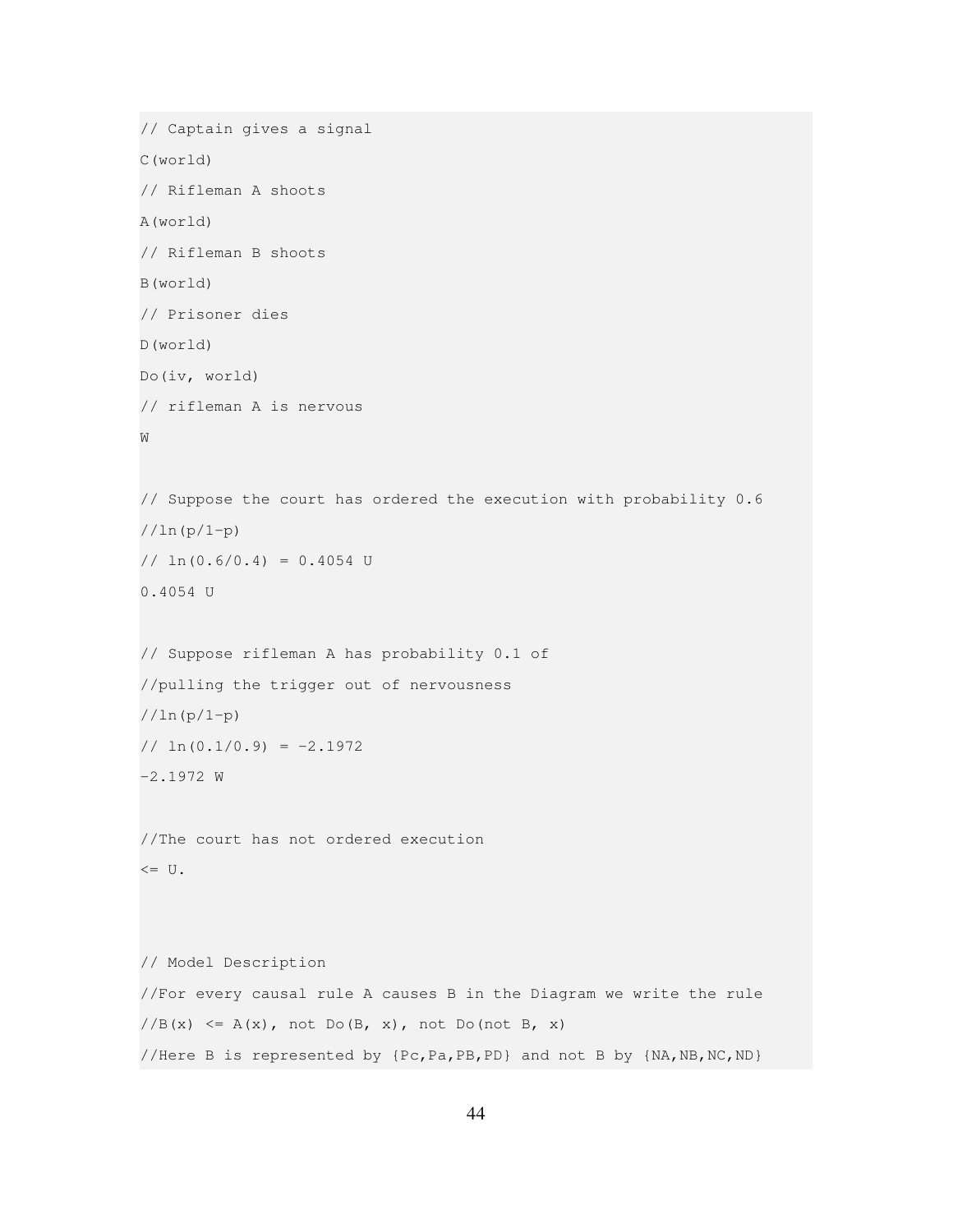```
//U causes C
C(x) \leq not Do(PC, x) \cap not Do(NC, x) \cap U.
//C causes A
A(x) \leq not Do(PA, x) \text{ not Do}(NA, x) \text{ (C(x))}.//C causes B
B(x) \leq not Do(PB, x) \text{ not Do}(NB, x) \text{ c}(x).
//A causes D
D(x) \leq not Do(PD, x) \text{ not Do}(ND, x) \text{ at } A(x).
//B causes D
D(x) \leq not Do(PD, x) \text{ not Do}(ND, x) \text{ is } B(x).
//W causes A
A(x) \leq not Do(PA, x) \text{ not Do}(NA, x) \text{ with }//Semantics of Do(x, y) is specified by these rules
C(x) \leq D \circ (PC, x).
A(x) \leq Do(PA, x).
B(x) \leq D \circ (PB, x).
D(x) \le Do(PD, x).
```
#### Usage - MLN

lpmln2mln -i input.lpmln -q D -r out.txt -alchemy" -maxSteps 10000"

## Intermediate Program - MLN

```
word={0, 1}iv={PC,PA,PB,PD,NC,NA,NB,ND}
// Court orders the execution
\overline{1}// Captain gives a signal
C(world)
```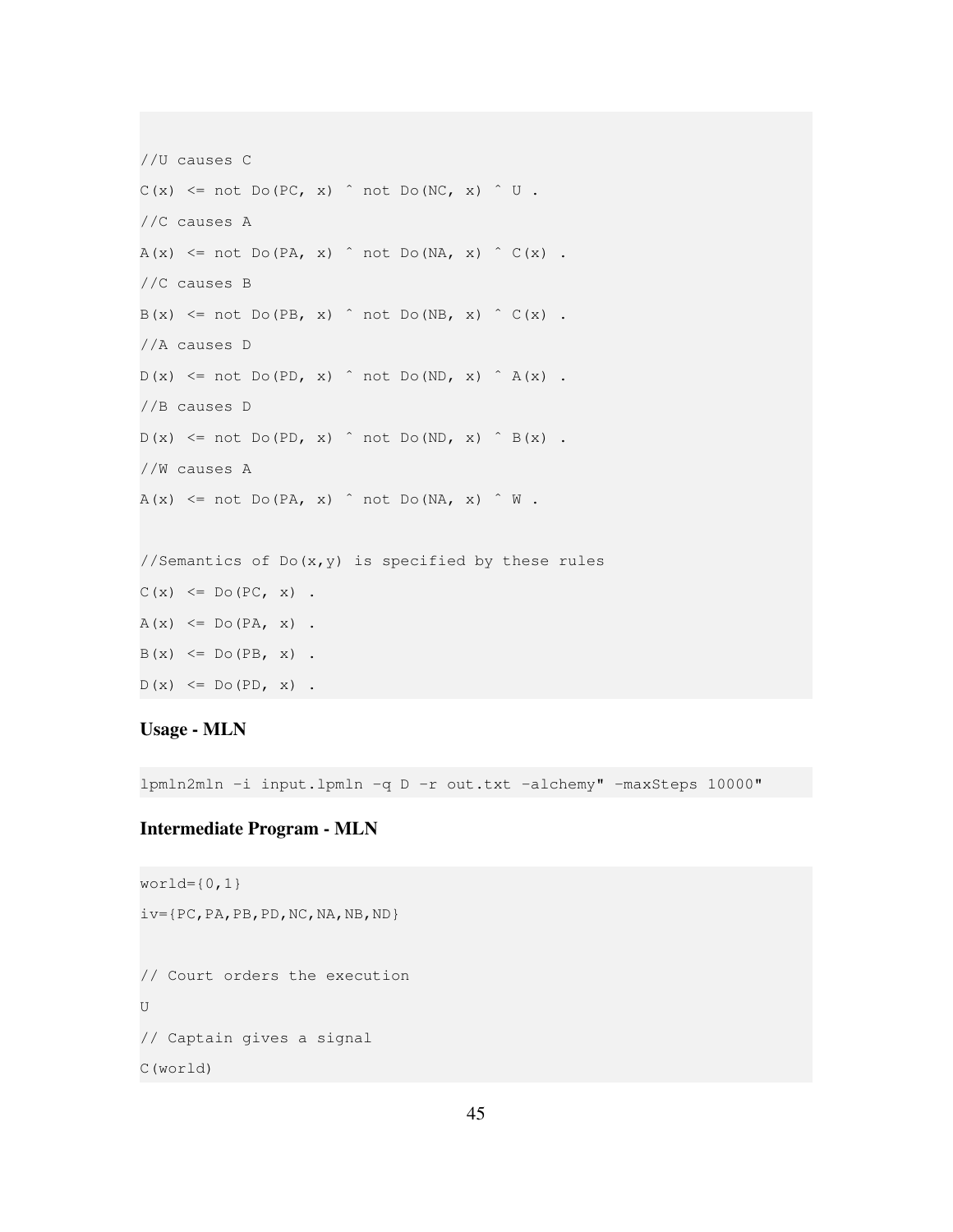```
// Rifleman A shoots
A(world)
// Rifleman B shoots
B(world)
// Prisoner dies
D(world)
Do(iv,world)
// rifleman A is nervous
W
// Suppose the court has ordered the execution with probability 0.6
//ln(p/1-p)
// ln(0.6/0.4) = 0.4054 U
0.4054 U
// Suppose rifleman A has probability 0.1 of
//pulling the trigger out of nervousness
//ln(p/1-p)
1/\ln(0.1/0.9) = -2.1972-2.1972 W
(!U).
// Model Description
!D\circ(PC, x) \cap !D\circ(NC, x) \cap U \Rightarrow C(x).
!Do(PA, x) \hat{ } !Do(NA, x) \hat{ } C(x) => A(x).
!D\circ(PB, x) '.D\circ(NB, x) '.C(x) \Rightarrow B(x).
!D\circ(PD, x) \cap !D\circ(ND, x) \cap A(x) \Rightarrow D(x).
!D\circ(PD, x) \cap !D\circ(ND, x) \cap B(x) \Rightarrow D(x).
!Do(PA, x) \hat{ } !Do(NA, x) \hat{ } W => A(x).
```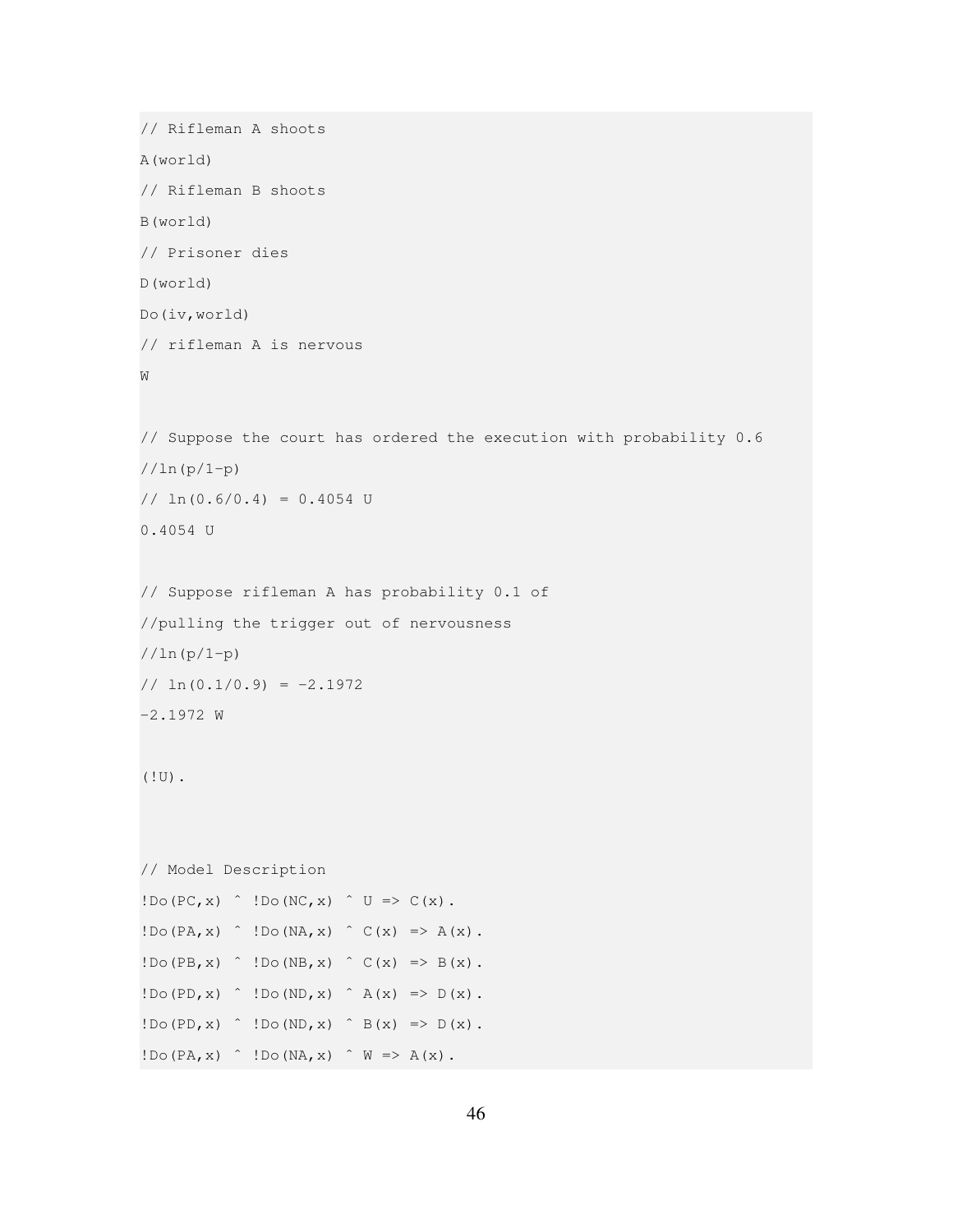```
Do(PC, x) \Rightarrow C(x).
Do(PA, x) \Rightarrow A(x).
Do(PB, x) \Rightarrow B(x).
Do(PD, x) \Rightarrow D(x).
//parsing complete!
A(\_a) => (!Do(PA,\_a) \hat{ } !Do(NA,\_a) \hat{ } C(\_a)) v (!Do(PA,\_a) \hat{ } !Do(NA,\_a) \hat{ }W) v (Do(PA, a)).
B(\_a) \Rightarrow (!D \circ (PB, \_a) \land !D \circ (NB, \_a) \land C(\_a)) \lor (D \circ (PB, \_a)).C(\_a) => (!Do(PC, a) \hat{C} !Do(NC, a) \hat{C} U) v (Do(PC, a)).
D(\_a) => (!Do(PD,\_a) \hat{D} !Do(ND,\_a) \hat{A}(\_a)) v (!Do(PD,\_a) \hat{D} !Do(ND,\_a) \hat{D}B(\_a)) v (DO(PD, \_a)).
!D \circ (\underline{\hspace{1mm}} a, \underline{\hspace{1mm}} b).
```
#### Output - MLN

We are trying to find the answer to the query: Given that the court has not ordered the execution, what is the probability that the prisoner is dead? We have already encoded the first part of the query by using the constraint  $i = U$ . in the encoding. We find out the second part by querying for variable D.

 $Pr[D] = Pr[U=F, W, D] = 0.1$ 

The output that we get is

D(0) 0.10454 D(1) 0.10454

#### 3.5.6 Inconsistent Database

<span id="page-48-0"></span>Consider an instance where you have conflicting information from different data sources. One data source may mention that an entity Jo is a resident bird however some other data source may say that Jo is a migratory bird. Although we cannot say with certainty that Jo is a migratory bird or a resident bird but we can say with certainty that Jo is a Bird. Suppose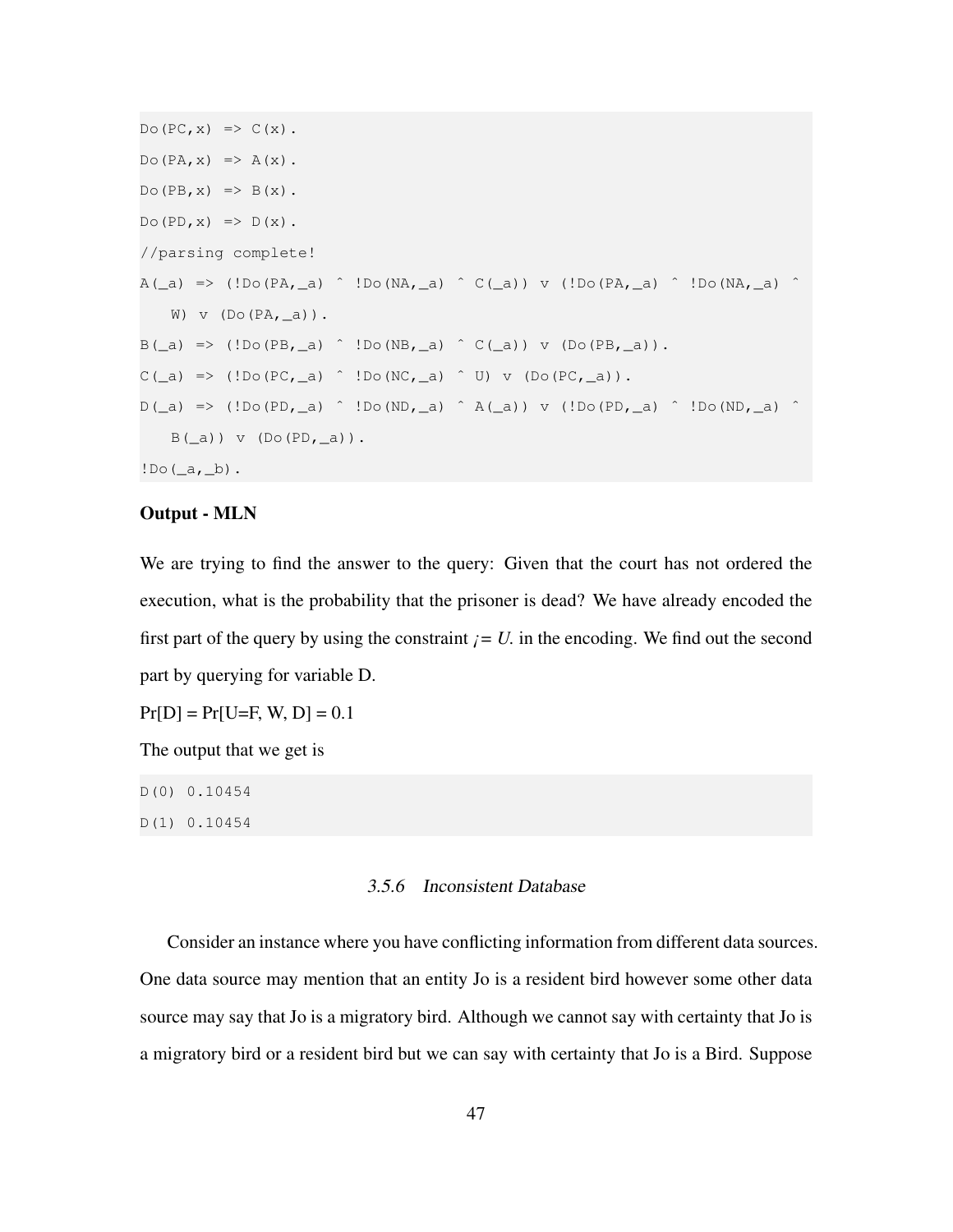we want to find out what is the probability of Jo being a Bird given that one KB says it is ResidentBird and other says it is a MigratoryBird. Such a domain can be easily encoded in this language.

# LPMLN Input

```
//The values that would be contained in the sort Entity. Note that it
   starts with a capital letter
entuty(Jo, Bob)
//Declares constants. In Forst Order Logic terminology this is a
   function/predicate.
//There could be differnet types of constants as documented above.
//These constants below are all singleton i.e. they are all boolean
   valued. They ca n be either true or false.
Bird(entity)
MigratoryBird(entity)
ResidentBird(entity)
// Rules
//If an entity is a resident bird, it implies that it is also a bird.
Bird(x) \leq Residend(\sin(x)).//If an entity is a migratory bird, it implies that it is also a bird.
Bird(x) \leq Mid(xd)//An entity cannot be both migratory bird and resident bird at the same
   time
```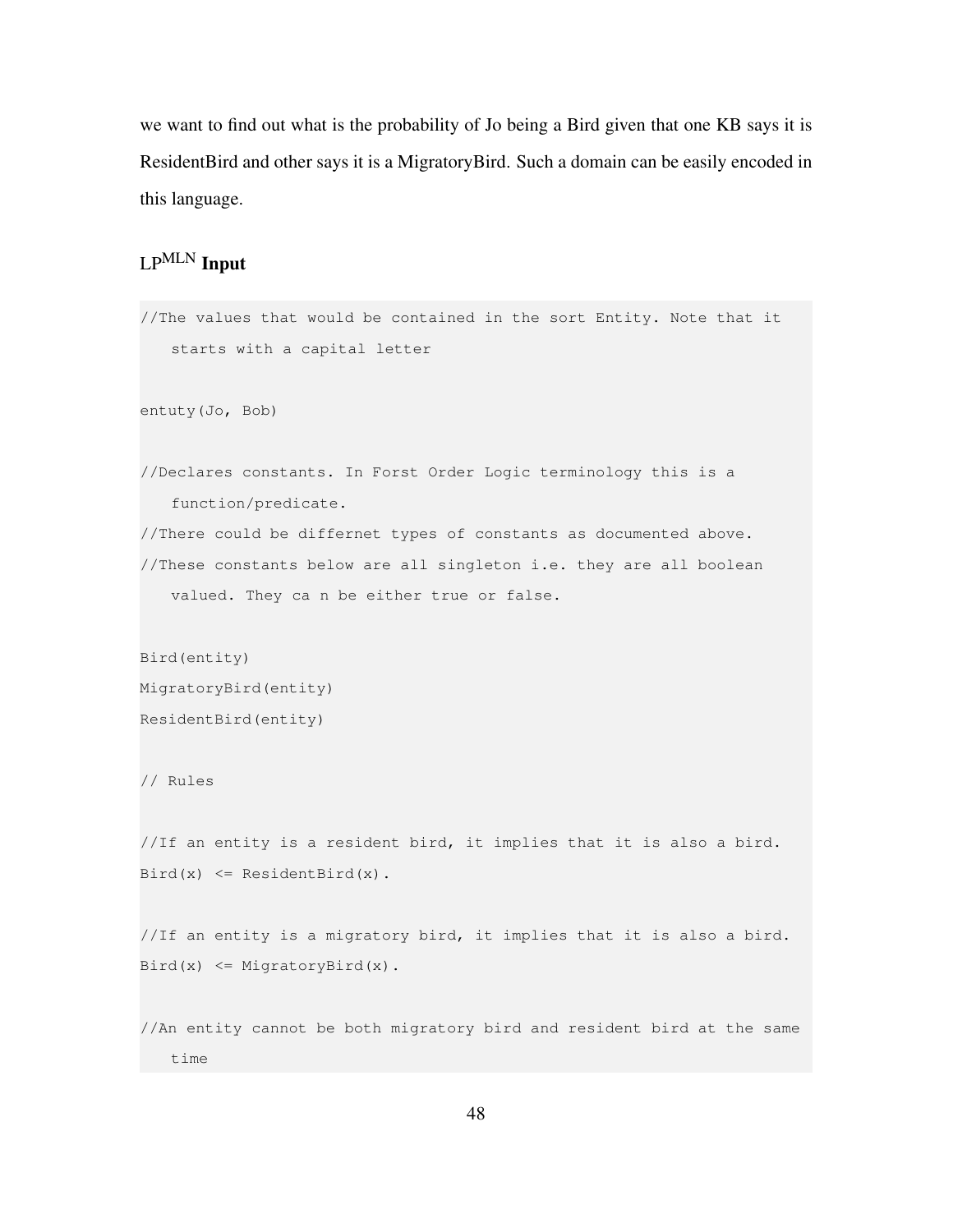```
<= ResidentBird(x) ˆ MigratoryBird(x).
//We have a conflicting database.
//Datbase Source 1 says that Jo is a resident bird.
//Datbase Source 2 says that Jo is a migratory bird.
//We believe that Source 1 is more accurate.
//This information could be encoded by giving data from Source 1 a
   higher weight.
//We believe that an entity Jo could be a resident bird
//with a weight of 2 corresponding to Source 1.
2 ResidentBird(Jo)
```
//We believe that an entity Jo could be a migratory bird //with a weight of 1 corresponding to Source 2. //Note that this weight is lower than that of Source 1. 1 MigratoryBird(Jo)

#### Usage - MLN

Here we are using Alchemy Solver and querying for Bird without giving any evidence file.

lpmln2mln -i input.lpmln -q Bird,ResidentBird,MigratoryBird -r out.txt

#### Intermediate Program - MLN

```
//Declares a sort of type entity. Entity acts as a container.
//The values that would be contained in the sort Entity. Note that it
   starts with a capital letter
entity={Jo,Bob}
```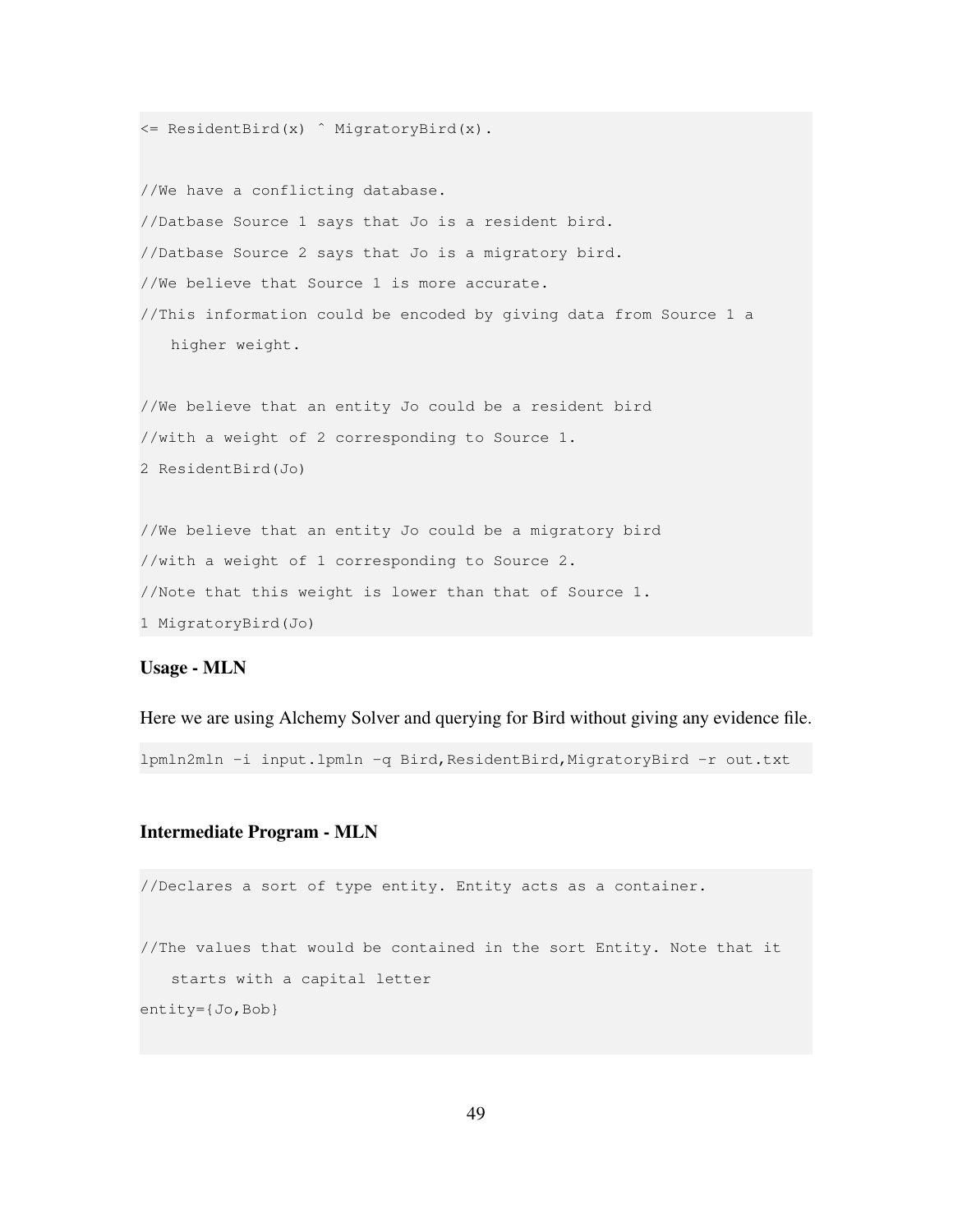//Declares constants. In Forst Order Logic terminology this is a function/predicate. //There could be differnet types of constants as documented above. //These constants below are all singleton i.e. they are all boolean valued. They ca n be either true or false. Bird(entity) MigratoryBird(entity) ResidentBird(entity) // Rules //If an entity is a resident bird, it implies that it is also a bird.  $ResidentBird(x) \Rightarrow Bird(x)$ . //If an entity is a migratory bird, it implies that it is also a bird.  $MigratoryBird(x) \implies Bird(x)$ . //An entity cannot be both migratory bird and resident bird at the same time (!ResidentBird(x) v !MigratoryBird(x)). //We have a conflicting database. //Datbase Source 1 says that Jo is a resident bird. //Datbase Source 2 says that Jo is a migratory bird. //We believe that Source 1 is more accurate. //This information could be encoded by giving data from Source 1 a higher weight. //We believe that an entity Jo could be a resident bird

//with a weight of 2 corresponding to Source 1.

2 ResidentBird(Jo)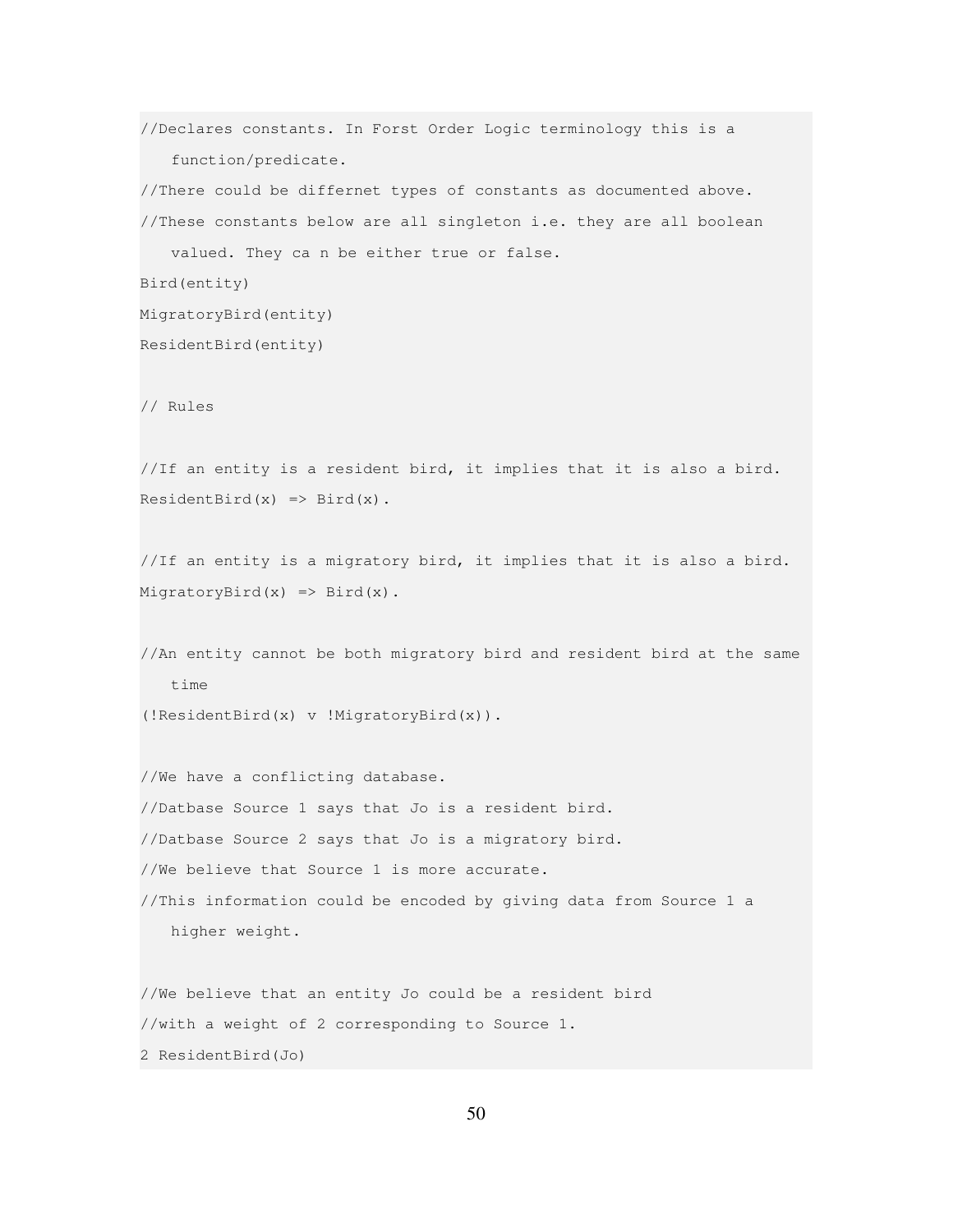```
//We believe that an entity Jo could be a migratory bird
//with a weight of 1 corresponding to Source 2.
//Note that this weight is lower than that of Source 1.
1 MigratoryBird(Jo)
//parsing complete!
Bird(_a) => (_a=Jo) v (ResidentBird(_a)) v (MigratoryBird(_a)).
MigratoryBird(_a) => (_a=Jo).
```

```
ResidentBird(\_a) \Rightarrow (\_a=Jo).
```
#### Output - MLN

The result states that, there is a 68.5% chance for entity Jo to be a Resident Bird and 22.5% chance of it being a Migratory Bird and hence  $68.5 + 22.5 = 91\%$  of it being a Bird. However since we have no information about Bob from either of the databases we do not have any conclusion about Bob and hence 0% chance of Bob being a Bird, Resident Bird or Migratory Bird.

```
Bird(Jo) 0.910959
Bird(Bob) 4.9995e-05
ResidentBird(Jo) 0.685981
ResidentBird(Bob) 4.9995e-05
MigratoryBird(Jo) 0.225027
MigratoryBird(Bob) 4.9995e-05
```
<span id="page-52-0"></span>Usage - ASP

#### 3.5.7 Probabilistic States

Consider an example where there are two states  $S_1$  and  $S_2$  and action  $A_1$ . The initial state is  $S_1$ . A<sub>1</sub> can be true or false. A<sub>1</sub> switches state from  $S_1$  to  $S_2$  if true or stays in the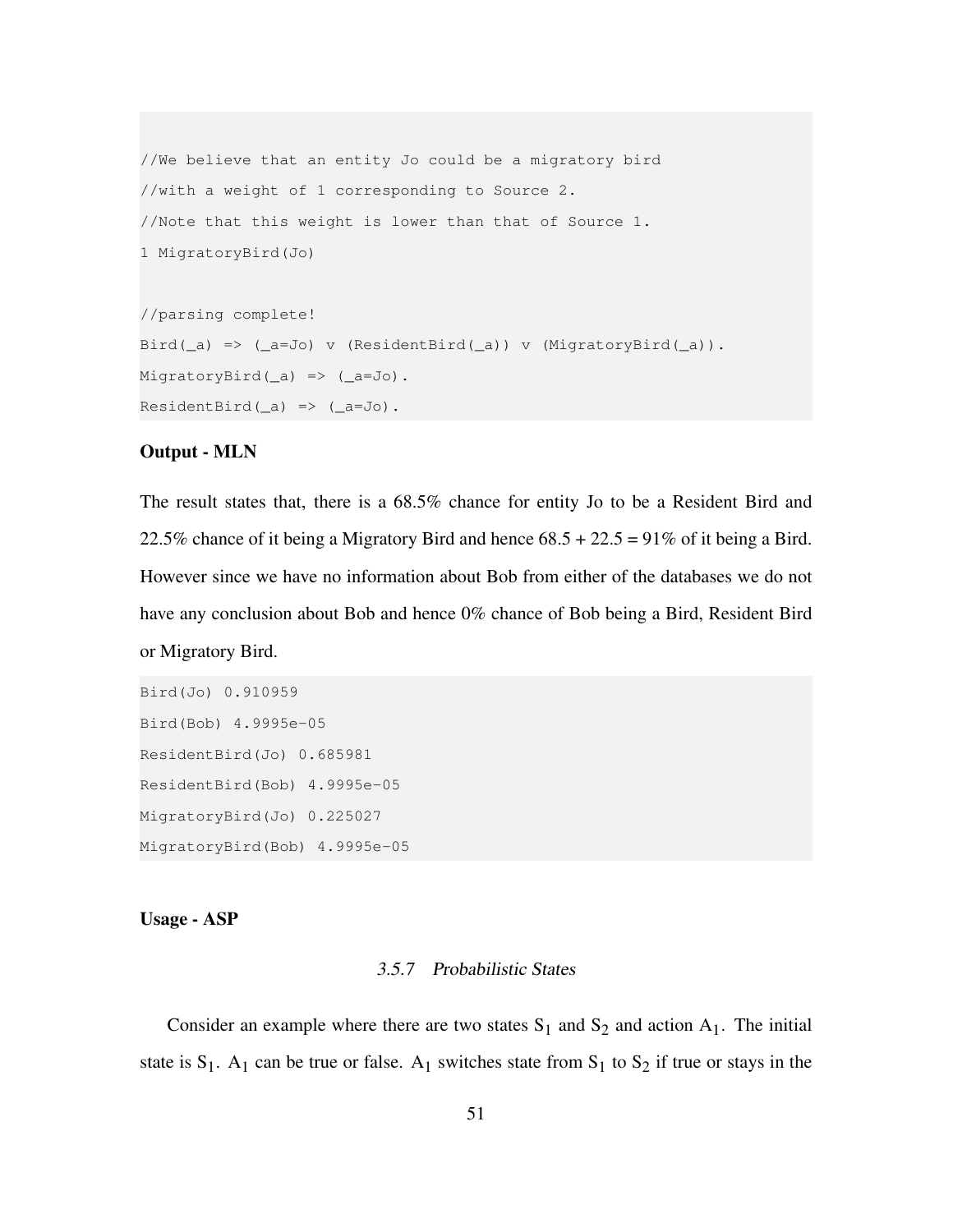same state.  $A_1$  does not affect  $S_2$  and the state does not change thereafter.  $A_1$  has certain probability of being true. The question is to find the probability of a model in which state is  $S_2$ .

# LPMLN Input

```
step(0,1)
boolean(T,F)
p(boolean,step)
a(boolean,step)
PF(step)
next(step,step)
//We define literal next(0,1) as hard rule
//It means that a state transition from Time 0 to 1 is defined.
next(0,1).
//Literal PF makes the state transitions probabilistic
//At time 0 PF has 50% chances of being true.
1/50% chance is denoted by ln(0.5) = -0.6931-0.6931 PF(0)
-0.6931 PF(1)
//Rules
//Since only next (0,1) is true, t can only take the value 0 and
//t1 can only take the value 1 in the below rules.
```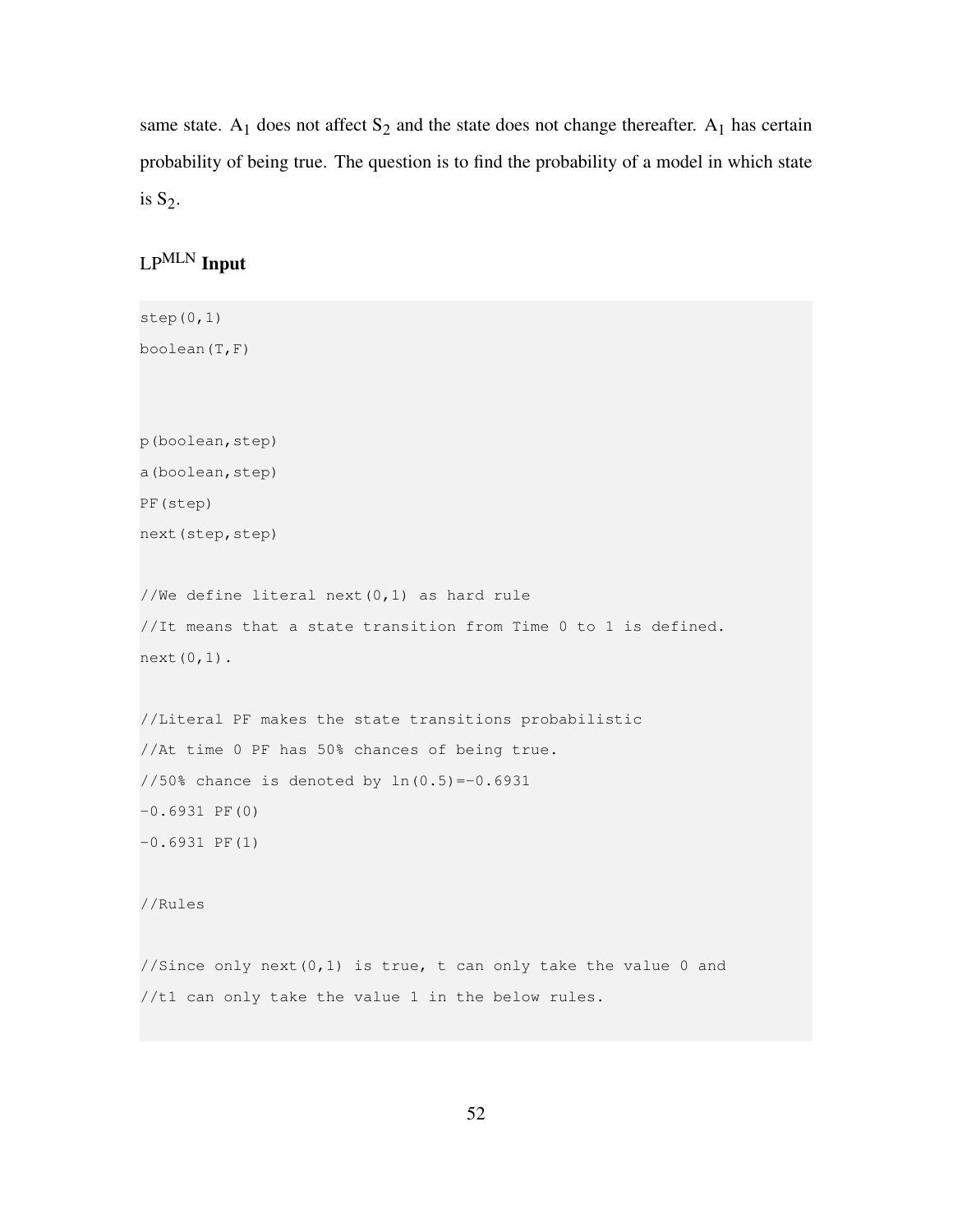```
//At time t if PF is True and action is True then state is True at t1=t
   +1
p(T, t1) \leq a(T, t) \cap next(t,t1) \cap PF(T,t) \cap p(F,t).
//At time t if state is True and action is False then state remains True
    at t1=t+1
//Once the stte is True it does not change.
p(T, t1) \leq a(F, t) next(t,t1) p(T, t).
//At time t if state is False and action is False then state remains
   False at t1=t+1
//Action has to be True for state to change from False to True.
p(F, t1) \leq a(F, t) next(t,t1) p(F,t).
//exogenity fluents
//There has to be a cause for state to be True or False at time 0.
p(b, 0) \leq p(b, 0).
//exogenity actions
//There has to be a cause for action to execute at any time t.
a(b,t) \leq a(b,t).
//Uniquenses and existential constraint for state p
//State has to be True or False at any time.
p(T,t) v p(F,t).
//State cannot be True and False at the same time.
\leq p(T, t) \cap p(F, t).
//Uniquenses and existential constraint for action a
```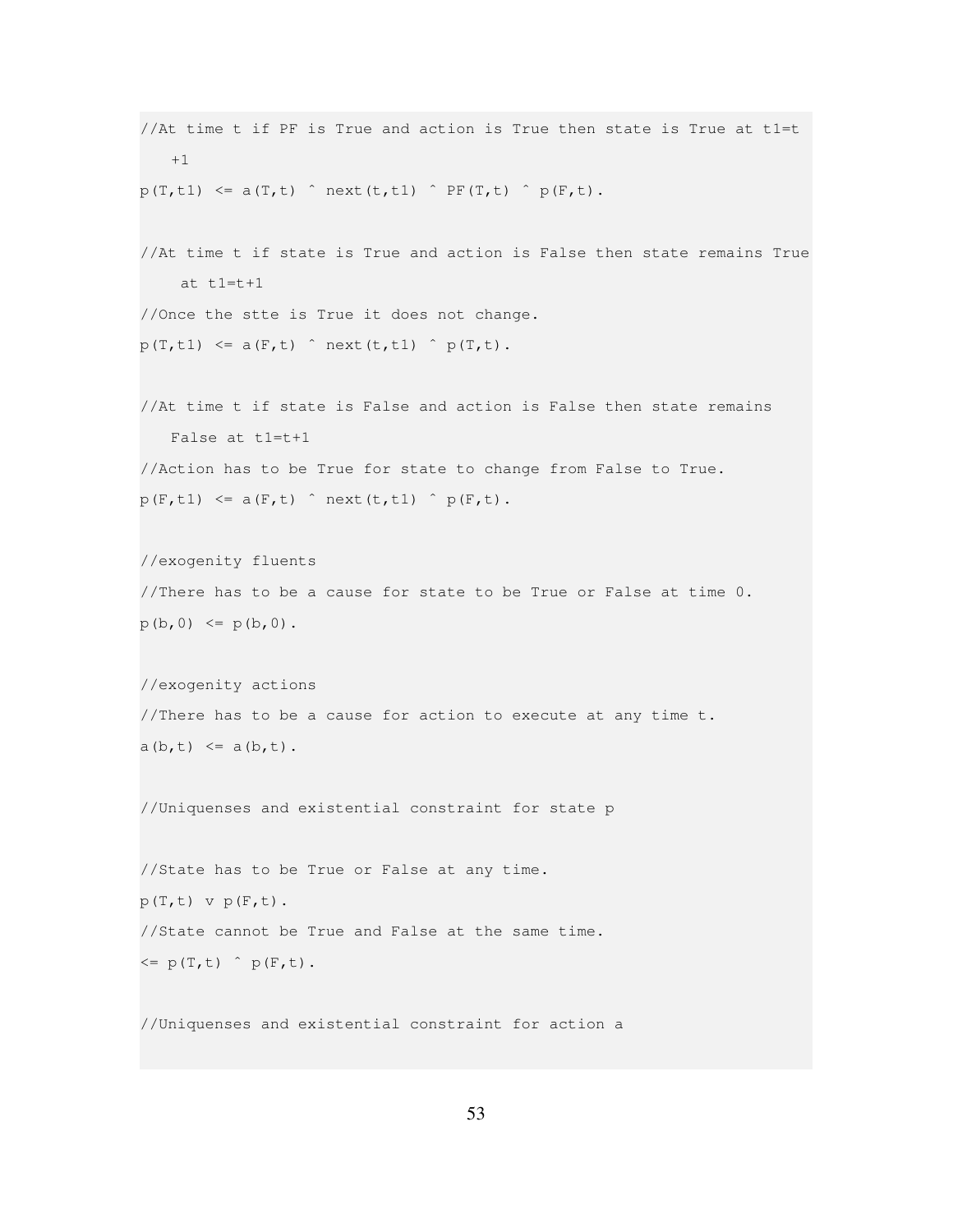```
//Action has to be True or False at any time.
a(T,t) v a(F,t).
//Action cannot be True and False at the same time.
\leq a(T, t) \hat{a}(F, t).
//State is inertial
//State remains the same if no action occurs.
p(b, t) \leq p(b, t) \hat{ } p(b,t) p(b, t) \hat{ } next(t1,t).
//Initially state is False.
p(F, 0).
//Action is True at time 0.
```

```
a(T,0).
```
# Usage - MLN

lpmln input.lpmln -mln -q p,a

# Intermediate Output - MLN

step={0,1,2}

boolean={True,False}

p(boolean,step)

a(boolean, step)

next(step, step)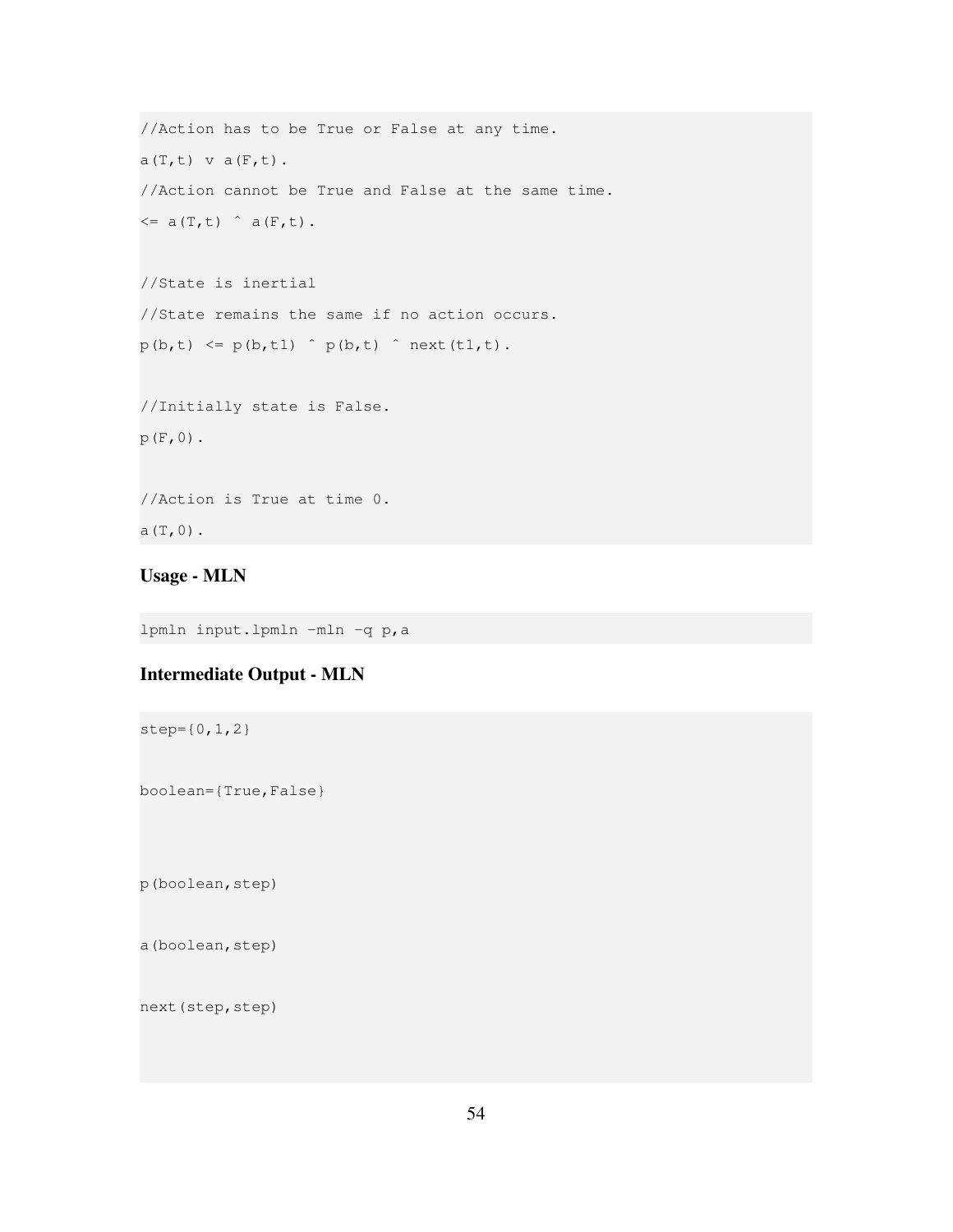```
0.8473 a(True,t)
a(True,t) \cap next(t,t1) => p(True,t1).
a(False, t) \cap next(t,t1) \cap p(True,t) => p(True,t1).
a(False, t) \cap next(t,t1) \cap p(False,t) => p(False,t1).
//exogenity fluents
p(b, 0) \implies p(b, 0).
//exogenity actions
a(b,t) => a(b,t).
//uec - pp(True,t) v p(False,t).
(!p(True,t) v !p(False,t)).
a(True,t) v a(False,t).
(!a(True,t) v !a(False,t)).
// p is inertial
p(b, t1) p(b, t) next(t1, t) \Rightarrow p(b, t).
```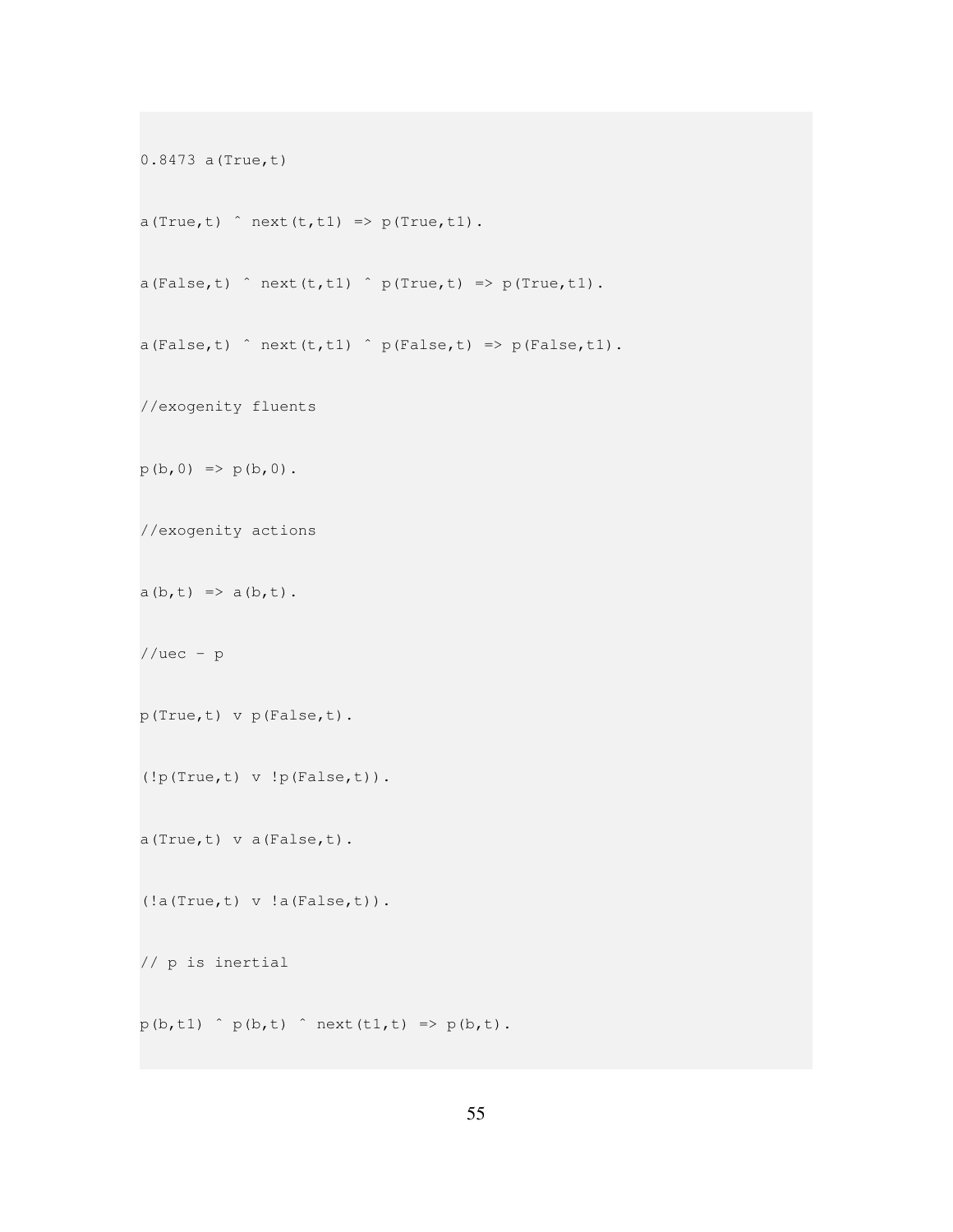```
//parsing complete!
aux_p_0(step,boolean,step)
aux_p_0(\underline{b},\underline{a},t) \iff \underline{a}=True \hat{a} (True,t) \hat{a} next(t, \underline{b}).
aux_p_1(step,boolean,step)
aux\_p\_1(\_b,\_a,t) \iff _a=True \hat{ } a(False,t) \hat{ } next(t, b) \hat{ } p(True,t).
aux_p_2(step,boolean,step)
aux_p_2(\underline{b},\underline{a},t) \iff \underline{a} = False \cap a(False,t) \cap next(t,\underline{b}) \cap p(False,t).aux_p_3(step,boolean,step)
aux_p_3(\underline{b},\underline{a},t1) \iff p(\underline{a},t1) \land p(\underline{a},\underline{b}) \land next(t1,\underline{b}).a(\underline{a},\underline{b}) \Rightarrow (a(\underline{a},\underline{b})) \vee (\underline{a} = True \wedge !a(False, \underline{b})) \vee (\underline{a} = False \wedge !a(True, \underline{b}))_b)).
next(\underline{a}, \underline{b}) \implies (\underline{a} = 0 \land \underline{b} = 1) \lor (\underline{a} = 1 \land \underline{b} = 2).p(\underline{a},\underline{b}) => (\underline{a}=False \hat{b} \underline{b}=0) v (EXIST t (aux_p_0(\underline{b}, \underline{a}, t))) v (EXIST t
      (aux_p_1(\text{du} x_p_1(\text{dv},a,t))) v (EXIST t (aux_p_2(\text{dv},a,t))) v (\text{dv} x_p(\text{dv},a,t))) v (\_a = True \quad !p(False, b)) v (\_a = False \quad !p(True, b)) v (EXIST t1(aux_p_3(\_b, _a,t1)).
```
#### Output - MLN

The output shows that Action a is True at time 0(which is what we had encoded) and at time 1 it has a 50% chance (since Action a is equally likely to be False or True at time 1). Note that these values are not exactly 50% since alchemy does not do an exact inference. The value of  $p(T,1)$  is the value of probability  $P(p(T,1) - a(T,0), PF(0), p(F,0)) = 5/8$ .

p(T,0) 4.9995e-05 p(T,1) 0.606989 p(F,0) 0.99995 p(F,1) 0.393011 a(T,0) 0.99995 a(T,1) 0.478002  $a(F, 0)$  4.9995e-05 a(F,1) 0.521998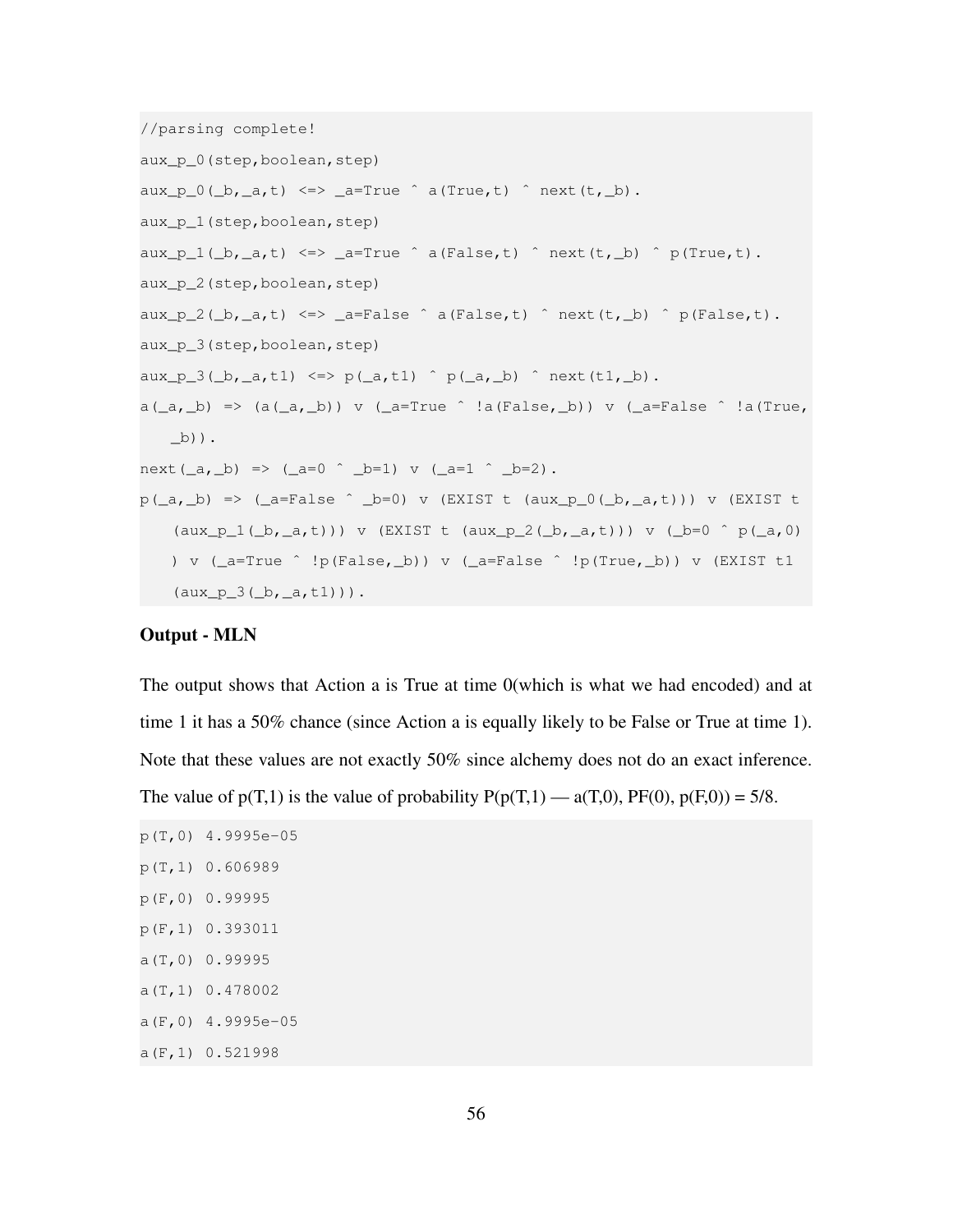#### 3.5.8 Monty Hall Problem

<span id="page-58-0"></span>This is an example of a complicated bigger domain that this framework can solve. A player is given an opportunity to select one of the three closed doors, behind one of which there is a prize. Behind the other two doors are empty rooms. Once the player has chosen Monty opens one of the remaining closed doors which does not contain the prize. The player is then asked to switch his selection to other unopened door. We query the probability of the player winning if he switches.

# LPMLN Input

```
doors = \{1, 2, 3\}numbers = {2, 3}boolean = \{T, F\}attributes = {Attropen ,Attrselected ,Attrprize}
Open(doors)
Selected(doors)
Prize(doors)
CanOpen(doors,boolean)
Obs(attributes ,doors)
UnObs(attributes ,doors)
// new predicate
Intervene(attributes)
```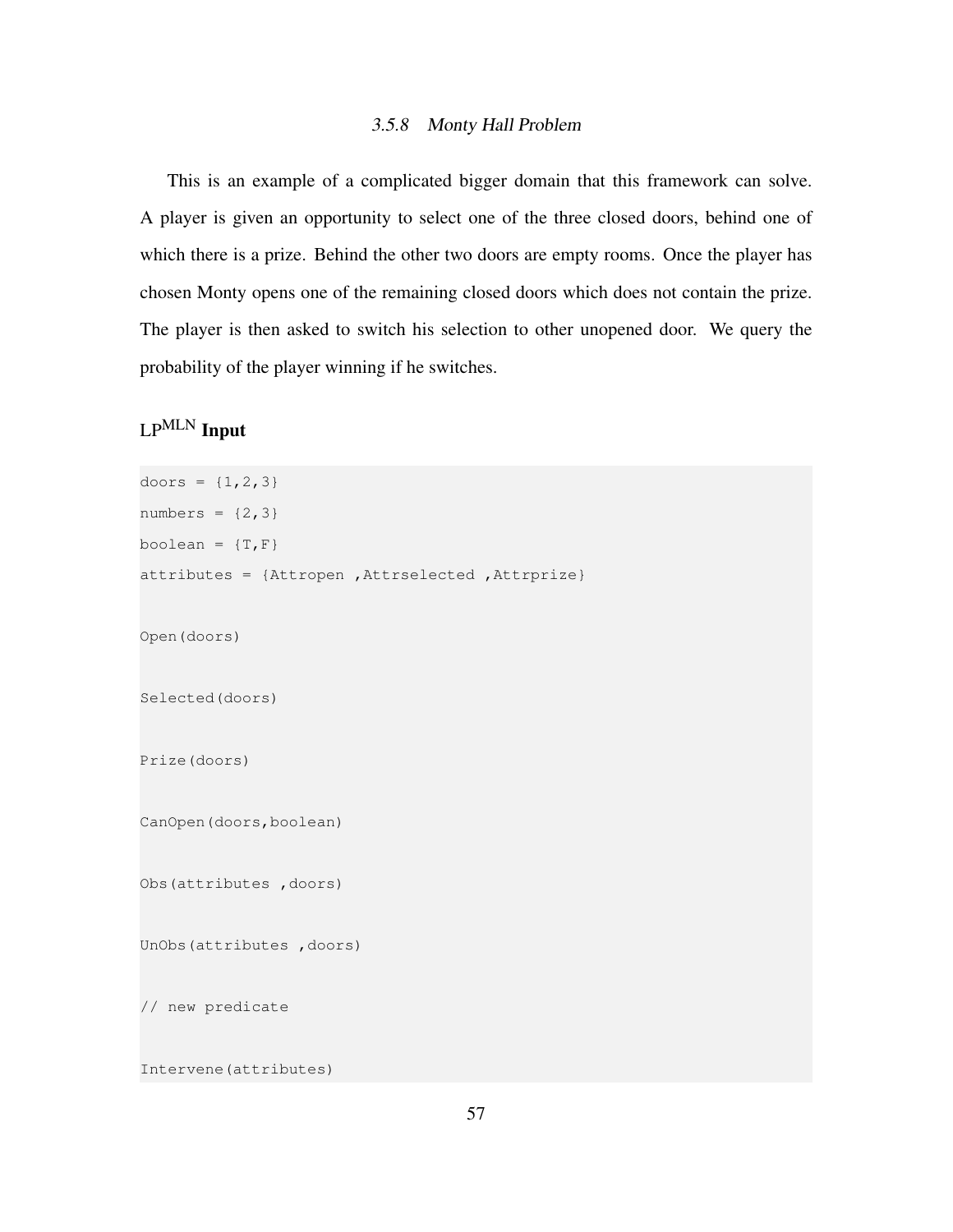```
NumDefProb(attributes ,numbers)
PossWithDefProb(attributes ,doors)
PossWithAssProb(attributes ,doors)
// Regular part
CanOpen(d, F) \leq Selected(d).CanOpen(d, F) \leq Prize(d).
CanOpen(d, T) \leq ! CanOpen(d, F).
\leq CanOpen(d, T) \hat{C} CanOpen(d, F).
\le Prize(d1) \hat{ } Prize(d2) \hat{ } d1 != d2.
\le Selected(d1) \hat{ } Selected(d2) \hat{ } d1 != d2.
\leq Open(d1) \cap Open(d2) \cap d1 != d2.
// Random Selection rules
Prize(1) v Prize(2) v Prize(3) <= !Intervene(Attrprize).
Selected(1) v Selected(2) v Selected(3) <= !Intervene(Attrselected).
Open(1) v Open(2) v Open(3) <= ! Intervene(Attropen).
<= Open(d) ˆ !CanOpen(d,T) ˆ !Intervene(Attropen).
```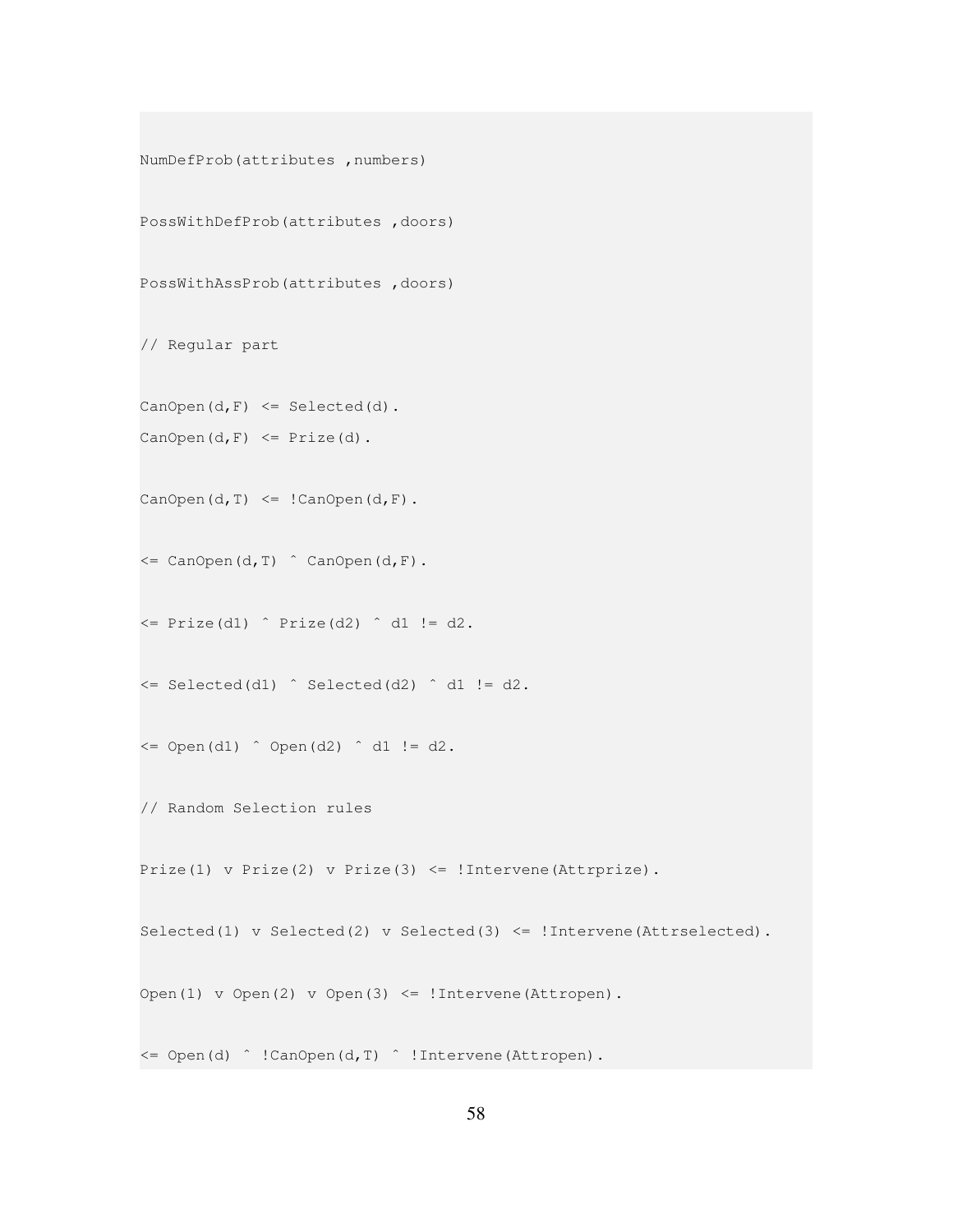```
PossWithDefProb(Attrprize ,d) <= !PossWithAssProb(Attrprize ,d) ˆ
!Intervene(Attrprize).
```

```
NumDefProb(Attrprize ,2) <= Prize(d1) ˆ PossWithDefProb(Attrprize ,d1) ˆ
PossWithDefProb(Attrprize , d2) ^ d1!=d2.
```
NumDefProb(Attrprize ,3) <= Prize(d1) ˆ PossWithDefProb(Attrprize ,d1) ˆ PossWithDefProb(Attrprize ,d2) ˆ PossWithDefProb(Attrprize ,d3) ˆd1!=d2  $\hat{\phantom{a}}$ 

```
d1!=d3 ˆ d2!=d3.
```
-0.6931 not not NumDefProb(Attrprize ,2)

-0.4055 not not NumDefProb(Attrprize ,3)

```
PossWithDefProb(Attrselected ,d) <= !PossWithAssProb(Attrselected ,d) ˆ
!Intervene(Attrselected).
```

```
NumDefProb(Attrselected ,2) <= Selected(d1) ˆPossWithDefProb(
  Attrselected , d1) ^
```
PossWithDefProb(Attrprize , d2) ^ d1!=d2.

```
NumDefProb(Attrselected ,3) <= Selected(d1) ˆPossWithDefProb(
   Attrselected , d1) ^
PossWithDefProb(Attrselected ,d2) ˆPossWithDefProb(Attrselected ,d3) ˆ
```

```
d1!=d2 ˆ d1!=d3 ˆ d2!=d3.
```
-0.6931 not not NumDefProb(Attrselected ,2)

-0.4055 not not NumDefProb(Attrselected ,3)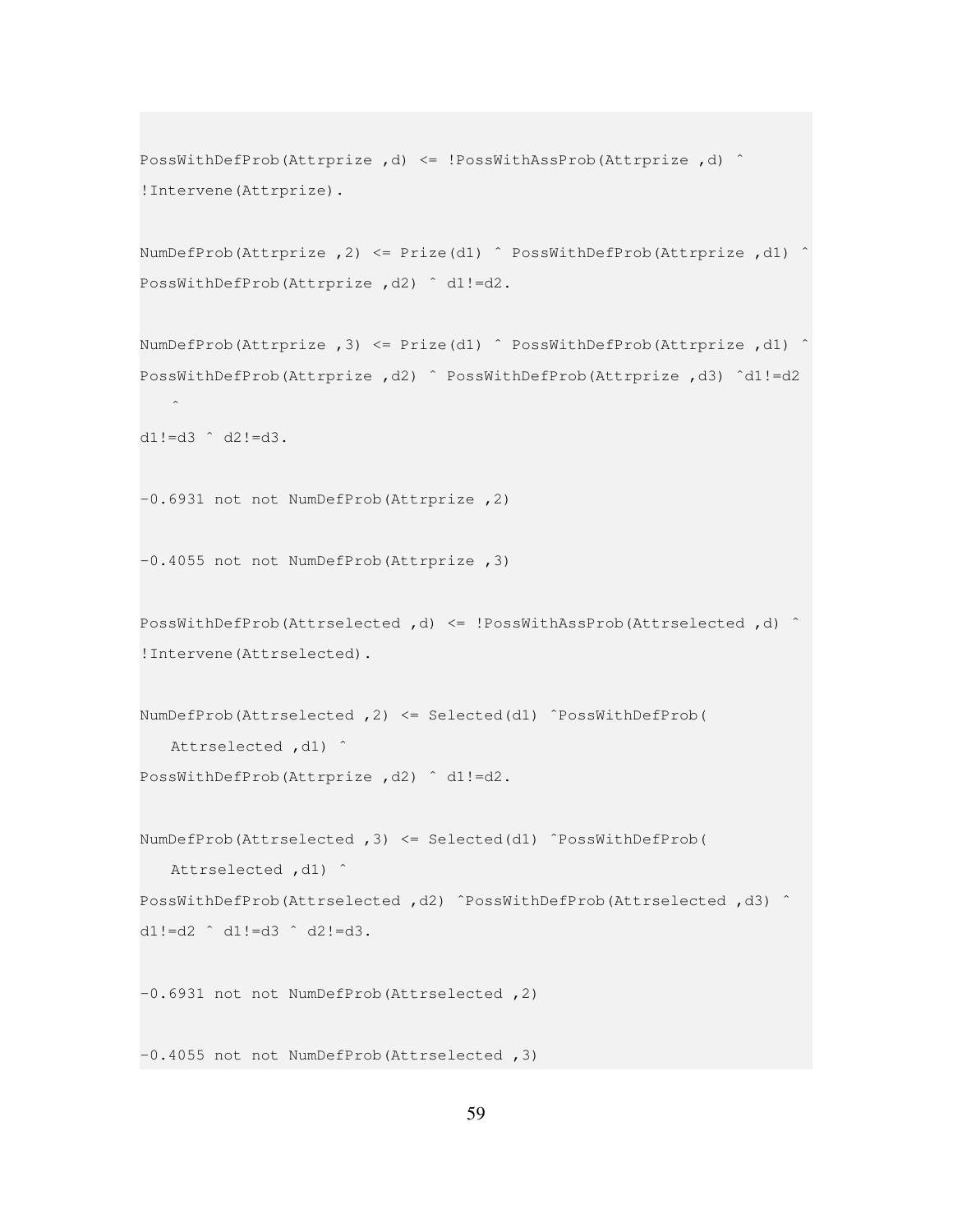```
PossWithDefProb(Attropen ,d) <= !PossWithAssProb(Attropen ,d) ˆ
!Intervene(Attropen) ˆ CanOpen(d,T).
```

```
NumDefProb(Attropen ,2) <= Open(d1) ˆ PossWithDefProb(Attropen ,d1) ˆ
PossWithDefProb(Attropen ,d2) ˆ d1!=d2.
```

```
NumDefProb(Attropen ,3) <= Open(d1) ˆ PossWithDefProb(Attropen ,d1) ˆ
PossWithDefProb(Attropen,d2) ^ PossWithDefProb(Attropen,d3) ^ d1!=d2 ^
d1!=d3 ˆ d2!=d3.
```
-0.6931 not not NumDefProb(Attropen ,2)

-0.4055 not not NumDefProb(Attropen ,3)

// \*\*\*\* Obs \*\*\*\*

Obs(Attrselected ,1).

<= Obs(Attrselected ,1) ˆ !Selected(1).

Obs(Attropen ,2).

<= Obs(Attropen ,2) ˆ !Open(2).

UnObs(Attrprize ,2).

<= UnObs(Attrprize ,2) ˆ Prize(2).

#### Usage - MLN

lpmln2al test -q Prize -maxSteps 10000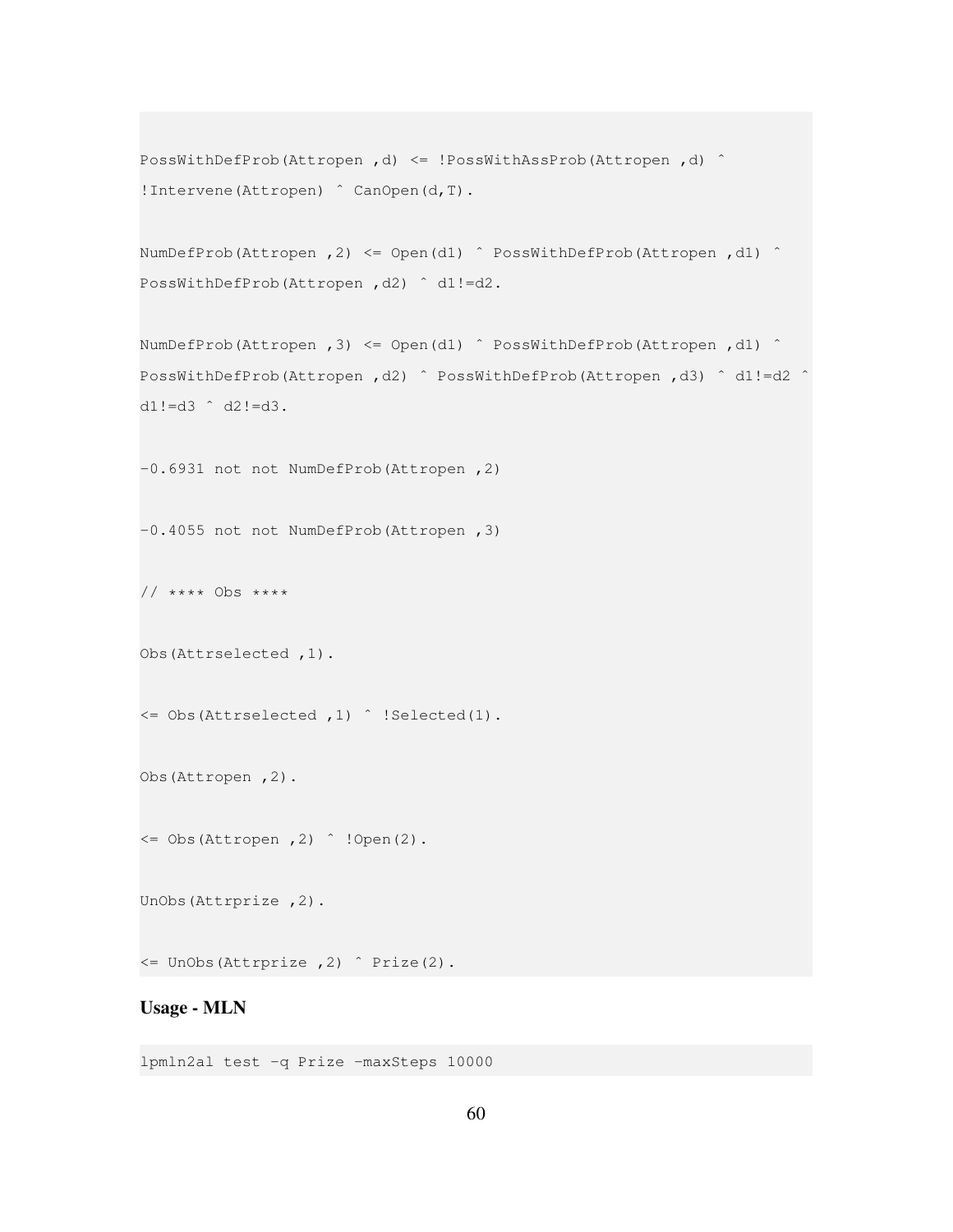# Intermediate Program - MLN

doors={1,2,3}  $numbers={2,3}$ boolean= $\{T, F\}$ attributes={Attropen,Attrselected,Attrprize} Open(doors) Selected(doors) Prize(doors) CanOpen(doors,boolean) Obs(attributes,doors) UnObs(attributes,doors) // new predicates Intervene(attributes) NumDefProb(attributes,numbers)

PossWithDefProb(attributes,doors)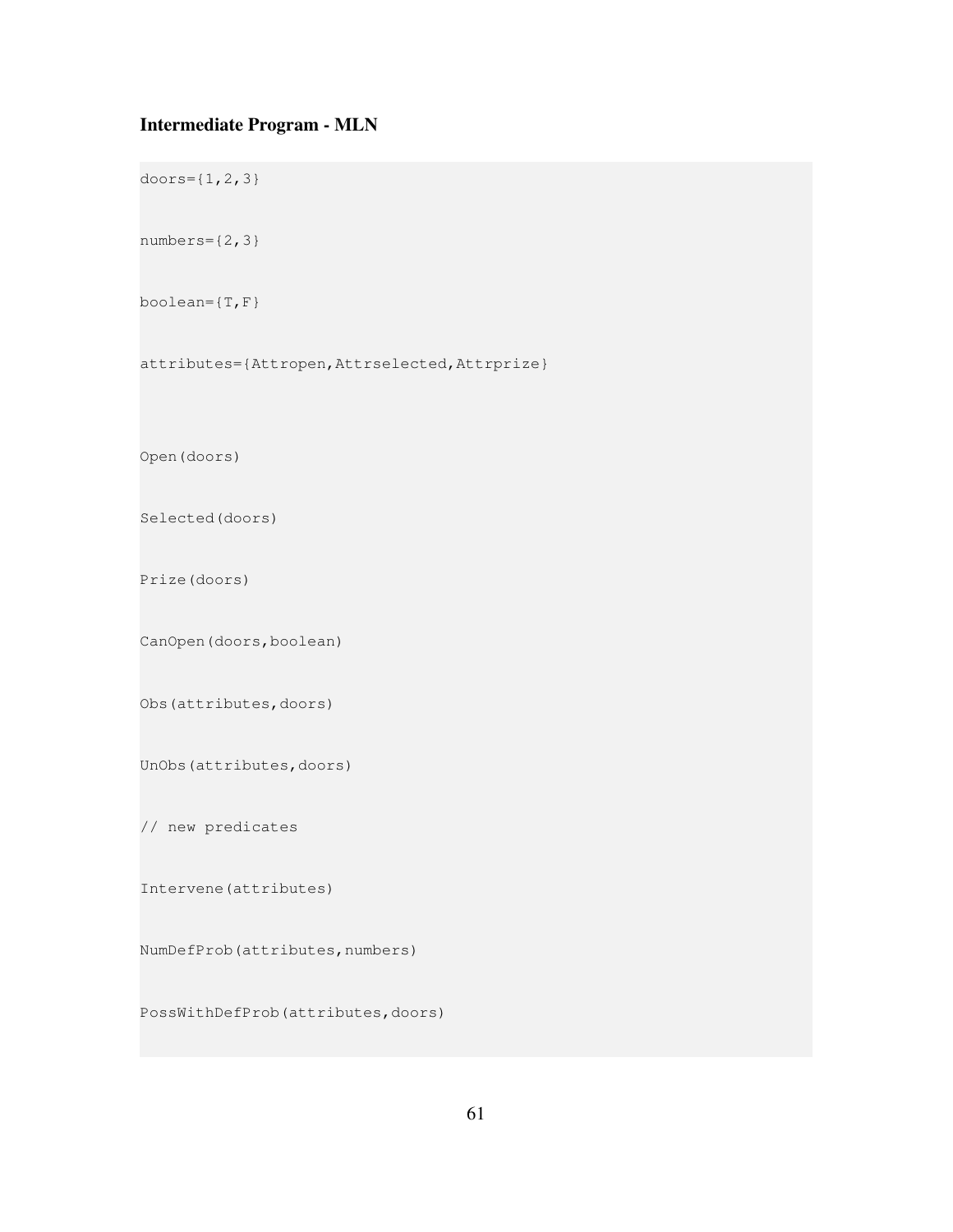```
PossWithAssProb(attributes,doors)
// Regular part
Selected(d) => CanOpen(d, F).
Prize(d) => CanOpen(d,F).
! CanOpen(d, F) => CanOpen(d, T).
(!CanOpen(d,T) v !CanOpen(d,F)).
(!Prize(d1) v !Prize(d2) v (d1=d2)).
(!Selected(d1) v !Selected(d2) v (d1=d2)).
(!Open(d1) v !Open(d2) v (d1=d2)).
// Random Selection rules
!Intervene(Attrprize) => Prize(1) v Prize(2) v Prize(3).
!Intervene(Attrselected) => Selected(1) v Selected(2) v Selected(3).
!Intervene(Attropen) => Open(1) v Open(2) v Open(3).
(!Open(d) v CanOpen(d,T) v Intervene(Attropen)).
!PossWithAssProb(Attrprize,d) ˆ !Intervene(Attrprize) =>
PossWithDefProb(Attrprize,d).
```
Prize(d1) ^ PossWithDefProb(Attrprize,d1) ^ PossWithDefProb(Attrprize,d2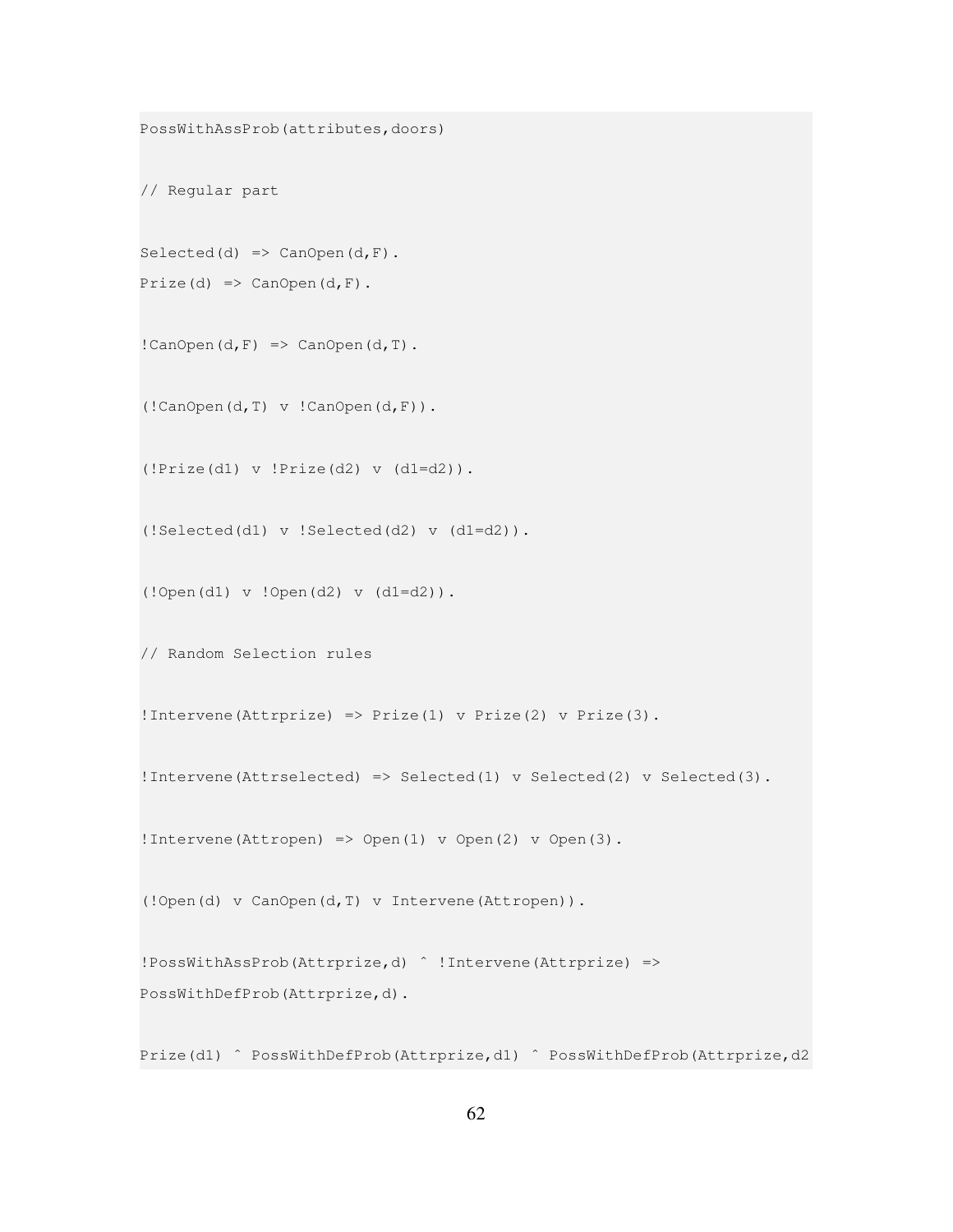```
\left( \begin{array}{cc} \cdot & \cdot \\ \cdot & \cdot \end{array} \right)d1!=d2 => NumDefProb(Attrprize,2).
Prize(d1) ^ PossWithDefProb(Attrprize,d1) ^ PossWithDefProb(Attrprize,d2
   ) \hat{ }PossWithDefProb(Attrprize,d3) ˆ d1!=d2 ˆ d1!=d3 ˆ d2!=d3 =>
NumDefProb(Attrprize,3).
-0.6931 NumDefProb(Attrprize,2)
-0.4055 NumDefProb(Attrprize,3)
!PossWithAssProb(Attrselected,d) ˆ !Intervene(Attrselected) =>
PossWithDefProb(Attrselected,d).
Selected(d1) ^ PossWithDefProb(Attrselected,d1) ^
PossWithDefProb(Attrprize,d2) ˆ d1!=d2 => NumDefProb(Attrselected,2).
Selected(d1) ^ PossWithDefProb(Attrselected,d1) ^
PossWithDefProb(Attrselected,d2) ˆ PossWithDefProb(Attrselected,d3) ˆ
d1!=d2 \hat{d} d1!=d3 \hat{d} d2!=d3 => NumDefProb(Attrselected, 3).
-0.6931 NumDefProb(Attrselected,2)
-0.4055 NumDefProb(Attrselected,3)
!PossWithAssProb(Attropen,d) ˆ !Intervene(Attropen) ˆ CanOpen(d,T) =>
PossWithDefProb(Attropen,d).
Open(d1) ^ PossWithDefProb(Attropen,d1) ^ PossWithDefProb(Attropen,d2) ^
d1!=d2 => NumDefProb(Attropen,2).
```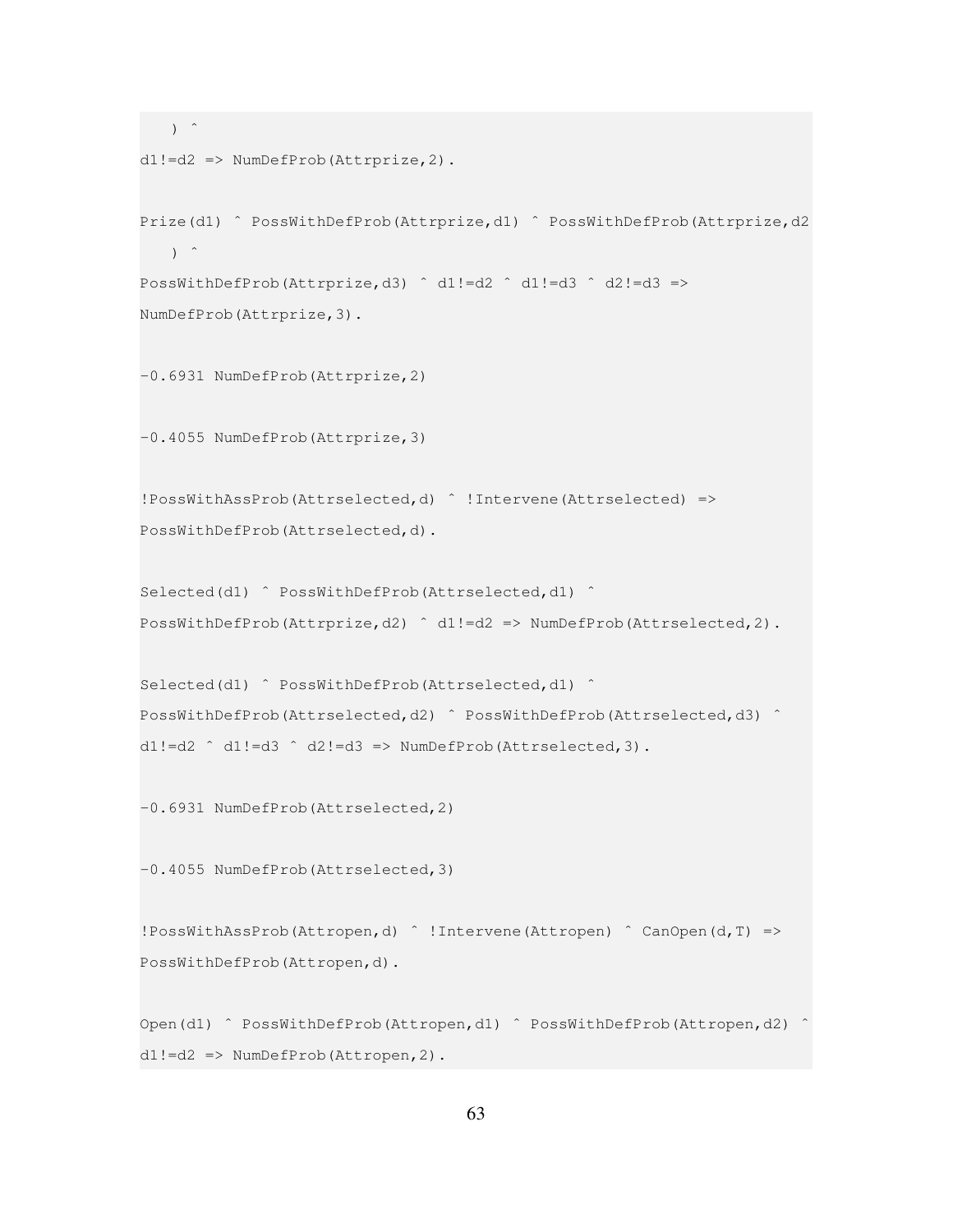```
Open(d1) ^ PossWithDefProb(Attropen,d1) ^ PossWithDefProb(Attropen,d2)
PossWithDefProb(Attropen,d3) ˆ d1!=d2 ˆ d1!=d3 ˆ d2!=d3 =>
NumDefProb(Attropen,3).
-0.6931 NumDefProb(Attropen,2)
-0.4055 NumDefProb(Attropen,3)
// **** Obs ****
Obs(Attrselected,1).
(!Obs(Attrselected,1) v Selected(1)).
Obs(Attropen,2).
(!Obs(Attropen,2) v Open(2)).
UnObs(Attrprize,2).
(!UnObs(Attrprize,2) v !Prize(2)).
//parsing complete!
aux_NumDefProb_0(numbers,attributes,doors,doors)
aux_NumDefProb_0(_b,_a,d1,d2) <=> _a=Attrprize ^ _b=2 ^ Prize(d1) ^
PossWithDefProb(Attrprize,d1) ˆ PossWithDefProb(Attrprize,d2) ˆ d1!=d2.
aux_NumDefProb_1(numbers,attributes,doors,doors,doors)
aux_NumDefProb_1(_b,_a,d1,d2,d3) <=> _a=Attrprize ^ _b=3 ^ Prize(d1) ^
PossWithDefProb(Attrprize,d1) ˆ PossWithDefProb(Attrprize,d2) ˆ
PossWithDefProb(Attrprize,d3) ˆ d1!=d2 ˆ d1!=d3 ˆ d2!=d3.
```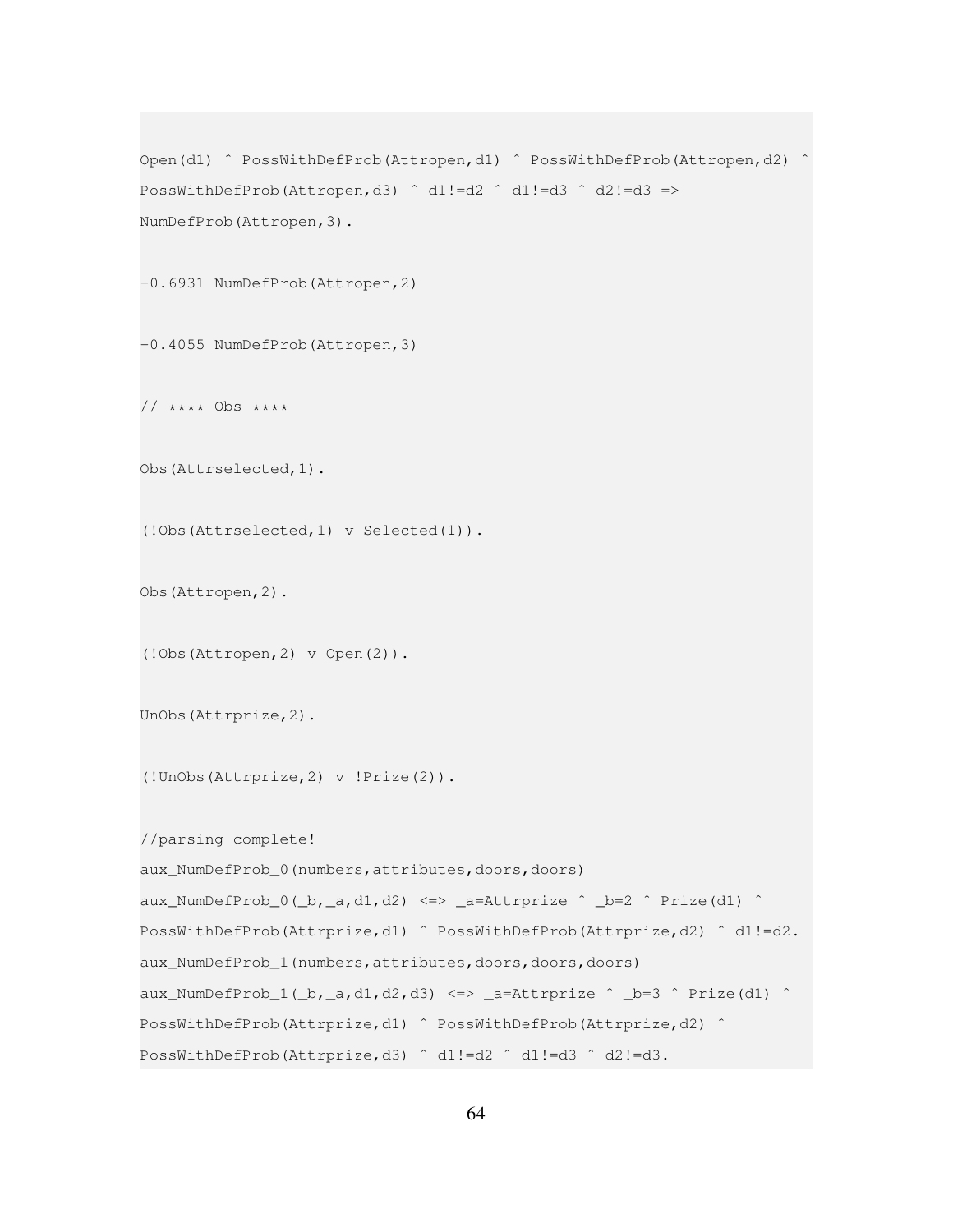```
aux_NumDefProb_2(numbers,attributes,doors,doors)
aux NumDefProb 2(b, a,d1,d2) <=> a=Attrselected \hat{ } b=2 \hat{ } Selected(d1)
   \hat{\phantom{a}}PossWithDefProb(Attrselected,d1) ˆ PossWithDefProb(Attrprize,d2) ˆ d1!=
   d2.
aux_NumDefProb_3(numbers,attributes,doors,doors,doors)
aux_NumDefProb_3(_b,_a,d1,d2,d3) <=> _a=Attrselected \hat{ } _b=3 \hat{ }Selected(d1) ^ PossWithDefProb(Attrselected,d1) ^ PossWithDefProb(
   Attrselected, d2)
ˆ PossWithDefProb(Attrselected,d3) ˆ d1!=d2 ˆ d1!=d3 ˆ d2!=d3.
aux_NumDefProb_4(numbers,attributes,doors,doors)
aux_NumDefProb_4(_b,_a,d1,d2) <=> _a=Attropen ^ _b=2 ^ Open(d1) ^
PossWithDefProb(Attropen,d1) ˆ PossWithDefProb(Attropen,d2) ˆ d1!=d2.
aux_NumDefProb_5(numbers,attributes,doors,doors,doors)
aux_NumDefProb_5(_b,_a,d1,d2,d3) <=> _a=Attropen ^ _b=3 ^ Open(d1) ^
PossWithDefProb(Attropen,d1) ^ PossWithDefProb(Attropen,d2) ^
PossWithDefProb(Attropen,d3) ˆ d1!=d2 ˆ d1!=d3 ˆ d2!=d3.
CanOpen(a, b) => (b = F \hat{ } Selected(a)) v (b = F \hat{ } Prize(a)) v (b = T \hat{ }! CanOpen(\_a, F)).
NumDefProb((a, b) => (EXIST d1,d2 (aux_NumDefProb_0((b, a, d1, d2))) v
(EXIST d1,d2,d3 (aux_NumDefProb_1(_b,_a,d1,d2,d3))) v (EXIST d1,d2
(aux_NumDefProb_2(_b,_a,d1,d2))) v (EXIST d1,d2,d3
(aux_NumbefProb_3(\_b, a, d1, d2, d3)) v (EXIST d1, d2(aux_NumDefProb_4(\_b, a, d1, d2)) v (EXIST d1, d2, d3)(aux_NumDefProb_5(_b,_a,d1,d2,d3))).
Obs(_a,_b) => (_a=Attrselected \hat{ } _b=1) v (_a=Attropen \hat{ } _b=2).
Open(_a) => (_a=1 \hat{ } !Open(2) \hat{ } !Open(3) \hat{ } !Intervene(Attropen)) v (_a=2
   \hat{\phantom{a}}!Open(1) ^ !Open(3) ^ !Intervene(Attropen)) v (_a=3 ^ !Open(1) ^ !Open
   (2)
ˆ !Intervene(Attropen)).
```

```
65
```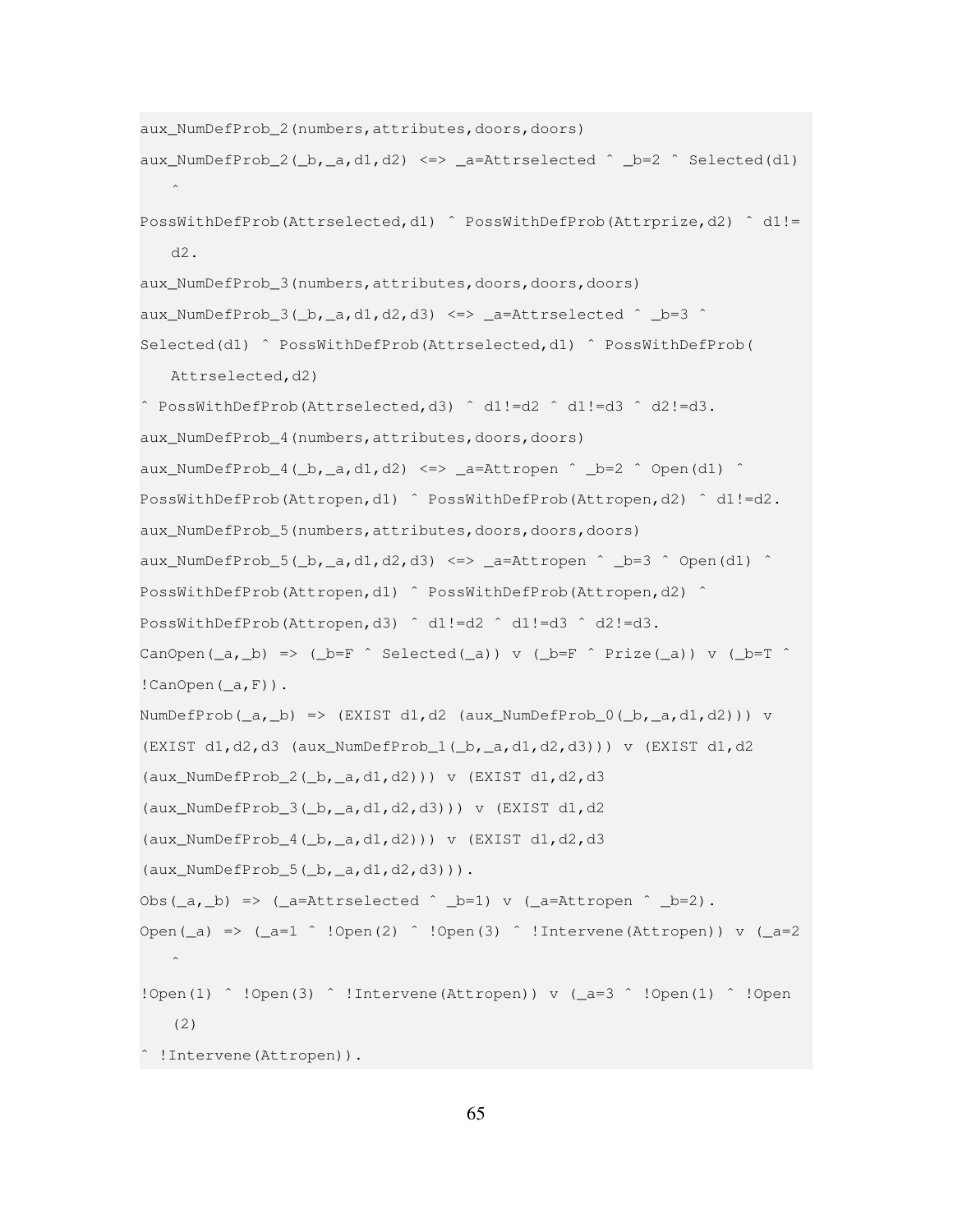```
PossWithDefProb(_a,_b) => (_a=Attrprize ˆ !PossWithAssProb(Attrprize,_b)
     \hat{\phantom{a}}!Intervene(Attrprize)) v (_a=Attrselected ˆ
!PossWithAssProb(Attrselected,_b) ˆ !Intervene(Attrselected)) v
(_a=Attropen ˆ !PossWithAssProb(Attropen,_b) ˆ !Intervene(Attropen) ˆ
CanOpen(\_b,T)).
Prize(_a) => (_a=1 \hat{ } !Prize(2) \hat{ } !Prize(3) \hat{ } !Intervene(Attrprize)) v
(_a=2 ˆ !Prize(1) ˆ !Prize(3) ˆ !Intervene(Attrprize)) v (_a=3 ˆ
!Prize(1) ˆ !Prize(2) ˆ !Intervene(Attrprize)).
Selected(_a) => (_a=1 \hat{ } !Selected(2) \hat{ } !Selected(3) \hat{ }!Intervene(Attrselected)) v (_a=2 ˆ !Selected(1) ˆ !Selected(3) ˆ
!Intervene(Attrselected)) v (_a=3 ˆ !Selected(1) ˆ !Selected(2) ˆ
!Intervene(Attrselected)).
UnObs(\underline{\ }a, \underline{\ }b) => (\underline{\ }a = \lambda ttrprize \hat{\ } \underline{\ }b = 2).
!Intervene(_a).
!PossWithAssProb(_a,_b).
```
#### Output - MLN

Prize(1) 0.312019 Prize(2) 4.9995e-05 Prize(3) 0.687981

The output clearly shows that initially if Door 1 was selected and Door 2 was opened, the chances of winning if you switch to Door 3 is 2/3.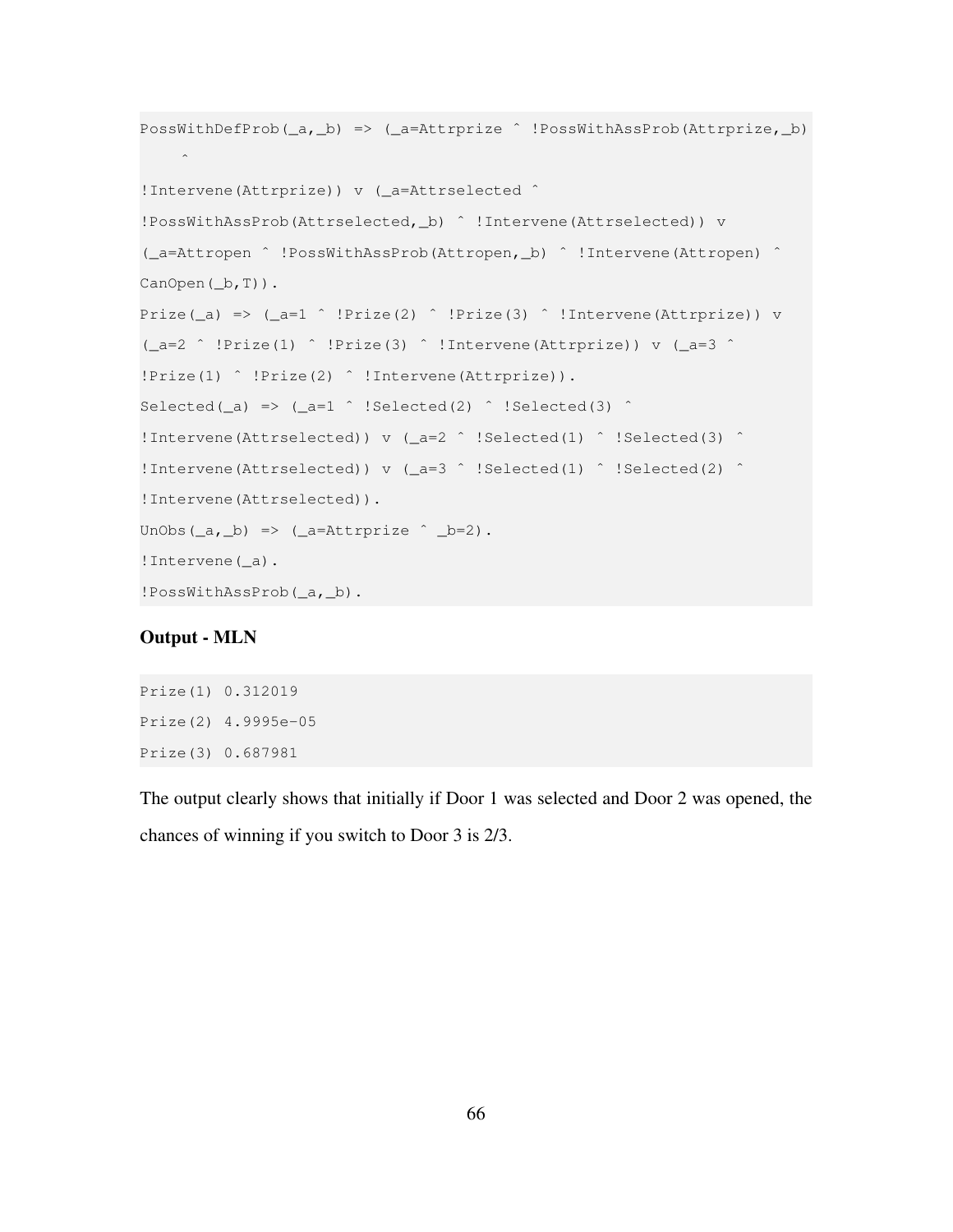#### 3.6 BNF for input Language

<span id="page-68-0"></span>start ::= prog

- prog ::= prog NEWLINE predicate
- prog ::= predicate
- prog ::= prog NEWLINE rule
- prog ::= rule
- prog ::= prog NEWLINE domain
- prog ::= domain
- prog ::= prog NEWLINE decl
- prog ::= decl
- prog ::= prog NEWLINE
- prog ::=
- rule ::= REVERSE\_IMPLICATION body DOT
- rule ::= number REVERSE\_IMPLICATION body
- rule ::= head DISJUNCTION bodydef DOT
- rule ::= number head DISJUNCTION bodydef
- rule ::= head REVERSE\_IMPLICATION body DOT
- rule ::= number head REVERSE\_IMPLICATION body
- rule ::= number NEGATION NEGATION LBRACKET head REVERSE\_IMPLICATION

body RBRACKET

- rule ::= LPAREN head RPAREN REVERSE\_IMPLICATION body DOT
- body ::= body CONJUNCTION bodydef
- head ::= head DISJUNCTION bodydef
- head ::= bodydef
- body ::= bodydef
- bodydef ::= literal
- bodydef ::= NEGATION literal
- bodydef ::= NEGATION NEGATION literal
- bodydef ::= LBRACKET NEGATION NEGATION literal RBRACKET
- bodydef ::= string EQUAL string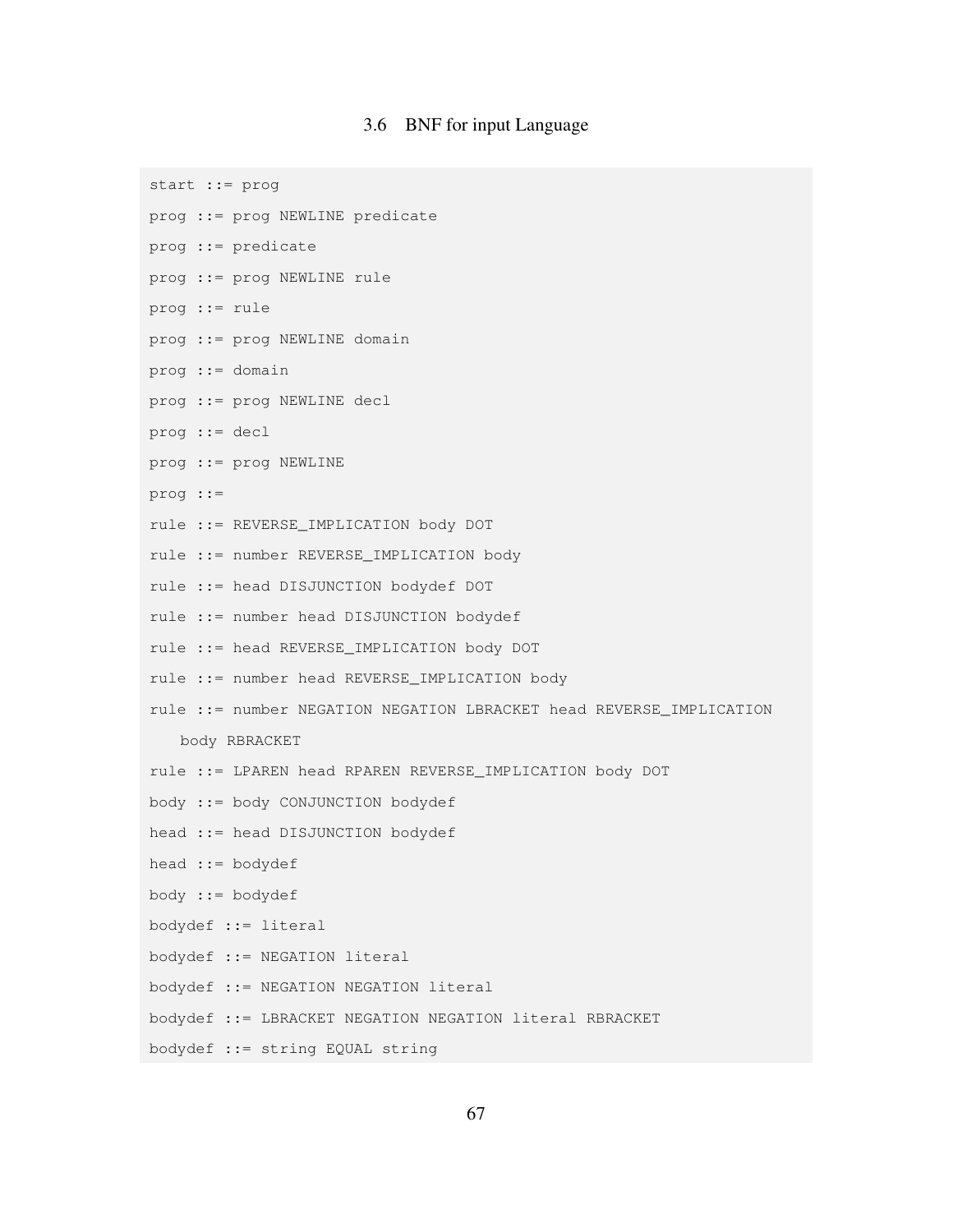```
bodydef ::= NEGATION string EQUAL string
bodydef ::= string NEGATION EQUAL string
literal ::= string LBRACKET variables RBRACKET EQUAL variable
literal ::= string LBRACKET variables RBRACKET
literal ::= variable
literal ::= string EQUAL COUNT LPAREN aggregateCum RPAREN
literal ::= string EQUAL SUM LPAREN aggregateCum RPAREN
predicate ::= literal DOT
predicate ::= number literal
predicate ::= number NEGATION NEGATION literal
predicate ::= number NEGATION literal
predicate ::= NEGATION NEGATION literal DOT
variables ::= variable
variables ::= variables COMMA variable
variable ::= string
variable ::= number
string ::= STRING
number ::= NUMBER
domain ::= string EQUAL domains
domains ::= LPAREN variables RPAREN
decl ::= string LBRACKET variables RBRACKET
decl ::= string
```